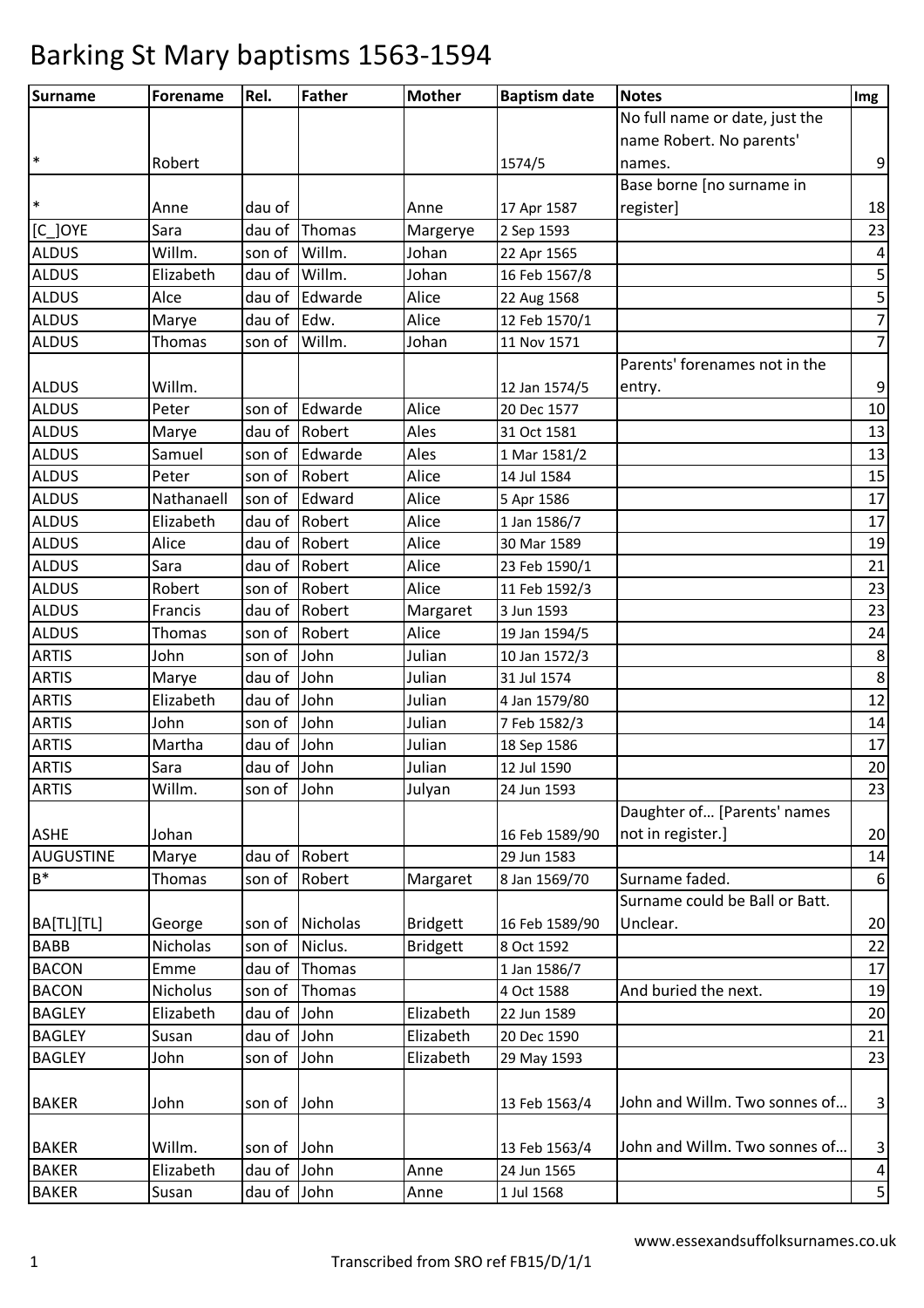| Surname                        | <b>Forename</b>   | Rel.        | <b>Father</b>    | <b>Mother</b> | <b>Baptism date</b>          | <b>Notes</b>                                              | Img              |
|--------------------------------|-------------------|-------------|------------------|---------------|------------------------------|-----------------------------------------------------------|------------------|
| <b>BAKER</b>                   | Elizabeth         | dau of      | Willm.           | Elizabeth     | 23 Jun 1578                  |                                                           | 11               |
| <b>BAKER</b>                   | Elizabeth         | dau of      | Willm.           | Elizabeth     | 14 Jun 1579                  |                                                           | 12               |
| <b>BAKER</b>                   | Elizabeth         | dau of      | Thomas           | Chatherine    | 13 Mar 1579/80               |                                                           | 12               |
| <b>BAKER</b>                   | Edmunde           | son of      | Edmunde          | Marye         | 15 May 1581                  |                                                           | 13               |
| <b>BAKER</b>                   | Marye             | dau of      | Thomas           | Margarett     | 20 Aug 1581                  |                                                           | 13               |
| <b>BAKER</b>                   | Willm.            | son of      | Willm.           | Elizabeth     | 15 Oct 1581                  |                                                           | 13               |
| <b>BAKER</b>                   | Marye             | dau of      | Thomas           | Margaret      | 28 Feb 1581/2                |                                                           | 13               |
| <b>BAKER</b>                   | Elizabeth         | dau of      | John             | Marye         | 3 Mar 1582/3                 |                                                           | 14               |
| <b>BAKER</b>                   | <b>Thomas</b>     | son of      | Thomas           | Margaret      | 3 Nov 1583                   |                                                           | 15               |
| <b>BAKER</b>                   | Grace             | dau of      | Thomas           | Chatha.       | 26 Dec 1583                  | Mother's name presumably an<br>abbreviation of Catherine. | 15               |
| <b>BAKER</b>                   | Mary              | dau of      | Edmunde          | Marye         | 24 May 1584                  |                                                           | 15               |
| <b>BAKER</b>                   | Edwarde           | son of John |                  | Marye         | 7 Jun 1584                   |                                                           | 15               |
| <b>BAKER</b>                   | Willm.            | son of      | John             |               | 16 Feb 1584/5                |                                                           | 16               |
| <b>BAKER</b>                   | Roger             | son of      | Willm.           | Elizabeth     | 7 Mar 1584/5                 |                                                           | 16               |
| <b>BAKER</b>                   | Rose              | dau of      | Thomas           | Marye         | 21 Nov 1585                  |                                                           | 16               |
| <b>BAKER</b>                   | Susan             | dau of      | Edmunde          | Marye         | 25 Dec 1586                  |                                                           | 17               |
| <b>BAKER</b>                   | Francis           | dau of John |                  | Marye         | 15 Dec 1588                  |                                                           | 19               |
| <b>BAKER</b>                   | Benet             | son of      | Edmunde          | Marye         | 15 Jun 1589                  | Benet & Roger the sonnes of                               | 20               |
| <b>BAKER</b>                   | Roger             | son of      | Edmunde          | Marye         | 15 Jun 1589                  | Benet & Roger the sonnes of                               | 20               |
| <b>BAKER</b>                   | Robert            | son of      | Thomas           |               | 29 Nov 1590                  |                                                           | 21               |
| <b>BAKER</b>                   | Roger             | son of      | John             | Marye         | 18 Apr 1591                  |                                                           | 21               |
| <b>BAKER</b>                   | Elizabeth         | dau of      | Thomas           | Margaret      | 2 Sep 1593                   |                                                           | 23               |
| <b>BAKER</b>                   | John              | son of      | Edmunde          | Marye         | 30 Jun 1594                  |                                                           | 24               |
| <b>BALDERSTONE</b>             | Anne              | dau of      | Robert           | Agnes         | 12 Jul 1584                  |                                                           | 15               |
| <b>BALDERSTONE</b>             | Roger             | son of      | Robert           | Agnes         | 14 May 1587                  |                                                           | 18               |
| <b>BALDERSTONE</b>             | Thomas            |             | son of Thomas    |               | 25 Jan 1589/90               |                                                           | 20               |
| <b>BALDERSTONE</b>             | Willm.            |             | son of Robert    | Agnes         | 1 Apr 1593                   |                                                           | 23               |
| <b>BALDRYE</b>                 | Willm.            | son of      | George           | Margaret      | 8 Jun 1578                   |                                                           | 11               |
| <b>BALDWIN</b>                 | Thomas            | son of      | Thomas           |               | 18 Oct 1584                  |                                                           | 16               |
| <b>BARBER</b>                  | Thomisin          | dau of      | Robert           | Thomisin      | 13 Jan 1576/7                |                                                           | 10               |
| <b>BARKER</b>                  | Willm.            | son of      | Robert           | Thamisin      | 6 Aug 1570                   |                                                           | 6                |
| <b>BARKER</b>                  | Marye             | dau of      | Robert           | Thamisin      | 24 Sep 1573                  |                                                           | 8                |
| <b>BARKER</b>                  | Margaret          | dau of      | Robt.            | Thamisin      | 25 Mar 1579                  |                                                           | 11               |
| <b>BARKER</b>                  | Alyce             | dau of      | Robert           | Thamisin      | 27 Jan 1585/6                |                                                           | 17               |
| <b>BARKER</b>                  | John              | son of      | Robert           | Thamisin      | 1 Jun 1589                   |                                                           | 19               |
| <b>BARKER</b><br><b>BARTON</b> | Edwarde<br>Willm. | son of      | Robert<br>Robert | Thamisin      | 20 Aug 1592                  | Willm. & Alice children of                                | 22               |
| <b>BARTON</b>                  | Alice             |             | Robert           |               | 4 Feb 1564/5<br>4 Feb 1564/5 | Willm. & Alice children of                                | 3<br>$\mathsf 3$ |
| <b>BARTON</b>                  | Elizabeth         | dau of      | Willm.           | Johan         | 14 Jun 1585                  |                                                           | 16               |
| <b>BASE</b>                    |                   | son of      | John             | Johann        |                              | Base als Gaunt                                            | 19               |
|                                | Thomas            |             |                  |               | 20 Apr 1589                  | Thomas & Agnes children of                                |                  |
| <b>BASSE</b>                   | Thomas            |             | John             |               | 17 Sep 1586                  | John Basse als Gaunt                                      | 17               |
|                                |                   |             |                  |               |                              | Thomas & Agnes children of                                |                  |
| <b>BASSE</b>                   | Agnes             |             | John             |               | 17 Sep 1586                  | John Basse als Gaunt                                      | 17               |
| <b>BAULDRYE</b>                | John              | son of      | George           | Margaret      | 14 Apr 1575                  |                                                           | 9                |
|                                |                   |             |                  |               |                              |                                                           |                  |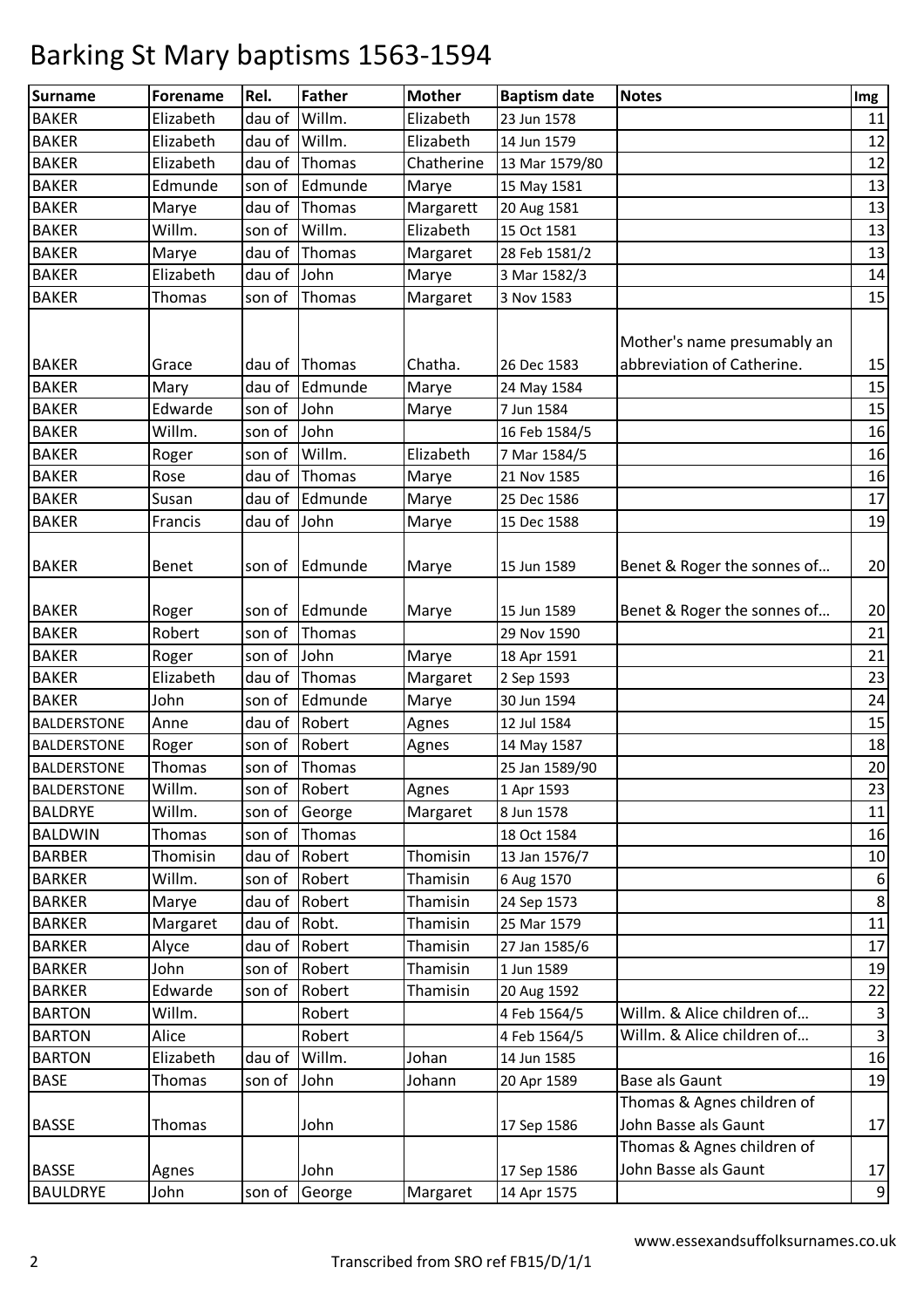| <b>Surname</b>   | <b>Forename</b> | Rel.          | <b>Father</b>  | <b>Mother</b>   | <b>Baptism date</b> | <b>Notes</b>                                                                    | Img            |
|------------------|-----------------|---------------|----------------|-----------------|---------------------|---------------------------------------------------------------------------------|----------------|
| <b>BEEST</b>     | Robert          | son of        | Edwarde        |                 | 27 Jan 1564/5       |                                                                                 | $\mathbf{3}$   |
| <b>BETTES</b>    | John            | son of        | Henrye         | Agnes           | 4 Mar 1581/2        |                                                                                 | 13             |
| <b>BETTES</b>    | Johanne         | dau of        | John           |                 | 27 May 1582         |                                                                                 | 14             |
| <b>BETTES</b>    | Willm.          | son of        | Willm.         | Anne            | 19 Jan 1583/4       |                                                                                 | 15             |
| <b>BETTES</b>    | Thomas          | son of        | Henrye         | Anne            | 13 Feb 1585/6       |                                                                                 | 17             |
| <b>BETTES</b>    | John            | son of        | John           | Dorethe         | 13 Aug 1587         |                                                                                 | 18             |
| <b>BETTES</b>    | Henrye          | son of        | Henrye         | Anne            | 13 Jun 1588         |                                                                                 | 18             |
| <b>BETTES</b>    | Elizabeth       | dau of        | Nicholas       | <b>Bridgett</b> | 17 Sep 1588         |                                                                                 | 19             |
| <b>BETTES</b>    | Anne            |               | dau of Henrye  | Anne            | 3 Mar 1589/90       |                                                                                 | 20             |
| <b>BETTES</b>    | Elizabeth       |               | dau of Henrye  | Anne            | 6 Apr 1591          |                                                                                 | 21             |
| <b>BETTES</b>    | Sara            |               | dau of Henrye  | Anne            | 26 Nov 1592         |                                                                                 | 22             |
| <b>BETTES</b>    | Marye           |               | dau of Henrye  | Anne            | 26 Jan 1594/5       |                                                                                 | 24             |
| <b>BIRDE</b>     | Sara            | dau of John   |                |                 | 27 Aug 1581         |                                                                                 | 13             |
| <b>BIRRYE</b>    | Margarett       |               | dau of Robert  | Margaret        | 6 Jun 1571          |                                                                                 | $\overline{7}$ |
| <b>BIRRYE</b>    | Susan           | dau of        | Robert         | Margaret        | 28 Feb 1573/4       |                                                                                 | $\,8\,$        |
| <b>BIRRYE</b>    | John            | son of        | Robert         | Margarett       | 20 Jan 1576/7       |                                                                                 | $10\,$         |
| <b>BIRRYE</b>    | John            | son of        | Robert         | Margaret        | 5 Feb 1580/1        |                                                                                 | 13             |
| <b>BISHOPE</b>   | <b>Thomas</b>   | son of        | Daniell        | Margery         | 15 Sep 1594         |                                                                                 | 24             |
| <b>BLOMFYLDE</b> | Anne            | dau of        | Thomas         | Elizabeth       | 30 Nov 1593         |                                                                                 | 23             |
|                  |                 |               |                |                 |                     | Parents' forenames not in the                                                   |                |
| <b>BLUMFYLDE</b> | Elizabeth       |               |                |                 | 11 Mar 1573/4       | entry.                                                                          | $\bf 8$        |
| <b>BOGGIS</b>    | Willm.          | son of        | Willm.         | Alice           | 9 Jul 1592          |                                                                                 | 22             |
| <b>BOGISHE</b>   | Thomas          | son of        | Willm.         | Alice           | 17 Feb 1593/4       |                                                                                 | 24             |
| <b>BOSSETT</b>   | John            | son of        |                | Elizabeth       | 18 Mar 1568/9       | John Bossett the sonne of<br>Elizabeth of a warfarinewoman<br>[wayfaringwoman?] | 6              |
| <b>BOSTON</b>    | Johan           | dau of        | Willm.         |                 | 12 Dec 1574         |                                                                                 | $\mathsf 9$    |
| <b>BOSTON</b>    | John            | son of        | Thomas         | Anne            | 11 Nov 1593         | <b>Boston als Farthinge</b>                                                     | 23             |
| BOUGHT[EO]       | Willm.          | son of Willm. |                |                 | 31 Jan 1579/80      | Last letter of surname unclear.                                                 | 12             |
| <b>BOULTON</b>   | Edmunde         |               | son of Edmunde |                 | 22 May 1564         |                                                                                 | 3              |
| <b>BOULTON</b>   | Robert          |               | son of Robert  |                 | 13 Jan 1565/6       |                                                                                 | $\pmb{4}$      |
| <b>BOULTON</b>   | Priscilla       |               | dau of George  | Marye           | 12 Aug 1576         |                                                                                 | 10             |
| <b>BOULTON</b>   | George          | son of        | George         | Marye           | 27 Apr 1578         |                                                                                 | 11             |
| <b>BOULTON</b>   | Marye           | dau of        | George         | Marye           | 12 Jul 1584         |                                                                                 | 15             |
| <b>BRADWAY</b>   | Thomas          | son of Gyles  |                |                 | 9 Apr 1570          |                                                                                 | 6              |
| <b>BRAMSON</b>   | Margaret        | dau of        | Willm.         | Elizabeth       | 19 Aug 1576         |                                                                                 | 10             |
| <b>BRAMSON</b>   | Robert          | son of        | Willm.         | Elizabeth       | 2 Apr 1581          |                                                                                 | 13             |
| <b>BRAMSON</b>   | Willm.          | son of        | Willm.         | Eliz.           | 27 May 1583         |                                                                                 | 14             |
| <b>BRAMSON</b>   | Willm.          | son of        | Henrye         | Johan           | 15 Dec 1588         |                                                                                 | 19             |
| <b>BRAMSON</b>   | Rachell         | dau of Willm. |                | Eliza.          | 6 Apr 1591          |                                                                                 | 21             |
| <b>BRANSON</b>   | James           | son of        | Willm.         | Elizab.         | 30 Nov 1578         |                                                                                 | 11             |
| <b>BRAWDEY</b>   | John            | son of        | Gyles          | Anne            | 10 Oct 1568         |                                                                                 | 5              |
| <b>BROOKE</b>    | Marye           | dau of        | Willm.         | Agnes           | 30 Jul 1592         |                                                                                 | 22             |
| <b>BROWNE</b>    | John            | son of John   |                | Margarett       | 15 Mar 1571/2       |                                                                                 | $\overline{7}$ |
| <b>BRUFF</b>     | Robert          |               | son of Robert  |                 | 21 Sep 1563         |                                                                                 | $\mathsf{3}$   |
| <b>BRUNDISHE</b> | Thomas          | son of        | Thomas         | Marye           | 5 Aug 1593          |                                                                                 | 23             |
| <b>BRUSE</b>     | Agnes           |               | dau of Robert  |                 | 19 Dec 1574         |                                                                                 | 9              |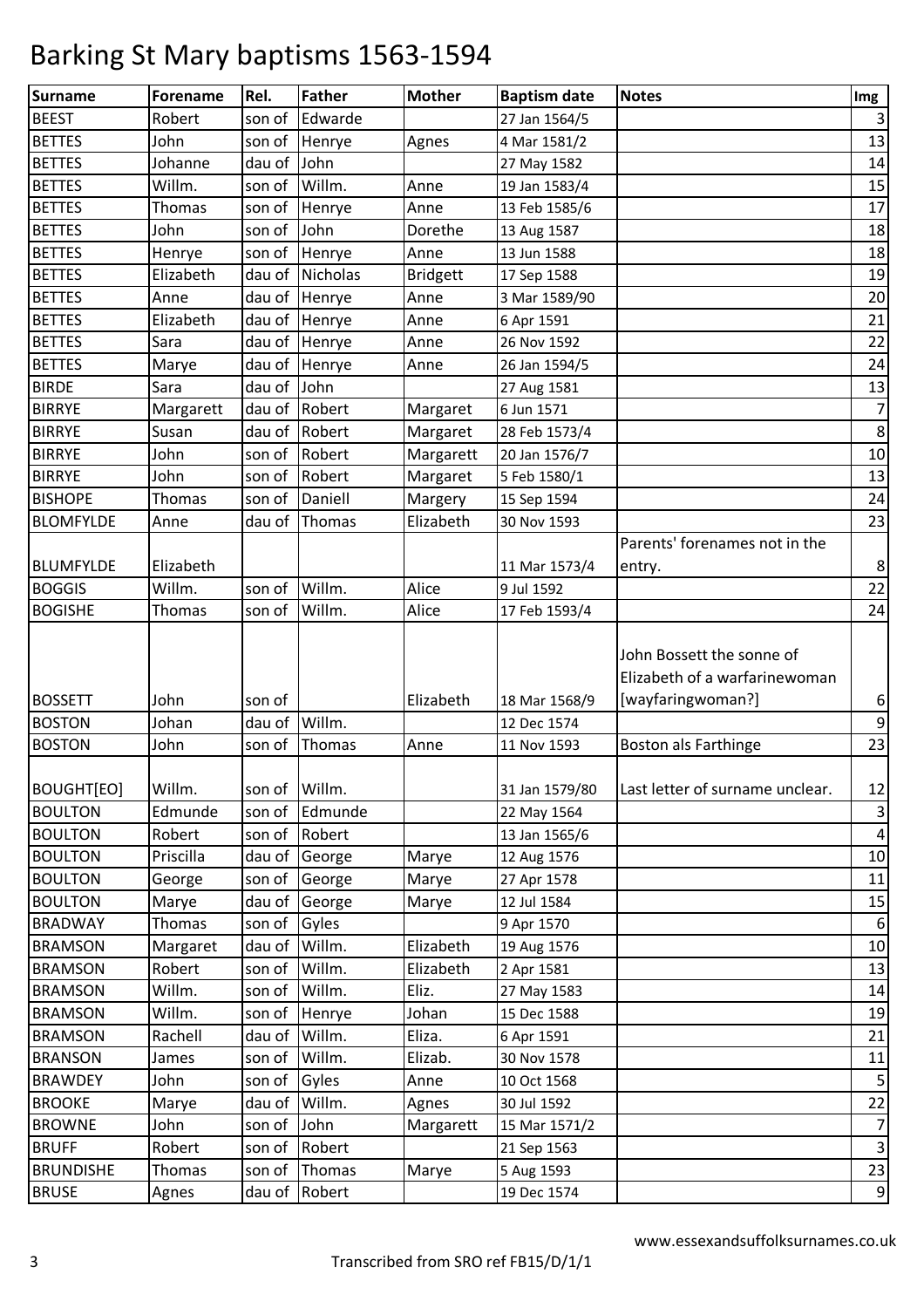| <b>Surname</b> | <b>Forename</b> | Rel.        | <b>Father</b>  | <b>Mother</b> | <b>Baptism date</b> | <b>Notes</b>                    | Img              |
|----------------|-----------------|-------------|----------------|---------------|---------------------|---------------------------------|------------------|
| <b>BRUSSE</b>  | Susan           | dau of      | Willm.         | Catheringe    | 10 Aug 1579         |                                 | 12               |
| <b>BRUSSE</b>  | Susan           | dau of      | Richard        | Thamisin      | 23 Aug 1584         |                                 | 16               |
| <b>BRUSSE</b>  | John            | son of      | Richard        | Thamisin      | 9 Feb 1588/9        |                                 | 19               |
| <b>BRUSSE</b>  | Richard         | son of      | Richard        | Thamisin      | 16 Sep 1593         |                                 | 23               |
|                |                 |             |                |               |                     | Presumably "Brewse", but spelt  |                  |
|                |                 |             |                |               |                     | "Brwe" without showing          |                  |
| <b>BRWSE</b>   | Susan           | dau of      | John           |               | 8 Apr 1582          | abbreviation.                   | 14               |
|                |                 |             |                |               |                     |                                 |                  |
|                |                 |             |                |               |                     | Surname must be abbreviated,    |                  |
| <b>BRWSSE</b>  | Abigaell        |             | dau of Richard | Thamisin      | 24 Jul 1586         | but no abbreviation mark used.  | 17               |
| <b>BUCKE</b>   | Simon           | son of      |                | Margaret      | 27 Mar 1566         | A childe of base                | 4                |
| <b>BUCKE</b>   | Alice           | dau of      | John           | Margaret      | 8 Jun 1572          |                                 | $\overline{7}$   |
| <b>BUCKE</b>   | Martha          | dau of      | Thomas         | Margaret      | 15 Jun 1578         |                                 | 11               |
| <b>BUGG</b>    | Rose            | dau of      | Robert         | Alice         | 27 Oct 1577         |                                 | 10               |
| <b>BUGG</b>    | Thomas          | son of      | George         | Johanne       | 8 Dec 1580          |                                 | 12               |
| <b>BUGG</b>    | Rebeccha        | dau of      | John           | Marye         | 1 Jan 1580/1        |                                 | 12               |
|                |                 |             |                |               |                     | Mostly in Latin: Thomae         |                  |
|                |                 |             |                |               |                     | Janninges and Agneta Bugg       |                  |
|                |                 |             |                |               |                     | (Thomas and Agnes). Base        |                  |
| <b>BUGG</b>    | Margaret        | dau of      |                | Agneta        | 22 Jan 1580/1       | borne.                          | 12               |
| <b>BUGG</b>    | Nathanaell      | son of      | George         | Johan         | 23 Dec 1582         |                                 | 14               |
| <b>BUGG</b>    | Judithe         | dau of      | Robert         |               | 29 Mar 1584         |                                 | 15               |
| <b>BUGG</b>    | John            | son of      | John           | Anne          | 5 Apr 1585          |                                 | 16               |
| <b>BUGG</b>    | Matthew         | son of      | Willm.         | Susan         | 31 Oct 1592         |                                 | 22               |
| <b>BUGGE</b>   | Susan           | dau of      | John           | Marye         | 26 Jun 1563         |                                 | $\mathsf 3$      |
| <b>BUGGE</b>   | Richard         | son of      | Richarde       |               | 28 Nov 1563         |                                 | $\mathsf 3$      |
| <b>BUGGE</b>   | Anne            | dau of      | Robert         |               | 20 Jan 1565/6       |                                 | $\pmb{4}$        |
| <b>BUGGE</b>   | Rachell         | dau of      | John           | Marye         | 21 Oct 1565         |                                 | 4                |
| <b>BUGGE</b>   | Elizabeth       | dau of      | John           | Marye         | 12 Dec 1568         |                                 | 6                |
| <b>BUGGE</b>   | Elizabeth       |             | dau of Robert  | Alice         | 27 Feb 1569/70      |                                 | 6                |
| <b>BUGGE</b>   | Alice           | dau of John |                | Marye         | 27 Aug 1570         |                                 | 6                |
| <b>BUGGE</b>   | Willm.          | son of      | Robert         |               | 3 Dec 1571          |                                 | $\overline{7}$   |
| <b>BUGGE</b>   | Sara            | dau of      | John           | Marye         | 15 Aug 1574         |                                 | 9                |
| <b>BUGGE</b>   | Francis         | son of      | John           | Marye         | 14 Nov 1575         |                                 | $\boldsymbol{9}$ |
| <b>BUGGE</b>   | Judithe         | dau of      | John           | Marye         | 31 May 1579         |                                 | $11\,$           |
| <b>BUGGE</b>   | $\ast$          | son of      | Robert         |               | 18 Oct 1581         | Forename not in register.       | 13               |
| <b>BUGGE</b>   | Willm.          | son of      | Willm.         | Susan         | 21 Oct 1583         |                                 | 15               |
| <b>BUGGE</b>   | Elizabeth       | dau of      | Thomas         | Elizabeth     | 25 Apr 1584         |                                 | 15               |
| <b>BUGGE</b>   | Samuell         | son of      | George         | Johanne       | 29 Aug 1585         |                                 | 16               |
| <b>BUGGE</b>   | John            | son of      | Willm.         | Johan         | 5 Dec 1585          |                                 | 16               |
| <b>BUGGE</b>   | Johan           | dau of      | Thomas         | Elizab.       | 1 Nov 1586          |                                 | 17               |
| <b>BUGGE</b>   | John            | son of      | George         | Johan         | 17 Nov 1586         |                                 | $17\,$           |
| <b>BUGGE</b>   | Marye           | dau of      | George         | Johan         | 7 Nov 1587          |                                 | 18               |
| <b>BUGGE</b>   | John            | son of      | William        | Susan         | 5 Dec 1587          |                                 | 18               |
|                |                 |             |                |               |                     | Mother's forename very faded.   |                  |
|                |                 |             |                |               |                     | Might be Anne, but not entirely |                  |
| <b>BUGGE</b>   | John            | son of John |                | Anne?         | 31 Aug 1588         | sure.                           | 19               |
| <b>BUGGE</b>   | Sara            | dau of      | George         | Johan         | 13 May 1589         |                                 | 19               |
| <b>BULL</b>    | Roger           | son of      | John           | Catherine     | 3 May 1568          |                                 | 5                |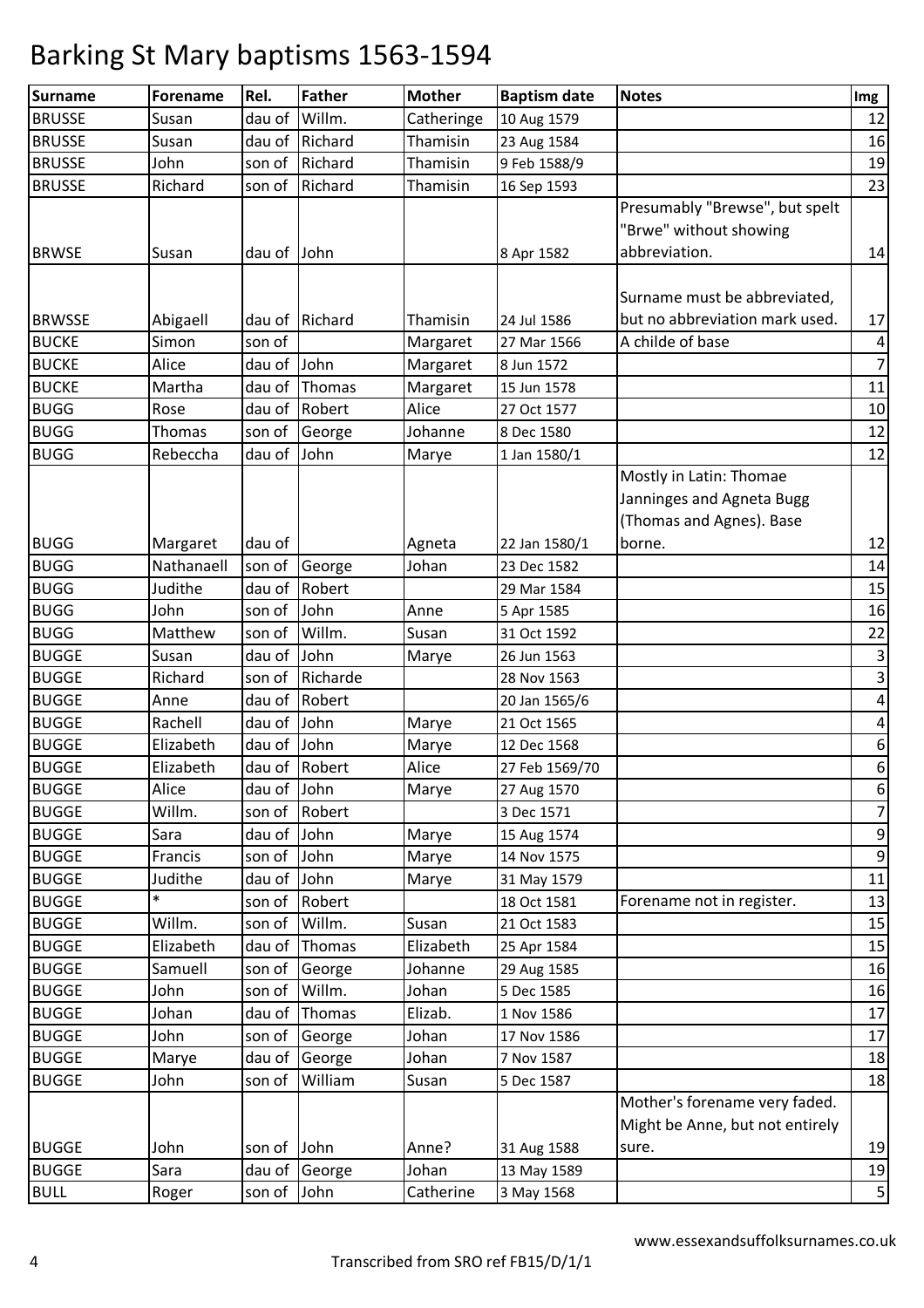| <b>Surname</b>   | <b>Forename</b> | Rel.          | <b>Father</b> | <b>Mother</b> | <b>Baptism date</b> | <b>Notes</b>                 | Img                       |
|------------------|-----------------|---------------|---------------|---------------|---------------------|------------------------------|---------------------------|
| <b>BULL</b>      | <b>Brigett</b>  | dau of        | John          | Catherine     | 15 Mar 1571/2       |                              | $\overline{7}$            |
| <b>BUMSTEDE</b>  | Thomas          | son of        | John          |               | 31 Mar 1566         |                              | 5                         |
| <b>BUNNALL</b>   | Marye           | dau of        | John          | Johan         | 25 Feb 1581/2       |                              | 13                        |
| <b>BUNNALL</b>   | Susan           | dau of        | Willm.        | Elizabeth     | 9 Mar 1588/9        |                              | 19                        |
| <b>BUNNALL</b>   | Edwarde         | son of        | Willm.        | Elizabeth     | 21 Nov 1591         |                              | 21                        |
| <b>BUNNALL</b>   | Anne            | dau of        | Willm.        | Elizabeth     | 19 Nov 1592         |                              | 22                        |
| <b>BUTCHER</b>   | John            | son of        | Thomas        |               | 28 May 1564         |                              | $\mathsf 3$               |
| <b>BUTCHER</b>   | Willm.          | son of        | Thomas        |               | 12 May 1568         | Woode alias Butcher          | $\overline{\mathbf{5}}$   |
| <b>BUTCHER</b>   | Richard         | son of        | Willm.        | Marye         | 6 Feb 1592/3        | Woode als Butcher            | 22                        |
| <b>BUTLER</b>    | <b>Thomas</b>   | son of        | Thomas        | Susan         | 24 Dec 1593         |                              | 23                        |
| <b>BYLES</b>     | Elizabeth       | dau of        | John          | Elizab.       | 26 Jan 1588/9       |                              | 19                        |
| <b>BYLES</b>     | Agnes           | dau of        | John          | Elizabeth     | 25 Mar 1590         |                              | 20                        |
| <b>BYLES</b>     | John            | son of        | John          | Elizabethe    | 19 Nov 1592         |                              | 22                        |
| <b>BYLES</b>     | Margaret        | dau of        | Henrye        | Margaret      | 29 May 1593         |                              | 23                        |
| <b>BYLES</b>     | Samuell         | son of        | John          | Elizabeth     | 25 Aug 1594         |                              | 24                        |
| <b>BYRRYE</b>    | Anne            | dau of        | Rob.          | Margaret      | 7 Sep 1578          |                              | 11                        |
| <b>BYRRYE</b>    | Rebekah         | dau of        | Robert        | Elizabeth     | 29 Oct 1584         |                              | 16                        |
| <b>BYSHOPE</b>   | George          | son of        | Thomas        |               | 28 Jul 1564         |                              | $\ensuremath{\mathsf{3}}$ |
| <b>BYSHOPE</b>   | Agnes           | dau of        | Thomas        | Catherine     | 20 Jan 1571/2       |                              | $\overline{7}$            |
| CANDELER         | Margaret        | dau of        | Willm.        | Margaret      | 28 Feb 1567/8       |                              | 5                         |
| CANDELER         | Phillip         | son of        | Willm.        | Margaret      | 6 Feb 1580/1        |                              | 13                        |
| CANDELER         | Samuell         | son of        | Willm.        | Margaret      | 1 Mar 1583/4        |                              | 15                        |
| CANHAME          | Marye           | dau of        | John          | Alice         | 15 Oct 1592         |                              | 22                        |
| <b>CARTER</b>    | Elizabeth       | dau of        | Thomas        |               | 13 Oct 1580         |                              | 12                        |
| <b>CARTER</b>    | Elizabeth       | dau of        | Thomas        |               | 2 Dec 1582          |                              | 14                        |
| <b>CARTER</b>    | Sara            | dau of        | Thomas        |               | 21 Mar 1584/5       | Sara & Susan, daughters of   | 16                        |
| <b>CARTER</b>    | Sara            | dau of        | Thomas        |               | 21 Mar 1584/5       | Sara & Susan, daughters of   | 16                        |
| CARTER           | Roger           | son of        | Thomas        | Johanne       | 28 Nov 1587         |                              | 18                        |
| <b>CARTER</b>    | Sara            | dau of        | Thomas        |               | 8 Nov 1590          |                              | 21                        |
| <b>CARTER</b>    | Richard         | son of        | Thomas        |               | 19 Jan 1594/5       |                              | 24                        |
| <b>CHAMBER</b>   | John            | son of Willm. |               | Johan         | 28 Nov 1569         |                              | 6                         |
| CHANDELER        | Margaret        | dau of        | Willm.        | Johan         | 27 Jan 1572/3       |                              | 8                         |
| <b>CHANHAME</b>  | John            | son of John   |               | Alice         | 15 Aug 1585         |                              | 16                        |
| CHANNAM          | Margarett       | dau of John   |               | Alice         | 16 Mar 1588/9       |                              | 19                        |
| CHAPMAN          | John            | son of        | John          | Johan         | 28 Jan 1592/3       |                              | 22                        |
|                  |                 |               |               |               |                     | Forename smudged, hard to be |                           |
| CHAPMAN          | Anne?           | dau of John   |               | Johann        | 20 Oct 1594         | sure that it's Anne.         | 24                        |
| <b>CHILDE</b>    | John            | son of        | Thomas        | Elizabeth     | 24 Dec 1577         |                              | $10\,$                    |
| <b>CHILDE</b>    | James           | son of        | Thomas        | Elizab.       | 17 Nov 1588         |                              | 19                        |
| <b>CLARKE</b>    | Margaret        | dau of        | Thomas        | Marye         | 13 Oct 1594         |                              | 24                        |
| <b>CLEMENT</b>   | Rebecha         | dau of        | Steven        | Margerye      | 4 May 1581          |                              | 13                        |
| <b>CLEMENT</b>   | Margaret        |               | dau of Steven | Margerye      | 25 Jul 1584         |                              | 16                        |
| <b>CLEMENT</b>   | Anne            | dau of        | Steven        | Margerye      | 2 Jan 1585/6        |                              | 17                        |
| <b>CLEMENT</b>   | Elizabeth       | dau of        | Steven        | Margery       | 22 Oct 1587         |                              | 18                        |
| <b>CLEMENT</b>   | Christian       | dau of        | Steven        | Margerye      | 28 Dec 1589         |                              | 20                        |
| <b>CLEMENT</b>   | Marye           | dau of        | Steven        | Margerye      | 23 Apr 1592         |                              | 22                        |
| <b>CLEYTON</b>   | Roger           | son of        | Roger         | Grace         | 8 Jul 1593          |                              | 23                        |
| <b>CLIFFORDE</b> | George          | son of        | Thomas        |               | 15 May 1565         |                              | $\pmb{4}$                 |
| <b>CLIFTON</b>   | Simon           | son of John   |               | Margarett     | 5 Aug 1593          |                              | 23                        |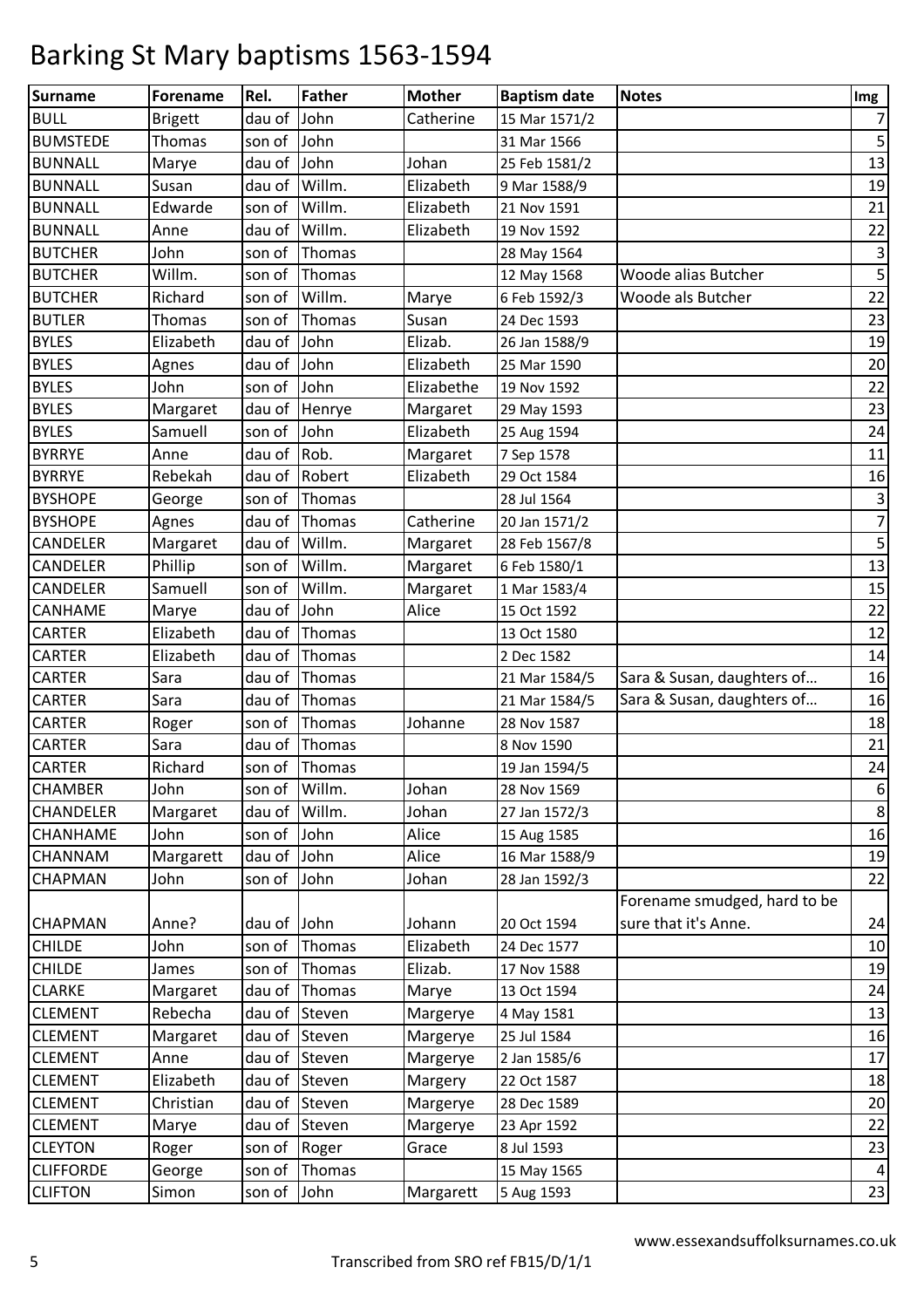| <b>Surname</b>    | <b>Forename</b> | Rel.   | <b>Father</b> | <b>Mother</b>   | <b>Baptism date</b> | <b>Notes</b>                        | Img                     |
|-------------------|-----------------|--------|---------------|-----------------|---------------------|-------------------------------------|-------------------------|
| COBB              | Francis         | dau of | Willm.        | Agnes           | 7 Apr 1566          |                                     | 5                       |
| COBB              | Willm.          | son of | Willm.        | Agnes           | 15 Oct 1570         |                                     | 6                       |
| COBB              | Willm.          | son of | Willm.        | Agnes           | 13 Apr 1572         |                                     | $\overline{7}$          |
| COBB              | Elizabeth       | dau of | Willm.        | Agnes           | 7 Mar 1572/3        |                                     | 8                       |
| COBB              | Roger           | son of | John          |                 | 20 Apr 1574         |                                     | $\,8\,$                 |
| COBB              | John            | son of | Willm.        | Anne            | 16 Sep 1576         |                                     | $10\,$                  |
| COBB              | James           | son of | Willm.        | Anne            | 8 Mar 1578/9        |                                     | 11                      |
| COBB              | John            | son of | Willm.        | Anne            | 20 Aug 1581         |                                     | 13                      |
| COBB              | Anne            | dau of | Willm.        | Anne            | 22 Dec 1583         |                                     | 15                      |
| COBB              | Marye           | dau of | John          | Alice           | 10 Mar 1593/4       |                                     | 24                      |
| COBBE             | Henrye          | son of | Willm.        |                 | 26 Apr 1568         | Henrye & Thomas, the 2 sonnes<br>of | 5                       |
| COBBE             | Thomas          | son of | Willm.        |                 | 26 Apr 1568         | Henrye & Thomas, the 2 sonnes<br>of | 5                       |
| <b>COLCHESTER</b> | Anthonye        | son of | Willm.        |                 | 3 Oct 1563          |                                     | $\mathsf 3$             |
| <b>COLCHESTER</b> | Cyprian         | son of | Willm.        | Rose            | 10 Mar 1565/6       |                                     | 4                       |
| <b>COLCHESTER</b> | Robert          | son of | Willm.        | Faythe          | 17 Oct 1568         |                                     | $\overline{\mathbf{5}}$ |
| <b>COLCHESTER</b> | Luce            | dau of | Willm.        | Faythe          | 20 Feb 1569/70      |                                     | 6                       |
| <b>COLCHESTER</b> | Willm.          | son of | Thomas        | Margaret        | 6 Aug 1570          |                                     | 6                       |
| <b>COLCHESTER</b> | Alice           | dau of | Willm.        | Faythe          | 14 Oct 1571         |                                     | $\boldsymbol{7}$        |
| <b>COLCHESTER</b> | Elizabeth       | dau of | Thomas        | Margaret        | 20 Apr 1572         |                                     | $\boldsymbol{7}$        |
| <b>COLCHESTER</b> | Willm.          | son of | Thomas        | Margaret        | 26 Apr 1572         |                                     | 7                       |
| <b>COLCHESTER</b> | <b>Thomas</b>   | son of | Thomas        |                 | 12 Mar 1573/4       |                                     | $\bf 8$                 |
| <b>COLCHESTER</b> | John            | son of | Willm.        | Faith           | 17 Apr 1574         |                                     | 8                       |
| <b>COLCHESTER</b> | Willm.          | son of | Willm.        | Faithe          | 18 Sep 1575         |                                     | $\mathsf 9$             |
| <b>COLCHESTER</b> | Priscilla       | dau of | Thomas        | Margaret        | 26 Aug 1578         |                                     | 11                      |
| <b>COLCHESTER</b> | <b>Thomas</b>   | son of | Thomas        | Margaret        | 26 Jan 1580/1       |                                     | 12                      |
| <b>COLCHESTER</b> | Marye           | dau of | Willm.        | Faithe          | 4 May 1581          |                                     | 13                      |
| <b>COLCHESTER</b> | Marye           | dau of | Thomas        | Margarett       | 20 Dec 1582         |                                     | 14                      |
| <b>COLCHESTER</b> | Osmunde         | son of | Thomas        | Margarett       | 23 Jun 1584         |                                     | 15                      |
| <b>COLCHESTER</b> | John            |        | son of Thomas | Margarett       | 27 Mar 1586         |                                     | 17                      |
| <b>COLCHESTER</b> | Sara            |        | dau of Willm. | Faith           | 29 Jan 1586/7       |                                     | 17                      |
| <b>COLCHESTER</b> | Sara            |        | dau of Thomas | Margarett       | 21 May 1587         |                                     | 18                      |
| <b>COLCHESTER</b> | Sara            | dau of | Willm.        | Anne            | 26 Dec 1587         |                                     | 18                      |
| <b>COLCHESTER</b> | Samuell         | son of | Thomas        | Margaret        | 13 Aug 1588         |                                     | 18                      |
| <b>COLCHESTER</b> | Willm.          | son of | Willm.        | Anne            | 19 Oct 1589         |                                     | 20                      |
| <b>COLCHESTER</b> | Mirabell        | dau of | Willm.        | Anne            | 8 Nov 1590          |                                     | 21                      |
| <b>COLCHESTER</b> | Robert          | son of | Thomas        | <b>Bridgett</b> | 28 Feb 1590/1       |                                     | 21                      |
| <b>COLCHESTER</b> | William         | son of | Willm.        | Anne            | 28 Nov 1591         |                                     | 21                      |
| <b>COLCHESTER</b> | Simon           | son of | Robert        | Anne            | 2 Jul 1592          |                                     | 22                      |
| <b>COLCHESTER</b> | John            | son of | Thomas        | <b>Bridgett</b> | 25 Feb 1592/3       |                                     | 23                      |
| <b>COLCHESTER</b> | Anne            | dau of | William       | Anne            | 20 Jan 1593/4       |                                     | 23                      |
| COLEMAN           | John            | son of | Thomas        | Emm             | 15 Aug 1568         |                                     | $\overline{\mathbf{5}}$ |
| COLMAN            | Abraham         | son of | Thomas        | Emme            | 6 Aug 1570          |                                     | 6                       |
| COLMAN            | Willm.          | son of | Thomas        | Emme            | 14 Mar 1572/3       |                                     | 8                       |
| COLMAN            | Robert          | son of | Thomas        | Emme            | 4 Sep 1575          |                                     | 9                       |
| COLMAN            | Agnes           | dau of | Thomas        | Emme            | 30 Mar 1577         |                                     | 10                      |
| COLMAN            | Samuell         | son of | Thomas        | Emme            | 1 Apr 1579          |                                     | 11                      |
| COLMAN            | Susan           | dau of | Thomas        | Emme            | 5 Nov 1581          |                                     | 13                      |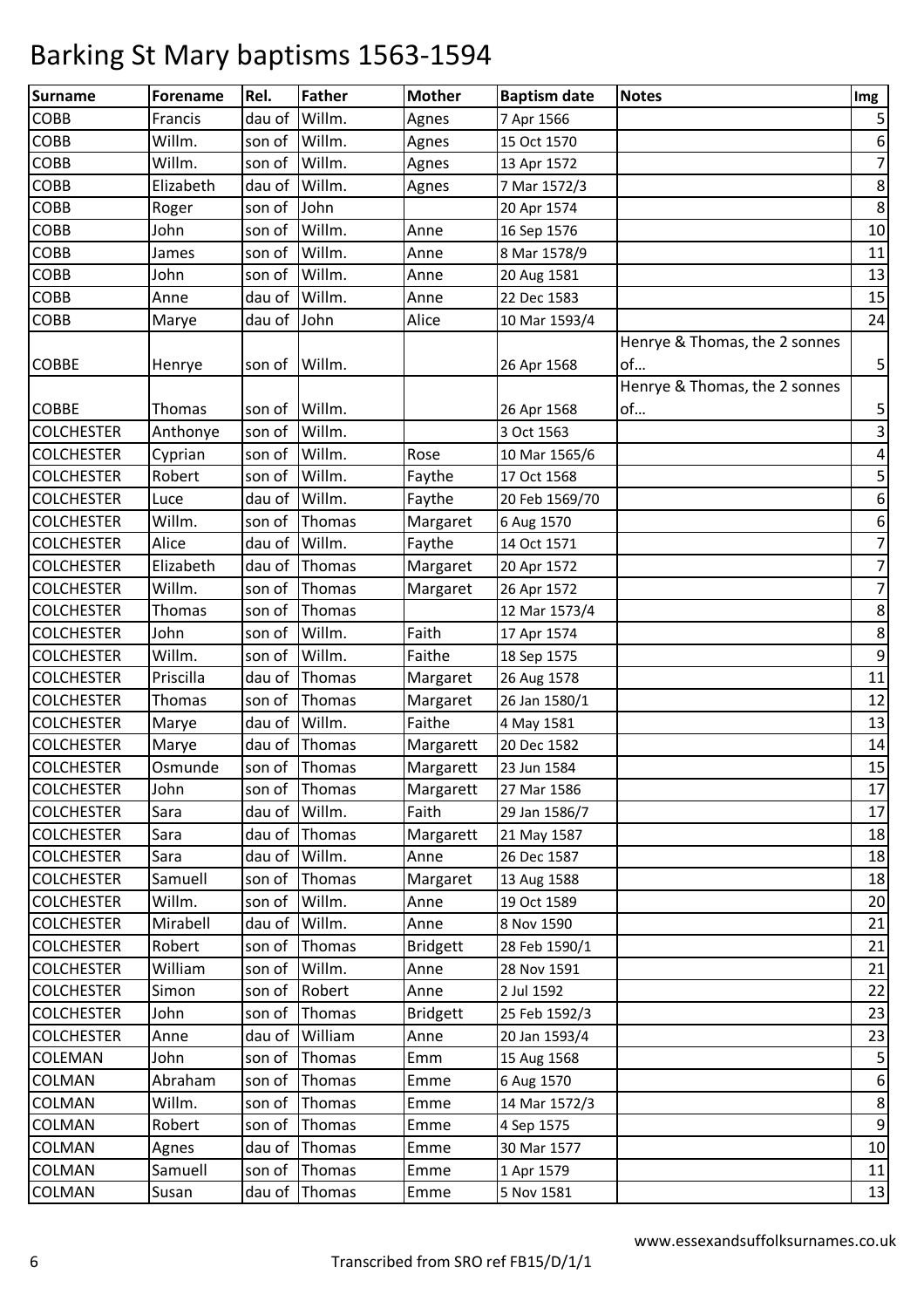| Daniell<br>COLMAN<br>son of<br>Thomas<br>Emme<br>2 Jun 1583<br>14<br><b>COOKE</b><br>dau of<br>Edwarde<br>20<br>Sara<br>Marye<br>26 Jul 1590<br><b>COOKE</b><br>22<br>Edward<br>son of<br>Edwarde<br>Marye<br>2 Apr 1592<br><b>COOKE</b><br>Edwarde<br>23<br>dau of<br>Marye<br>9 Dec 1593<br>Marye<br>COOLE<br>dau of<br>3<br>John<br>Marye<br>29 Aug 1563<br>COOLE<br>John<br>dau of<br>4<br>Anne<br>15 Jul 1565<br><b>COOTES</b><br>Alis<br>dau of<br>Robert<br>$\overline{\mathbf{r}}$<br>8 Apr 1565<br><b>COOTES</b><br>$\pmb{4}$<br>son of<br>Roger<br>22 Jul 1565<br>Roger<br>$\overline{7}$<br><b>COOTES</b><br>Richard<br>son of<br>Roger<br>Marye<br>8 May 1571<br>$\overline{7}$<br><b>COOTES</b><br>dau of<br>Roger<br>Mariye<br>Susan<br>22 Apr 1572<br><b>COOTES</b><br>$\bf 8$<br>Robert<br>Elizab.<br>son of<br>16 Oct 1572<br>Lawrence<br>$\bf 8$<br><b>COOTES</b><br>dau of<br>Roger<br>Marie<br>30 Jun 1573<br>Susan<br>$\mathsf 9$<br><b>COOTES</b><br>dau of<br>Robert<br>17 Dec 1574<br>Jane<br>9<br><b>COOTES</b><br>son of<br>Thomas<br>Roger<br>1 Jan 1574/5<br><b>COOTES</b><br>Robert<br>dau of<br>$10\,$<br>15 Jul 1576<br>Marye<br><b>COOTES</b><br>Edmond<br>11<br>dau of<br>Catherine<br>16 Apr 1579<br>Sara<br><b>COOTES</b><br>dau of<br>13<br>John<br>20 Mar 1581/2<br>Anne<br><b>COOTES</b><br>Robert<br>Elizabeth<br>dau of<br>14<br>23 Sep 1582<br>John<br><b>COOTES</b><br>son of<br>Thomas<br>14<br>Margaret<br>1 Nov 1582 | <b>Surname</b> | <b>Forename</b> | Rel.   | <b>Father</b> | <b>Mother</b> | <b>Baptism date</b> | <b>Notes</b> | Img |
|-------------------------------------------------------------------------------------------------------------------------------------------------------------------------------------------------------------------------------------------------------------------------------------------------------------------------------------------------------------------------------------------------------------------------------------------------------------------------------------------------------------------------------------------------------------------------------------------------------------------------------------------------------------------------------------------------------------------------------------------------------------------------------------------------------------------------------------------------------------------------------------------------------------------------------------------------------------------------------------------------------------------------------------------------------------------------------------------------------------------------------------------------------------------------------------------------------------------------------------------------------------------------------------------------------------------------------------------------------------------------------------------------------------------------------------------------------------------|----------------|-----------------|--------|---------------|---------------|---------------------|--------------|-----|
|                                                                                                                                                                                                                                                                                                                                                                                                                                                                                                                                                                                                                                                                                                                                                                                                                                                                                                                                                                                                                                                                                                                                                                                                                                                                                                                                                                                                                                                                   |                |                 |        |               |               |                     |              |     |
|                                                                                                                                                                                                                                                                                                                                                                                                                                                                                                                                                                                                                                                                                                                                                                                                                                                                                                                                                                                                                                                                                                                                                                                                                                                                                                                                                                                                                                                                   |                |                 |        |               |               |                     |              |     |
|                                                                                                                                                                                                                                                                                                                                                                                                                                                                                                                                                                                                                                                                                                                                                                                                                                                                                                                                                                                                                                                                                                                                                                                                                                                                                                                                                                                                                                                                   |                |                 |        |               |               |                     |              |     |
|                                                                                                                                                                                                                                                                                                                                                                                                                                                                                                                                                                                                                                                                                                                                                                                                                                                                                                                                                                                                                                                                                                                                                                                                                                                                                                                                                                                                                                                                   |                |                 |        |               |               |                     |              |     |
|                                                                                                                                                                                                                                                                                                                                                                                                                                                                                                                                                                                                                                                                                                                                                                                                                                                                                                                                                                                                                                                                                                                                                                                                                                                                                                                                                                                                                                                                   |                |                 |        |               |               |                     |              |     |
|                                                                                                                                                                                                                                                                                                                                                                                                                                                                                                                                                                                                                                                                                                                                                                                                                                                                                                                                                                                                                                                                                                                                                                                                                                                                                                                                                                                                                                                                   |                |                 |        |               |               |                     |              |     |
|                                                                                                                                                                                                                                                                                                                                                                                                                                                                                                                                                                                                                                                                                                                                                                                                                                                                                                                                                                                                                                                                                                                                                                                                                                                                                                                                                                                                                                                                   |                |                 |        |               |               |                     |              |     |
|                                                                                                                                                                                                                                                                                                                                                                                                                                                                                                                                                                                                                                                                                                                                                                                                                                                                                                                                                                                                                                                                                                                                                                                                                                                                                                                                                                                                                                                                   |                |                 |        |               |               |                     |              |     |
|                                                                                                                                                                                                                                                                                                                                                                                                                                                                                                                                                                                                                                                                                                                                                                                                                                                                                                                                                                                                                                                                                                                                                                                                                                                                                                                                                                                                                                                                   |                |                 |        |               |               |                     |              |     |
|                                                                                                                                                                                                                                                                                                                                                                                                                                                                                                                                                                                                                                                                                                                                                                                                                                                                                                                                                                                                                                                                                                                                                                                                                                                                                                                                                                                                                                                                   |                |                 |        |               |               |                     |              |     |
|                                                                                                                                                                                                                                                                                                                                                                                                                                                                                                                                                                                                                                                                                                                                                                                                                                                                                                                                                                                                                                                                                                                                                                                                                                                                                                                                                                                                                                                                   |                |                 |        |               |               |                     |              |     |
|                                                                                                                                                                                                                                                                                                                                                                                                                                                                                                                                                                                                                                                                                                                                                                                                                                                                                                                                                                                                                                                                                                                                                                                                                                                                                                                                                                                                                                                                   |                |                 |        |               |               |                     |              |     |
|                                                                                                                                                                                                                                                                                                                                                                                                                                                                                                                                                                                                                                                                                                                                                                                                                                                                                                                                                                                                                                                                                                                                                                                                                                                                                                                                                                                                                                                                   |                |                 |        |               |               |                     |              |     |
|                                                                                                                                                                                                                                                                                                                                                                                                                                                                                                                                                                                                                                                                                                                                                                                                                                                                                                                                                                                                                                                                                                                                                                                                                                                                                                                                                                                                                                                                   |                |                 |        |               |               |                     |              |     |
|                                                                                                                                                                                                                                                                                                                                                                                                                                                                                                                                                                                                                                                                                                                                                                                                                                                                                                                                                                                                                                                                                                                                                                                                                                                                                                                                                                                                                                                                   |                |                 |        |               |               |                     |              |     |
|                                                                                                                                                                                                                                                                                                                                                                                                                                                                                                                                                                                                                                                                                                                                                                                                                                                                                                                                                                                                                                                                                                                                                                                                                                                                                                                                                                                                                                                                   |                |                 |        |               |               |                     |              |     |
|                                                                                                                                                                                                                                                                                                                                                                                                                                                                                                                                                                                                                                                                                                                                                                                                                                                                                                                                                                                                                                                                                                                                                                                                                                                                                                                                                                                                                                                                   |                |                 |        |               |               |                     |              |     |
|                                                                                                                                                                                                                                                                                                                                                                                                                                                                                                                                                                                                                                                                                                                                                                                                                                                                                                                                                                                                                                                                                                                                                                                                                                                                                                                                                                                                                                                                   |                |                 |        |               |               |                     |              |     |
|                                                                                                                                                                                                                                                                                                                                                                                                                                                                                                                                                                                                                                                                                                                                                                                                                                                                                                                                                                                                                                                                                                                                                                                                                                                                                                                                                                                                                                                                   |                |                 |        |               |               |                     |              |     |
| 15 Jan 1582/3                                                                                                                                                                                                                                                                                                                                                                                                                                                                                                                                                                                                                                                                                                                                                                                                                                                                                                                                                                                                                                                                                                                                                                                                                                                                                                                                                                                                                                                     | <b>COOTES</b>  | Alice           | dau of | Robert        | Elizab.       |                     |              | 14  |
| <b>COOTES</b><br>Chatherine<br>16<br><b>Thomas</b><br>son of<br>Thomas<br>10 Oct 1585                                                                                                                                                                                                                                                                                                                                                                                                                                                                                                                                                                                                                                                                                                                                                                                                                                                                                                                                                                                                                                                                                                                                                                                                                                                                                                                                                                             |                |                 |        |               |               |                     |              |     |
| <b>COOTES</b><br>18<br>dau of<br>Robert<br>Elizabeth<br>Susan<br>9 Apr 1587                                                                                                                                                                                                                                                                                                                                                                                                                                                                                                                                                                                                                                                                                                                                                                                                                                                                                                                                                                                                                                                                                                                                                                                                                                                                                                                                                                                       |                |                 |        |               |               |                     |              |     |
| <b>COOTES</b><br>18<br>John<br>son of<br>Marye<br>George<br>13 Aug 1587                                                                                                                                                                                                                                                                                                                                                                                                                                                                                                                                                                                                                                                                                                                                                                                                                                                                                                                                                                                                                                                                                                                                                                                                                                                                                                                                                                                           |                |                 |        |               |               |                     |              |     |
| Willm.<br>Elizabeth<br><b>COOTES</b><br>dau of<br>18<br>Thamar<br>14 Apr 1588                                                                                                                                                                                                                                                                                                                                                                                                                                                                                                                                                                                                                                                                                                                                                                                                                                                                                                                                                                                                                                                                                                                                                                                                                                                                                                                                                                                     |                |                 |        |               |               |                     |              |     |
| <b>COOTES</b><br>Robet<br>Elizabeth<br>dau of<br>Eliz.<br>19<br>15 Sep 1588                                                                                                                                                                                                                                                                                                                                                                                                                                                                                                                                                                                                                                                                                                                                                                                                                                                                                                                                                                                                                                                                                                                                                                                                                                                                                                                                                                                       |                |                 |        |               |               |                     |              |     |
| <b>COOTES</b><br>20<br>son of<br>Marye<br>13 Jul 1589<br>George<br>George                                                                                                                                                                                                                                                                                                                                                                                                                                                                                                                                                                                                                                                                                                                                                                                                                                                                                                                                                                                                                                                                                                                                                                                                                                                                                                                                                                                         |                |                 |        |               |               |                     |              |     |
| Willm.<br><b>COOTES</b><br>Elizabeth<br>20<br>dau of<br>Dorcas<br>14 Sep 1589                                                                                                                                                                                                                                                                                                                                                                                                                                                                                                                                                                                                                                                                                                                                                                                                                                                                                                                                                                                                                                                                                                                                                                                                                                                                                                                                                                                     |                |                 |        |               |               |                     |              |     |
| $20\,$<br><b>COOTES</b><br>dau of<br>Robert<br>Elizabeth<br>Anne<br>16 Aug 1590                                                                                                                                                                                                                                                                                                                                                                                                                                                                                                                                                                                                                                                                                                                                                                                                                                                                                                                                                                                                                                                                                                                                                                                                                                                                                                                                                                                   |                |                 |        |               |               |                     |              |     |
| Robert<br><b>COOTES</b><br>Judithe<br>dau of<br>Elizabeth<br>21<br>24 Jan 1590/1                                                                                                                                                                                                                                                                                                                                                                                                                                                                                                                                                                                                                                                                                                                                                                                                                                                                                                                                                                                                                                                                                                                                                                                                                                                                                                                                                                                  |                |                 |        |               |               |                     |              |     |
| 21<br><b>COOTES</b><br>son of<br>Edward<br>Marye<br>15 Aug 1591<br>George                                                                                                                                                                                                                                                                                                                                                                                                                                                                                                                                                                                                                                                                                                                                                                                                                                                                                                                                                                                                                                                                                                                                                                                                                                                                                                                                                                                         |                |                 |        |               |               |                     |              |     |
| Mother's forename presumably                                                                                                                                                                                                                                                                                                                                                                                                                                                                                                                                                                                                                                                                                                                                                                                                                                                                                                                                                                                                                                                                                                                                                                                                                                                                                                                                                                                                                                      |                |                 |        |               |               |                     |              |     |
| Catherine.<br><b>COOTES</b><br>Chathen<br>23<br>Henry<br>son of<br>Thomas<br>1 Apr 1593                                                                                                                                                                                                                                                                                                                                                                                                                                                                                                                                                                                                                                                                                                                                                                                                                                                                                                                                                                                                                                                                                                                                                                                                                                                                                                                                                                           |                |                 |        |               |               |                     |              |     |
| <b>COOTES</b><br>Willm.<br>23<br>son of<br>Marye<br>14 Oct 1593<br>George                                                                                                                                                                                                                                                                                                                                                                                                                                                                                                                                                                                                                                                                                                                                                                                                                                                                                                                                                                                                                                                                                                                                                                                                                                                                                                                                                                                         |                |                 |        |               |               |                     |              |     |
| <b>COOTES</b><br>Elizabeth<br>24<br><b>Thomas</b><br>son of<br>Simon<br>13 Oct 1594                                                                                                                                                                                                                                                                                                                                                                                                                                                                                                                                                                                                                                                                                                                                                                                                                                                                                                                                                                                                                                                                                                                                                                                                                                                                                                                                                                               |                |                 |        |               |               |                     |              |     |
|                                                                                                                                                                                                                                                                                                                                                                                                                                                                                                                                                                                                                                                                                                                                                                                                                                                                                                                                                                                                                                                                                                                                                                                                                                                                                                                                                                                                                                                                   |                |                 |        |               |               |                     |              |     |
| Surname abbreviated to "Coup."<br><b>COUPER</b><br>14<br>Thomas<br>26 Dec 1582<br>George<br>son of                                                                                                                                                                                                                                                                                                                                                                                                                                                                                                                                                                                                                                                                                                                                                                                                                                                                                                                                                                                                                                                                                                                                                                                                                                                                                                                                                                |                |                 |        |               |               |                     |              |     |
|                                                                                                                                                                                                                                                                                                                                                                                                                                                                                                                                                                                                                                                                                                                                                                                                                                                                                                                                                                                                                                                                                                                                                                                                                                                                                                                                                                                                                                                                   |                |                 |        |               |               |                     |              |     |
| <b>COUPER</b><br>Edmunde<br>Surname abbreviated to Coup.<br>21<br>Judythe<br>dau of<br>Marye<br>13 Sep 1590                                                                                                                                                                                                                                                                                                                                                                                                                                                                                                                                                                                                                                                                                                                                                                                                                                                                                                                                                                                                                                                                                                                                                                                                                                                                                                                                                       |                |                 |        |               |               |                     |              |     |
| Abbreviated to "Coup."<br>Robert<br><b>COUPER</b><br>son of<br>Edmund<br>22<br>5 Nov 1592<br>Agnes                                                                                                                                                                                                                                                                                                                                                                                                                                                                                                                                                                                                                                                                                                                                                                                                                                                                                                                                                                                                                                                                                                                                                                                                                                                                                                                                                                |                |                 |        |               |               |                     |              |     |
| 3<br><b>CRAMPTON</b><br>Alice<br>Humfrey<br>dau of<br>17 Oct 1563                                                                                                                                                                                                                                                                                                                                                                                                                                                                                                                                                                                                                                                                                                                                                                                                                                                                                                                                                                                                                                                                                                                                                                                                                                                                                                                                                                                                 |                |                 |        |               |               |                     |              |     |
| $\mathsf{3}$<br><b>CRAMPTON</b><br>dau of<br>Alexander<br>Chatherine<br>21 Nov 1563                                                                                                                                                                                                                                                                                                                                                                                                                                                                                                                                                                                                                                                                                                                                                                                                                                                                                                                                                                                                                                                                                                                                                                                                                                                                                                                                                                               |                |                 |        |               |               |                     |              |     |
| Alexander<br><b>CRAMPTON</b><br>Alice<br>dau of<br>$\overline{\mathbf{4}}$<br>21 Oct 1565                                                                                                                                                                                                                                                                                                                                                                                                                                                                                                                                                                                                                                                                                                                                                                                                                                                                                                                                                                                                                                                                                                                                                                                                                                                                                                                                                                         |                |                 |        |               |               |                     |              |     |
| $\mathsf S$<br>Alexander<br><b>CRAMPTON</b><br>Francis<br>dau of<br>26 Feb 1567/8                                                                                                                                                                                                                                                                                                                                                                                                                                                                                                                                                                                                                                                                                                                                                                                                                                                                                                                                                                                                                                                                                                                                                                                                                                                                                                                                                                                 |                |                 |        |               |               |                     |              |     |
| Willm.<br>Johan<br>$\overline{7}$<br><b>CRAMPTON</b><br>son of<br>28 Jan 1570/1<br>Henrye                                                                                                                                                                                                                                                                                                                                                                                                                                                                                                                                                                                                                                                                                                                                                                                                                                                                                                                                                                                                                                                                                                                                                                                                                                                                                                                                                                         |                |                 |        |               |               |                     |              |     |
| $\,8\,$<br>Willm.<br><b>CRAMPTON</b><br>dau of<br>3 Jan 1572/3<br>Susan                                                                                                                                                                                                                                                                                                                                                                                                                                                                                                                                                                                                                                                                                                                                                                                                                                                                                                                                                                                                                                                                                                                                                                                                                                                                                                                                                                                           |                |                 |        |               |               |                     |              |     |
| Surname looks like Dauson                                                                                                                                                                                                                                                                                                                                                                                                                                                                                                                                                                                                                                                                                                                                                                                                                                                                                                                                                                                                                                                                                                                                                                                                                                                                                                                                                                                                                                         |                |                 |        |               |               |                     |              |     |
| [Dawson?] or Danson<br>7<br>DA[NU]SON<br>Thomas<br>Thomas<br>16 Dec 1571<br>son of<br>Margaret                                                                                                                                                                                                                                                                                                                                                                                                                                                                                                                                                                                                                                                                                                                                                                                                                                                                                                                                                                                                                                                                                                                                                                                                                                                                                                                                                                    |                |                 |        |               |               |                     |              |     |
| $\boldsymbol{9}$<br>Edwarde<br>Willm.<br>Elizab.<br><b>DAMET</b><br>son of<br>25 Dec 1575                                                                                                                                                                                                                                                                                                                                                                                                                                                                                                                                                                                                                                                                                                                                                                                                                                                                                                                                                                                                                                                                                                                                                                                                                                                                                                                                                                         |                |                 |        |               |               |                     |              |     |
| Willm.<br><b>DAMETT</b><br>Alice<br>Elizabeth<br>9 Mar 1577/8<br>10<br>dau of                                                                                                                                                                                                                                                                                                                                                                                                                                                                                                                                                                                                                                                                                                                                                                                                                                                                                                                                                                                                                                                                                                                                                                                                                                                                                                                                                                                     |                |                 |        |               |               |                     |              |     |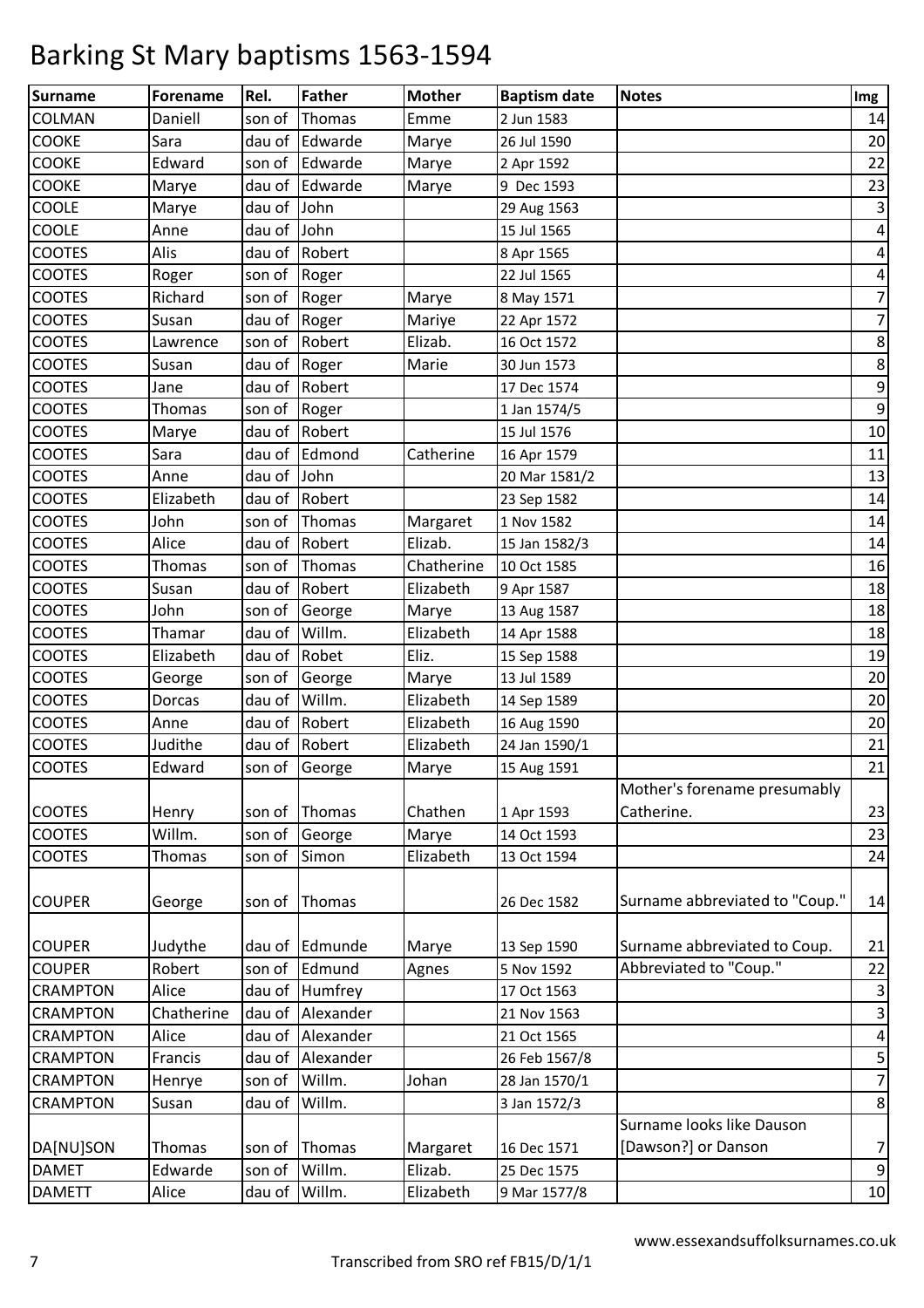| <b>Surname</b>   | <b>Forename</b> | Rel.        | <b>Father</b>  | <b>Mother</b> | <b>Baptism date</b> | <b>Notes</b>                    | Img            |
|------------------|-----------------|-------------|----------------|---------------|---------------------|---------------------------------|----------------|
| <b>DAMETT</b>    | Samuell         | son of      | Willm.         | Eliza.        | 15 Jun 1581         |                                 | 13             |
| <b>DAMETT</b>    | Elizabeth       | dau of      | James          | Elizabeth     | 24 May 1584         |                                 | 15             |
| <b>DAMETT</b>    | James           | son of      | James          | Elizabeth     | 4 Jun 1593          |                                 | 23             |
| <b>DANES</b>     | Alice           | dau of      | Thomas         | Johan         | 5 Feb 1586/7        |                                 | 17             |
| <b>DANSON</b>    | Robert          | son of      | Peter          | Elizabeth     | 12 Nov 1581         |                                 | 13             |
| <b>DAVID</b>     | Samuell         | son of      | Osmunde        | Sara          | 5 Oct 1584          |                                 | 16             |
| <b>DAVID</b>     | <b>Thomas</b>   | son of      | Francis        | Margerye      | 30 Apr 1592         |                                 | 22             |
| <b>DAVID</b>     | Francis         | dau of      | Francis        | Margerye      | 9 Dec 1593          |                                 | 23             |
| <b>DAWSON</b>    | Susan           | dau of      | Thomas         | Margaret      | 19 Sep 1568         |                                 | 5              |
| <b>DAWSON</b>    | John            | son of      | Peter          |               | 20 Mar 1579/80      |                                 | 12             |
| <b>DAYNES</b>    | Simon           | son of      | Gwalter        |               | 8 Aug 1563          |                                 | 3              |
| <b>DAYNES</b>    | Robert          | son of      | Gwalter        |               | 20 Jan 1565/6       |                                 | $\pmb{4}$      |
| <b>DAYNES</b>    | Elizabeth       | dau of      | Robert         | Margarett     | 6 Sep 1590          | Surname faded.                  | 21             |
| <b>DAYNES</b>    | Anne            | dau of      | Robert         | Margarett     | 28 Jan 1592/3       |                                 | 22             |
| <b>DENBYE</b>    | Elizabeth       | dau of      | John           |               | 10 Nov 1583         |                                 | 15             |
| <b>DENBYE</b>    | John            | son of      | John           | Johane        | 22 Jan 1586/7       |                                 | $17\,$         |
| <b>DENNYE</b>    | John            | son of      | Edmunde        |               | 4 Jun 1564          |                                 | 3              |
| <b>DENNYE</b>    | Francis         | dau of      | Edmunde        |               | 26 Feb 1565/6       |                                 | $\pmb{4}$      |
| <b>DENNYE</b>    | Willm.          | son of      | Edmunde        | Johann        | 8 Aug 1568          |                                 | 5              |
| <b>DICKENSON</b> | Marye           | dau of      | Willm.         | Marye         | 16 Jan 1591/2       |                                 | 22             |
| <b>DICKINSON</b> | John            | son of      | Willm.         | Marye         | 18 Jan 1589/90      |                                 | 20             |
|                  |                 |             |                |               |                     |                                 |                |
| <b>DICKONSON</b> | Willm.          | son of      | Willm.         | Marye         | Feb 1593/4          | Day of month too faded to read. | 23             |
| <b>DOVE</b>      | Marye           | dau of      | Phillip        |               | 2 May 1591          |                                 | 21             |
| <b>DOWNES</b>    | Agnes           | dau of      | Nicholas       |               | 21 Nov 1563         |                                 | 3              |
| <b>DOWNES</b>    | George          | son of      | Nicholas       |               | 7 Jan 1564/5        |                                 | $\overline{3}$ |
| <b>DOWNINGE</b>  | Thomas          | son of      |                | Martha        | 6 May 1593          | A child of base.                | 23             |
| <b>DUFFILDE</b>  | Robert          | son of      | Robert         | Rose          | 20 Feb 1592/3       |                                 | 23             |
| <b>DYX</b>       | <b>Thomas</b>   | son of      | Richarde       | Alice         | 25 Oct 1584         |                                 | 16             |
| <b>DYXE</b>      | Willm.          |             | son of Richard | Alice         | 2 Sep 1582          |                                 | 14             |
| <b>DYXE</b>      | Anne            |             | dau of Richard | Ales          | 30 Oct 1586         |                                 | 17             |
| <b>DYXE</b>      | Grace           | dau of      | Richarde       | Alice         | 15 Nov 1590         |                                 | 21             |
| <b>DYXE</b>      | John            | son of      | Richarde       | Alice         | 3 Sep 1592          |                                 | 22             |
| <b>DYXE</b>      | Anne            | dau of      | Richarde       | Alice         | 10 Mar 1593/4       |                                 | 24             |
| <b>EDGAR</b>     | Francis         | son of      | Robert         | Margaret      | 6 Dec 1590          |                                 | 21             |
| <b>EDMUNDES</b>  | Elizabeth       | dau of      | Robert         | Silvester     | 12 Apr 1573         |                                 | 8              |
| <b>EDMUNDES</b>  | Marye           | dau of      | Robert         | Silvester     | 17 Jul 1575         |                                 | 9              |
| <b>EDMUNDES</b>  | Marye           |             | dau of Robert  | Silvester     | 22 Feb 1577/8       |                                 | 10             |
| <b>ELON</b>      | Elizabeth       | dau of      | Francis        | Anne          | 27 Sep 1586         |                                 | 17             |
| <b>ELON</b>      | Gabryell        | son of      | Francis        | Anne          | 21 Dec 1589         |                                 | 20             |
|                  |                 |             |                |               |                     | Mother's forename very faded.   |                |
|                  |                 |             |                |               |                     | Might be Anne, but not entirely |                |
| <b>ELONN</b>     | Gabriell        | son of      | Francis        | Anne?         | 15 Sep 1588         | sure.                           | 19             |
| <b>ELSTONE</b>   | Susan           | dau of John |                | Johann        | 9 Mar 1572/3        |                                 | 8              |
| <b>ENGLAND</b>   | Edmunde         | son of      | Edmunde        | Roose         | 24 Dec 1573         |                                 | $\,8\,$        |
| <b>ENGLANDE</b>  | Edmunde         | son of      | Edmunde        | Roose         | 15 Oct 1570         |                                 | 6              |
| <b>FARTHINGE</b> | Emeris          | dau of      | Thomas         | Anne          | 12 Feb 1570/1       |                                 | $\overline{7}$ |
| <b>FARTHINGE</b> | Margaret        | dau of      | Leonarde       | Johan         | 16 Jan 1571/2       |                                 | $\overline{7}$ |
| <b>FARTHINGE</b> | Richard         | son of      | Leonard        | Johan         | 4 Apr 1574          |                                 | 8              |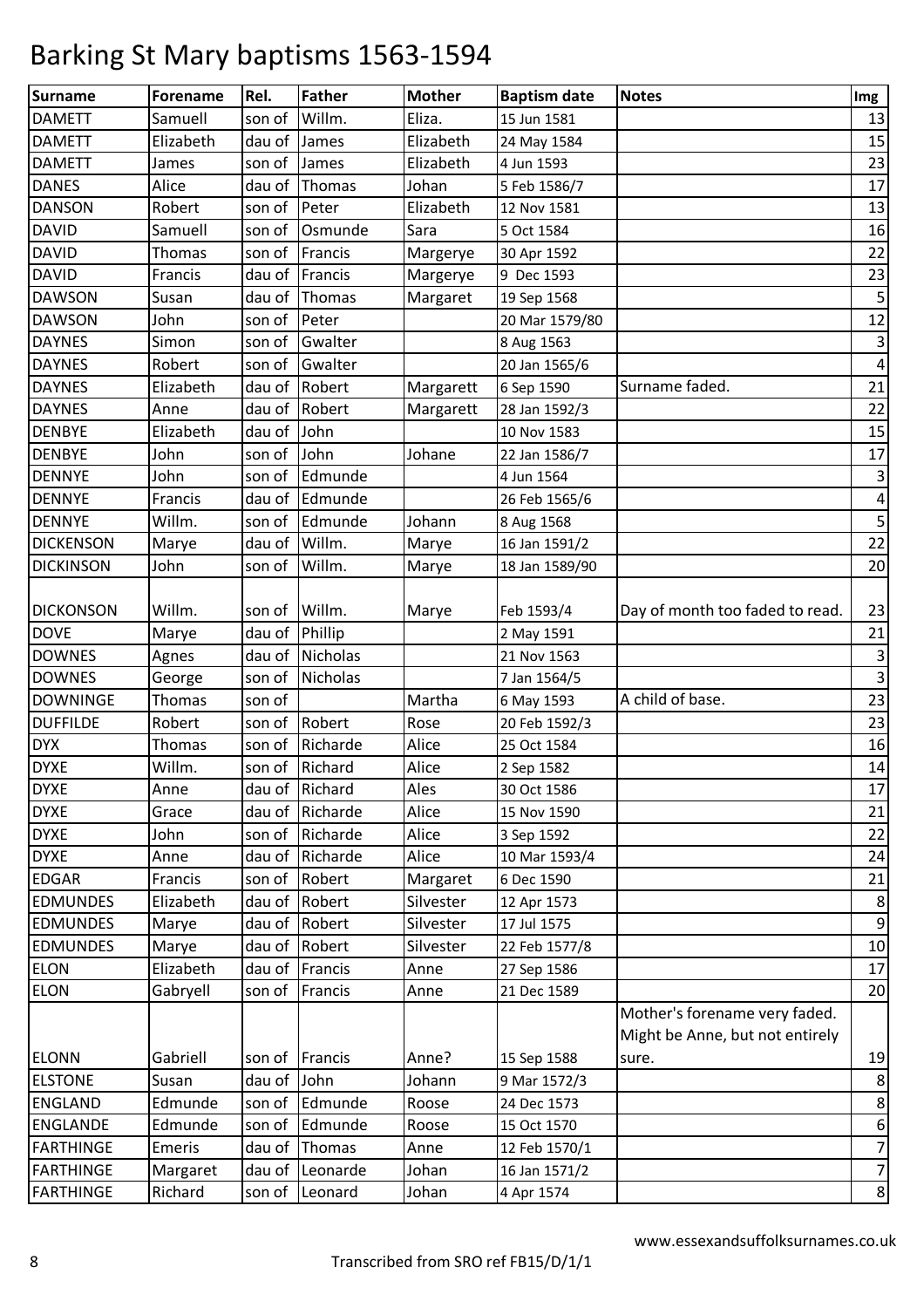| <b>Surname</b>   | <b>Forename</b> | Rel.        | <b>Father</b>  | <b>Mother</b> | <b>Baptism date</b> | <b>Notes</b>                   | Img                     |
|------------------|-----------------|-------------|----------------|---------------|---------------------|--------------------------------|-------------------------|
| <b>FARTHINGE</b> | Thomas          | son of      | Edmund         | Johan         | 20 Jul 1578         |                                | 11                      |
| <b>FARTHINGE</b> | Thomas          | son of      | Willm.         | Johanne       | 26 Feb 1578/9       |                                | 11                      |
| <b>FARTHINGE</b> | Johanne         | dau of      | Edmunde        | Johanne       | 3 Jan 1579/80       |                                | 12                      |
| <b>FARTHINGE</b> | Edmunde         | son of      | John           | Johanne       | 3 Sep 1581          |                                | 13                      |
| <b>FARTHINGE</b> | Jane            | dau of      | John           | Margarett     | 22 Sep 1583         |                                | 15                      |
| <b>FARTHINGE</b> | Anne            | dau of      | John           | Margarett     | 2 Jan 1585/6        |                                | 17                      |
|                  |                 |             |                |               |                     | Forename and gender not in     |                         |
| <b>FARTHINGE</b> | $\ast$          |             | John           | Margarett     | 27 Nov 1588         | register.                      | 19                      |
| <b>FARTHINGE</b> | Elizabeth       | dau of      | Edmunde        | Marye         | 20 Sep 1590         |                                | 21                      |
| <b>FARTHINGE</b> | Edmund          | son of      | Edmunde        | Marye         | 27 Feb 1591/2       |                                | 22                      |
| <b>FARTHINGE</b> | John            | son of      | John           | Margarett     | 18 Jun 1592         |                                | 22                      |
| <b>FARTHINGE</b> | John            | son of      | Thomas         | Anne          | 11 Nov 1593         | Boston als Farthinge           | 23                      |
| <b>FARTHINGE</b> | Edmunde         | son of      | Edmunde        | Marye         | 20 Jan 1593/4       |                                | 23                      |
| <b>FASTALL</b>   | Willm.          | son of      | Lawrence       |               | 30 Jul 1574         |                                | $\bf 8$                 |
| <b>FICAS</b>     | Peter           | son of      | Thomas         | Johan         | 1 Oct 1571          |                                | $\boldsymbol{7}$        |
| <b>FICAS</b>     | John            | son of      | Thomas         | Johanne       | 19 Oct 1578         |                                | 11                      |
| <b>FICAS</b>     | Rachell         | dau of      | Robert         | Rose          | 9 Mar 1594/5        |                                | 24                      |
| <b>FISHER</b>    | John            | son of John |                |               | 26 Apr 1568         | John & Willm., the 2 sonnes of | 5                       |
| <b>FISHER</b>    | Willm.          | son of      | John           |               | 26 Apr 1568         | John & Willm., the 2 sonnes of | 5                       |
| <b>FISHER</b>    | Catheryne       | dau of      | Willm.         | Alice         | 20 Mar 1568/9       |                                | 6                       |
| <b>FISHER</b>    | Margarett       | dau of      | Willm.         |               | 27 Jan 1572/3       |                                | $\bf 8$                 |
| <b>FORDE</b>     | Susan           | dau of      | Thomas         | Agnes         | 4 Jan 1571/2        |                                | $\boldsymbol{7}$        |
| <b>FORDE</b>     | John            | son of      | Thomas         | Anne          | 25 Oct 1573         |                                | $\bf 8$                 |
| <b>FORDE</b>     | Johan           | dau of      | Thomas         | Anne          | 8 May 1575          |                                | $\boldsymbol{9}$        |
| <b>FORDE</b>     | Thamisin        | dau of      | Thomas         | Anne          | 28 Dec 1578         |                                | 11                      |
| <b>FORDE</b>     | Anne            | dau of      | Thomas         | Anne          | 22 Jan 1580/1       |                                | 12                      |
| <b>FORDE</b>     | Marye           | dau of      | Thomas         | Anne          | 27 Oct 1582         |                                | 14                      |
| <b>FORDE</b>     | Nicholas        | son of      | Thomas         | Anne          | 14 Feb 1584/5       |                                | 16                      |
| <b>FORDE</b>     | Rose            |             | dau of Thomas  | Anne          | 25 Aug 1588         |                                | 18                      |
| <b>FORDE</b>     | Steven          | son of      | Thomas         | Anne          | 31 Jan 1590/1       |                                | 21                      |
| <b>FOSTER</b>    | Robert          | son of      | Lawrence       | Elizabeth     | 8 Jul 1576          |                                | 10                      |
| <b>FOWTHINGE</b> | Elizabeth       | dau of      | Leonarde       |               | 14 Jan 1564/5       |                                | $\overline{\mathbf{3}}$ |
| <b>FOX</b>       | Elizabeth       | dau of      | Edmunde        | Johan         | 1 Apr 1593          |                                | 23                      |
| <b>FRENCHE</b>   | Isaac           | son of      | Ambrose        | Johan         | 25 Mar 1582         |                                | 14                      |
| <b>FRENCHE</b>   | Marye           |             | dau of Ambrose | Johanne       | 7 Mar 1584/5        |                                | 16                      |
| <b>FRENCHE</b>   | Susan           |             | dau of Ambrose | Johan         | 8 Dec 1588          |                                | 19                      |
| <b>FROGGETT</b>  | Willm.          | son of      | Lawrence       |               | 11 Jan 1591/2       |                                | 22                      |
| <b>FRUAR</b>     | Marye           | dau of      | Edmunde        | Alice         | 10 Apr 1572         |                                | $\overline{7}$          |
| <b>FRUAR</b>     | Edmunde         | son of      | Edmunde        | Elizabeth     | 24 Jan 1584/5       |                                | 16                      |
| <b>FRUAR</b>     | Elizabeth       |             | dau of Edmunde | Elizabeth     | 13 Mar 1585/6       |                                | 17                      |
| <b>FRUAR</b>     | Susan           | dau of      | Edmunde        | Elizab.       | 26 Jan 1587/8       |                                | 18                      |
| <b>FRUAR</b>     | Marye           | dau of      | Thomas         | Alice         | 28 Sep 1589         |                                | 20                      |
| <b>FRUAR</b>     | Richard         | son of      | Richarde       | Elizabeth     | 20 Sep 1590         |                                | 21                      |
| <b>FRUAR</b>     | Samuell         | son of      | Edmunde        | Elizabeth     | 14 Feb 1590/1       |                                | 21                      |
| <b>FRUAR</b>     | Elizabeth       |             | dau of Richard | Elizabeth     | 14 Oct 1591         |                                | 21                      |
| <b>FRUAR</b>     | Thomas          | son of      | Richard        | Elizabeth     | 24 Dec 1592         |                                | 22                      |
| <b>FRUAR</b>     | Marye           |             | dau of Edmunde | Elizabeth     | 7 Jan 1592/3        |                                | 22                      |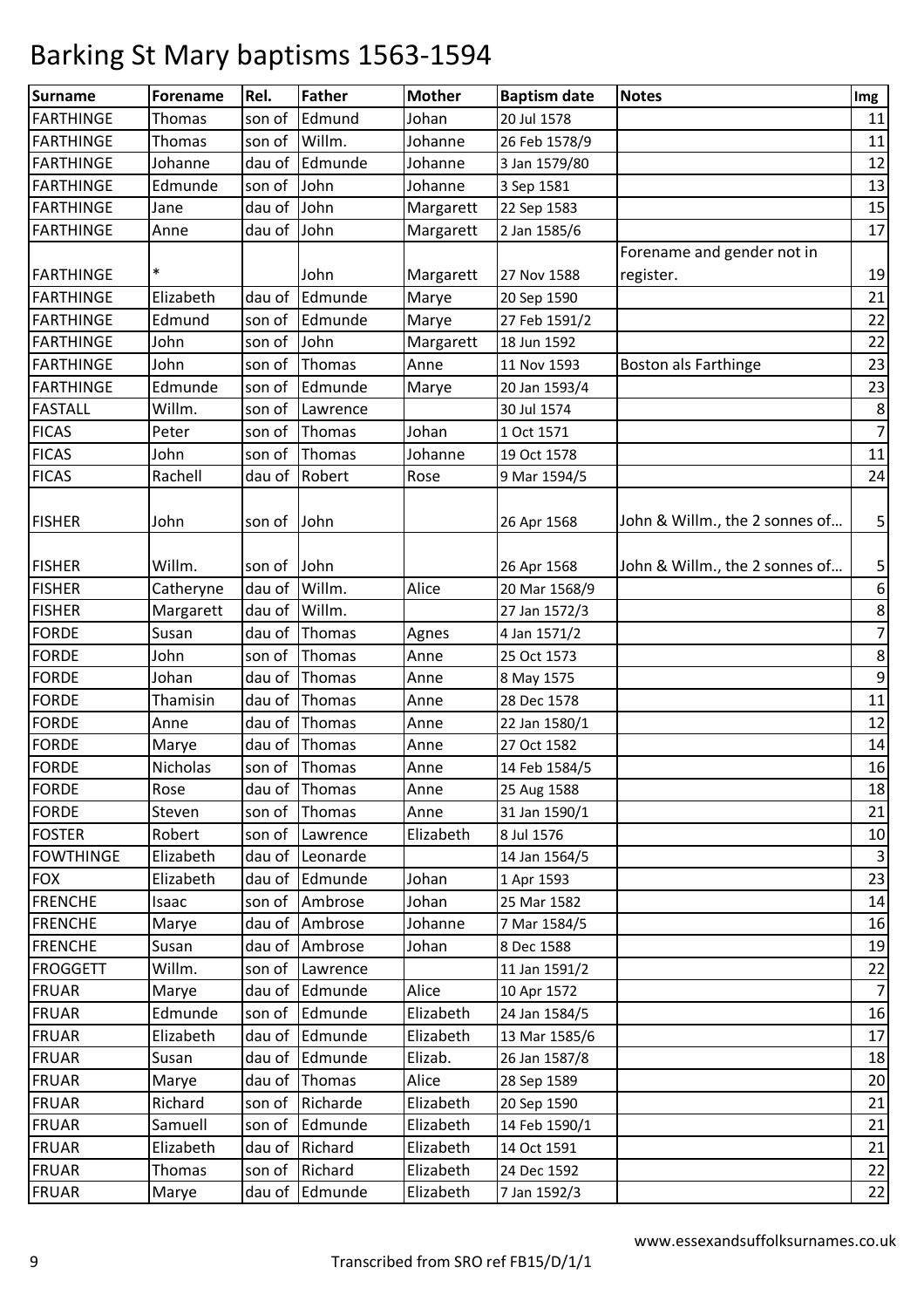| Surname         | Forename  | Rel.        | Father          | <b>Mother</b> | <b>Baptism date</b> | <b>Notes</b>               | Img                     |
|-----------------|-----------|-------------|-----------------|---------------|---------------------|----------------------------|-------------------------|
| <b>FRUAR</b>    | Edmunde   | son of      | Richarde        | Elizabeth     | 23 Dec 1593         |                            | 23                      |
| <b>FRUAR</b>    | John      | son of      | Richarde        | Elizabeth     | 26 Dec 1594         |                            | 24                      |
| <b>FRWER</b>    | Judeth    | dau of      | Edmunde         |               | 19 Feb 1564/5       |                            | $\mathbf{3}$            |
| <b>FRWER</b>    | Thomas    | son of      | Edmunde         | Alice         | 19 Nov 1570         |                            | $\overline{7}$          |
| <b>FYCAS</b>    | Margaret  | dau of      | Thomas          |               | 3 Jun 1565          |                            | $\overline{a}$          |
| <b>FYCAS</b>    | Johann    | dau of      | Thomas          | Johann        | 4 Jul 1568          |                            | $\mathsf S$             |
| <b>FYCAS</b>    | Robert    | son of      | Thomas          | Johan         | 27 Feb 1569/70      |                            | $\boldsymbol{6}$        |
| <b>FYCAS</b>    | Marye     | dau of      | Thomas          | Johan         | 12 Mar 1580/1       |                            | 13                      |
| <b>FYCAS</b>    | Henry     | son of      | Thomas          | Johan         | 17 Mar 1582/3       |                            | 14                      |
| <b>FYCAS</b>    | John      | son of      | Thomas          | Margaret      | 20 Jun 1585         |                            | 16                      |
| <b>FYLDE</b>    | Henrye    | son of      | Willm.          |               | 1 Jan 1564/5        |                            | $\mathsf 3$             |
| <b>FYLDE</b>    | Alice     | dau of      | Willm.          | Margaret      | 29 Jan 1569/70      |                            | $\boldsymbol{6}$        |
| <b>FYLDE</b>    | Anne      | dau of      | Willm.          | Anne          | 30 Apr 1572         |                            | $\overline{7}$          |
| <b>FYLDE</b>    | James     | son of      | Willm.          | Anne          | 8 Jan 1576/7        |                            | 10                      |
| <b>FYLDE</b>    | John      | son of      | Willm.          | Marye         | 6 Nov 1579          |                            | 12                      |
| <b>FYLDE</b>    | Susan     | dau of      | Willm.          | Marye         | 1 Oct 1584          |                            | 16                      |
| <b>FYLDE</b>    | Susan     | dau of      | Willm.          | Marye         | 8 Jan 1586/7        |                            | 17                      |
| <b>FYLDE</b>    | Marye     | dau of      | Willm.          | Marye         | 5 Jul 1590          |                            | 20                      |
| <b>GAINSBYE</b> | Sara      | dau of      | Thomas          | Marye         | 22 Jan 1586/7       |                            | 17                      |
|                 |           |             |                 |               |                     | Thomas & Agnes children of |                         |
| <b>GAUNT</b>    | Thomas    |             | John            |               | 17 Sep 1586         | John Basse als Gaunt       | 17                      |
|                 |           |             |                 |               |                     | Thomas & Agnes children of |                         |
| <b>GAUNT</b>    | Agnes     |             | John            |               | 17 Sep 1586         | John Basse als Gaunt       | 17                      |
| <b>GAUNT</b>    | Thomas    | son of      | John            | Johann        | 20 Apr 1589         | <b>Base als Gaunt</b>      | 19                      |
| GAYNSBYE        | Thomas    | son of      | Thomas          | Marye         | 28 Dec 1590         |                            | 21                      |
| <b>GENINGES</b> | Margaret  | dau of      | John            | Margaret      | 6 Apr 1589          |                            | 19                      |
| <b>GENIS</b>    | Edmunde   | son of      | John            | Margarett     | 28 Nov 1591         |                            | 21                      |
| <b>GIBBINS</b>  | John      | son of      | John            |               | 20 Apr 1590         |                            | 20                      |
| <b>GILLE</b>    | John      | son of      | Edwarde         | Helene        | 14 Dec 1581         |                            | 13                      |
| <b>GLOSEER</b>  | Elizabeth | dau of John |                 | Margerye      | 16 Sep 1576         |                            | 10                      |
| <b>GLOSIER</b>  | John      | son of John |                 | Margaret      | 8 Jan 1570/1        |                            | $\overline{7}$          |
| <b>GLOSIER</b>  | Willm.    | son of John |                 | Margarett     | 29 Mar 1572         |                            | $\overline{7}$          |
| <b>GLOSIER</b>  | Robert    | son of      | John            |               | 2 May 1574          |                            | $\bf 8$                 |
| <b>GLOSIER</b>  | Agnes     | dau of John |                 | Margerye      | 30 Nov 1578         |                            | 11                      |
| <b>GLOSIER</b>  | Ales      | dau of      | John            | Margerye      | 27 May 1582         |                            | 14                      |
| <b>GODDARDE</b> | Anne      | dau of      | Willm.          | Anne          | 15 Sep 1584         |                            | 16                      |
| <b>GOFFE</b>    | Rebekah   | dau of      | <b>Nicholus</b> | Margarett     | 2 Aug 1584          |                            | 16                      |
| GOOD            | Marye     | dau of      | Thomas          | Marye         | 7 Sep 1578          |                            | 11                      |
| <b>GOODWIN</b>  | John      | son of      | John            | Elizabethe    | 23 Feb 1588/9       |                            | 19                      |
| <b>GOODWIN</b>  | Susan     | dau of John |                 | Elizabeth     | 20 Feb 1591/2       |                            | 22                      |
| <b>GREENE</b>   | John      | son of John |                 |               | 26 Aug 1565         |                            | $\overline{\mathbf{r}}$ |
| <b>GREENE</b>   | Willm.    | son of      | Willm.          | Alice         | 14 Jul 1572         |                            | $\overline{7}$          |
|                 |           |             |                 |               |                     | Sonne of Margeret Grene &  |                         |
| <b>GRENE</b>    | John      | son of      |                 | Margaret      | 18 Oct 1568         | Allene Marche. Base borne. | 5                       |
| <b>GRIFFIN</b>  | Anne      | dau of John |                 | Anne          | 6 Mar 1585/6        | Robertes alias Griffin     | 17                      |
| <b>GRIFFIN</b>  | John      | son of John |                 | Anne          | 29 Oct 1587         | Griffin als Robertes       | 18                      |
| <b>GRIFFIN</b>  | Samuell   | son of      | John            | Anne          | 25 Oct 1589         | Griffin als Robertes       | 20                      |
| <b>GRIFFIN</b>  | Sara      | dau of John |                 | Anne          | 12 Sep 1591         | Robertes als Griffin       | 21                      |
| <b>GRIFFIN</b>  | Owen      | son of John |                 | Anne          | 9 Dec 1593          | Robertes als Griffin       | 23                      |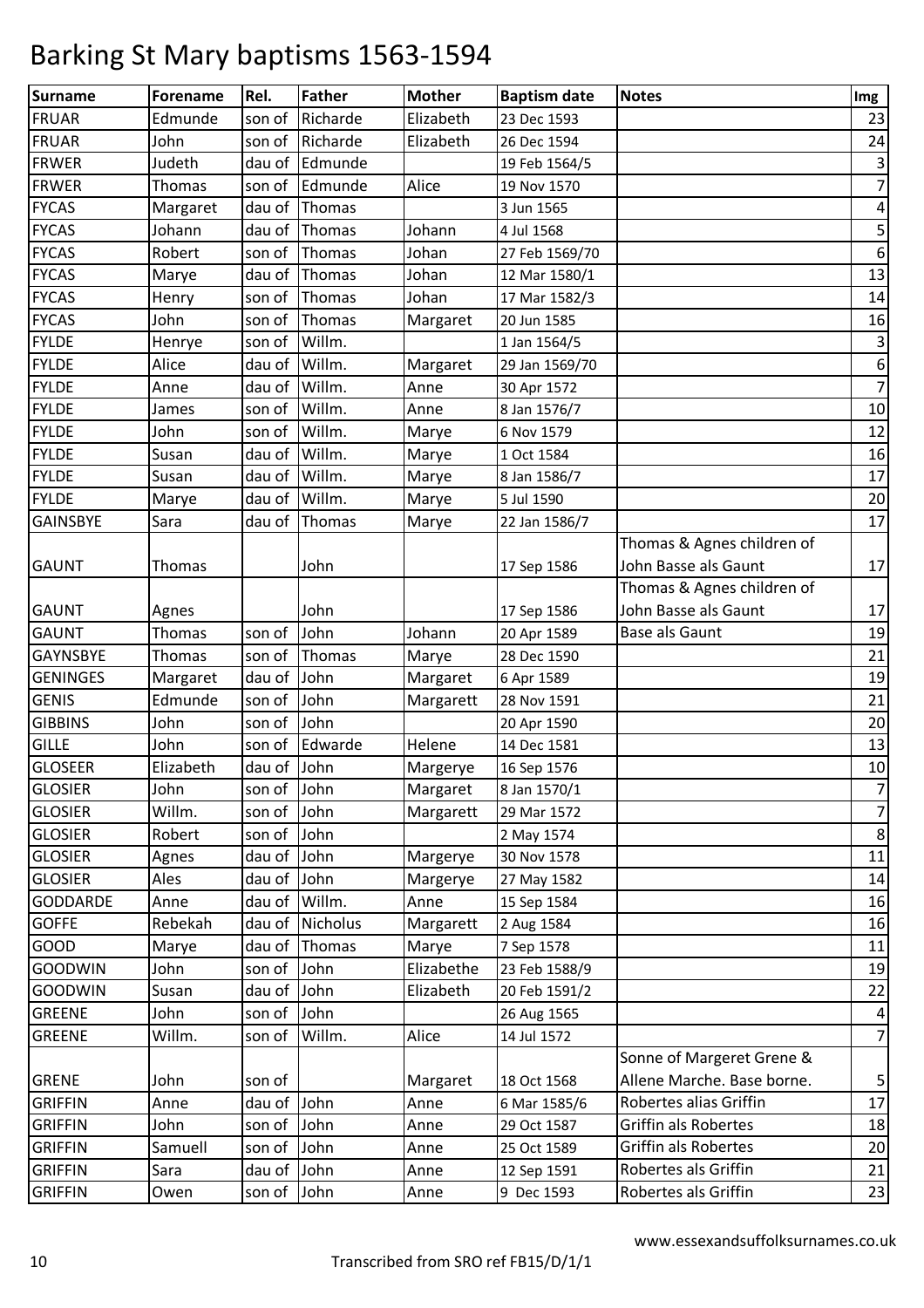| <b>Surname</b> | <b>Forename</b> | Rel.          | <b>Father</b> | <b>Mother</b> | <b>Baptism date</b> | <b>Notes</b>                  | Img                     |
|----------------|-----------------|---------------|---------------|---------------|---------------------|-------------------------------|-------------------------|
| <b>GRIME</b>   | Phillip         | son of        | John          | Alice         | 16 Dec 1571         |                               | $\overline{7}$          |
| <b>GROOME</b>  | Dorithe         | dau of        | George        | Grace         | 1 Nov 1592          |                               | 22                      |
| <b>GRYME</b>   | Elizabeth       | dau of        | Thomas        |               | 26 Oct 1563         |                               | $\mathsf 3$             |
| <b>GRYME</b>   | Anne            | dau of        | Thomas        |               | 12 Aug 1565         |                               | 4                       |
| <b>GRYME</b>   | Phillip         | son of        | John          | Alice         | 17 Dec 1570         |                               | $\overline{7}$          |
| <b>GRYME</b>   | Alice           | dau of        | Willm.        | Alice         | 9 Jan 1570/1        |                               | $\overline{7}$          |
| <b>GYLE</b>    | Susan           | dau of        | Edward        | Helyne        | 13 Oct 1583         |                               | 15                      |
| <b>GYLE</b>    | Daniell         | son of        | Edwarde       | Helena        | 1 Jun 1588          | Buried on 2 June.             | 18                      |
| <b>GYLLE</b>   | Margaret        | dau of        | Edward        | Helyne        | 6 Sep 1590          |                               | 21                      |
| <b>GYLLE</b>   | Judyth          | dau of        | Edward        | Heline        | 27 Feb 1592/3       |                               | 23                      |
| HAGARDE        | Anne            | dau of        | John          | Rose          | 5 Nov 1592          |                               | 22                      |
| <b>HARDYE</b>  | John            | son of        | John          | Johan         | 14 Dec 1578         |                               | 11                      |
| <b>HARDYE</b>  | Willm.          | son of        | John          | Johanne       | 9 Apr 1581          |                               | 13                      |
|                |                 |               |               |               |                     | Daughter of one Catherine     |                         |
|                |                 |               |               |               |                     | Hardye who affirmed one       |                         |
|                |                 |               |               |               |                     | Abraham Nollard to be father  |                         |
| <b>HARDYE</b>  | Elizabeth       | dau of        |               | Catherine     | 27 Jun 1583         | thereof.                      | 14                      |
| <b>HARDYE</b>  | Adam            | son of        | John          | Johan         | 19 Feb 1586/7       |                               | 18                      |
| <b>HARDYE</b>  | Josephe         | son of        | John          | Johan         | 19 Oct 1589         |                               | 20                      |
| <b>HAROLDE</b> | John            | son of        | Robert        | Johan         | 30 Nov 1565         |                               | $\overline{\mathbf{r}}$ |
| <b>HAROLDE</b> | James           | son of        | Edmunde       |               | 29 Apr 1565         |                               | 4                       |
| <b>HAROLDE</b> | Robert          | son of        | Robert        | Johann        | 4 Jul 1568          |                               | 5                       |
| <b>HAROLDE</b> | Jane            | dau of        | Robert        | Johan         | 25 Oct 1574         |                               | $\mathsf 9$             |
| <b>HAROLDE</b> | Johan           | dau of        | Edm.          | Mirable       | 23 May 1575         |                               | $\mathsf 9$             |
| <b>HART</b>    | Sara            | dau of        | Willm.        | Sara          | 14 Mar 1582/3       |                               | 14                      |
| <b>HART</b>    | Dorethe         | dau of        | Willm.        | Sara          | 26 Feb 1586/7       |                               | 18                      |
| <b>HART</b>    | Margaret        | dau of        | Willm.        | Margarett     | 24 May 1589         |                               | 19                      |
| <b>HART</b>    | Willm.          | son of        | Willm.        | Margarett     | 17 Jan 1590/1       |                               | 21                      |
| <b>HART</b>    | John            | son of        | William       | Margarett     | 30 Nov 1593         |                               | 23                      |
| <b>HART</b>    | Francis         | dau of        | Robert        | Francis       | 1 Sep 1594          |                               | 24                      |
| <b>HART</b>    | Marye           | dau of Willm. |               | Catherine     | 7 Nov 1568          |                               | 6                       |
| <b>HARTE</b>   | Marye           | dau of        | Willm.        | Sara          | 8 Mar 1584/5        |                               | 16                      |
| <b>HARTLEY</b> | Roger           | son of        | John          | [u_]se        | 8 Oct 1564          |                               | $\mathsf 3$             |
| <b>HARTLEY</b> | Hammon          | son of        | John          | Elizabeth     | 18 Nov 1570         |                               | $\overline{7}$          |
| <b>HARTLEY</b> | Willm.          | son of        | Willm.        | Martha        | 21 Jun 1590         |                               | 20                      |
| <b>HARTLEY</b> | Elizabeth       | dau of        | Willm.        | Martha        | 12 Aug 1593         |                               | 23                      |
| <b>HARTLEY</b> | Edwarde         | son of        | Willm.        | Martha        | 27 Feb 1594/5       |                               | 24                      |
| <b>HARTLY</b>  | John            | son of        | Willm.        | Martha        | 25 Nov 1582         |                               | 14                      |
| <b>HARTLY</b>  | Chatherine      | dau of        | Willm.        | Martha        | 13 Feb 1585/6       |                               | 17                      |
| <b>HARTLY</b>  | Sara            | dau of        | Willm.        | Martha        | 6 Apr 1589          |                               | 19                      |
| <b>HARTLYE</b> | Francis         | dau of        | Willm.        | Martha        | 22 Dec 1583         |                               | 15                      |
| <b>HARTLYE</b> | Margarett       | dau of        | Willm.        | Martha        | 28 Apr 1588         |                               | 18                      |
| HATCH?         | Elizabeth       | dau of        | Robert        | Elizabeth     | 8 Jan 1569/70       | Surname faded.                | $\boldsymbol{6}$        |
| <b>HATCHE</b>  | Elizabeth       | dau of        | Willm.        |               | 24 Oct 1563         |                               | $\mathsf 3$             |
| <b>HATCHE</b>  | Elizabeth       | dau of        | Willm.        |               | 9 Sep 1565          |                               | $\overline{\mathbf{4}}$ |
| <b>HATCHE</b>  | Margerye        | dau of        | Willm.        |               | 4 Jan 1567/8        |                               | 5                       |
| <b>HATCHE</b>  | Willm.          | son of        | Willm.        | Goodleaf      | 17 Sep 1570         |                               | 6                       |
|                |                 |               |               |               |                     | Parents' forenames not in the |                         |
| <b>HATCHE</b>  | Margaret        |               |               |               | 25 Oct 1573         | entry.                        | $\,8\,$                 |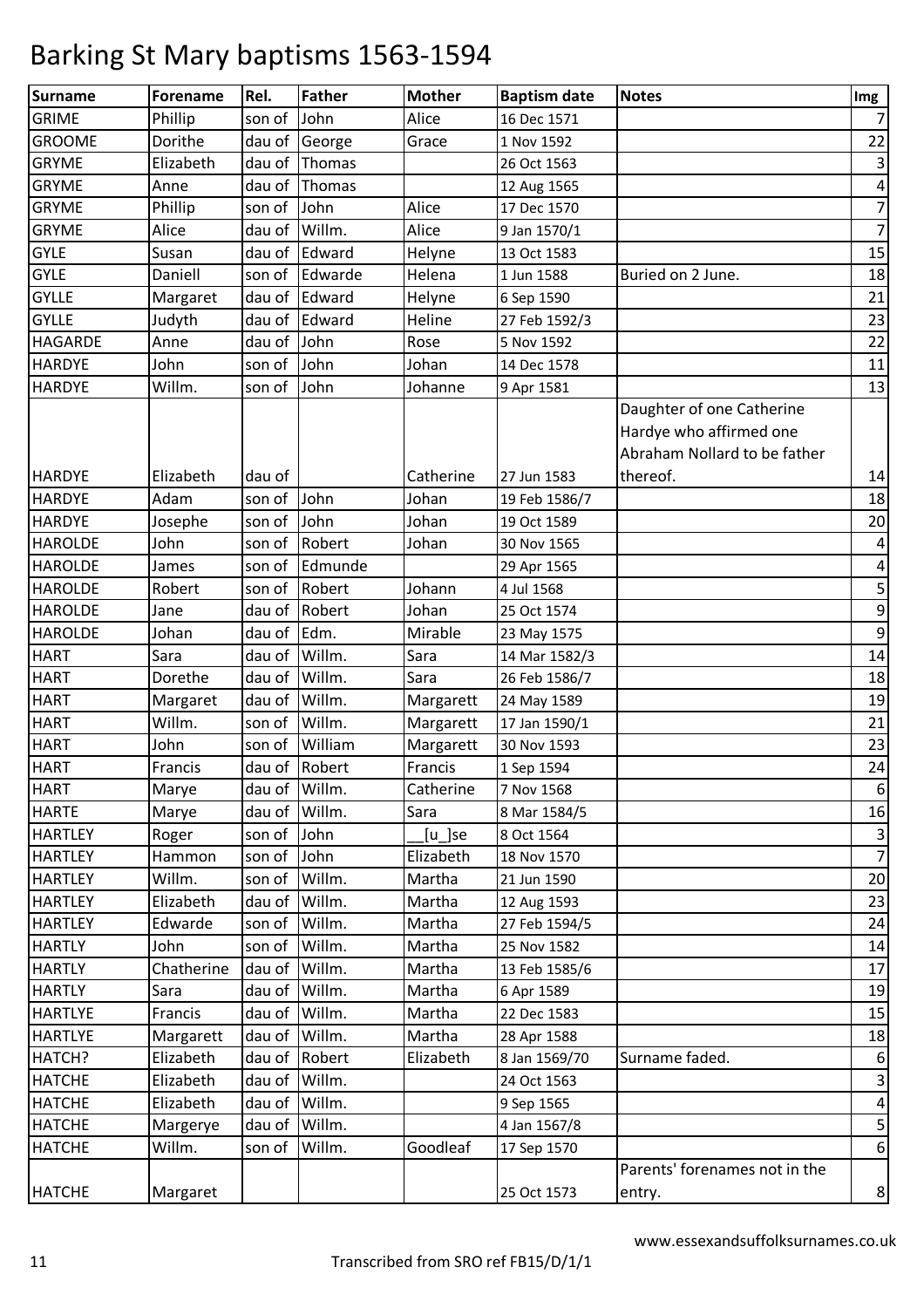| <b>Surname</b>  | <b>Forename</b> | Rel.         | <b>Father</b> | <b>Mother</b>   | <b>Baptism date</b> | <b>Notes</b> | Img            |
|-----------------|-----------------|--------------|---------------|-----------------|---------------------|--------------|----------------|
| <b>HATCHE</b>   | Grace           | dau of       | Willm.        |                 | 25 Oct 1574         |              | 9              |
| <b>HATCHE</b>   | Grace           | dau of       | Edwarde       | Johan           | 11 Jul 1591         |              | 21             |
| <b>HATFILDE</b> | Judithe         | dau of John  |               | Elizabeth       | 25 Apr 1583         |              | 14             |
| <b>HATFYLDE</b> | Elizabeth       | dau of John  |               | Elizabeth       | 6 Nov 1586          |              | 17             |
| <b>HATFYLDE</b> | Susan           | dau of       | John          | Elizab.         | 27 Oct 1589         |              | 20             |
| <b>HATFYLDE</b> | Anne            | dau of       | John          | Elizabeth       | 23 May 1592         |              | 22             |
| <b>HAVELL</b>   | Willm.          | son of       | Robert        |                 | 24 Sep 1564         |              | $\mathsf 3$    |
| <b>HAVELL</b>   | Thomas          | son of       | Edward        | Rachell         | 3 Oct 1579          |              | 12             |
| <b>HAVELL</b>   | Olive           |              | dau of Edward | Rachell         | 14 Jan 1581/2       |              | 13             |
| <b>HAVELL</b>   | Edward          | son of       | Edward        | Rachell         | 14 Jan 1583/4       |              | 15             |
| <b>HAVELL</b>   | Willm.          | son of       | Edwarde       | Rachell         | 8 Mar 1585/6        |              | 17             |
| <b>HAVELL</b>   | Robert          | son of       | Edward        | Rachell         | 25 Apr 1588         |              | 18             |
| <b>HAVELL</b>   | Simon           | son of       | Roger         | Elizabeth       | 9 Nov 1589          |              | 20             |
| <b>HAVELL</b>   | Olive           |              | dau of Edward | Rachell         | 16 Aug 1590         |              | 20             |
| <b>HAVELL</b>   | Simon           | son of       | Edwarde       | Rachel          | 26 Nov 1592         |              | 22             |
| <b>HAVELL</b>   | Luce            | dau of       | Roger         | Elizabeth       | 17 Apr 1593         |              | 23             |
| <b>HAVELL</b>   | John            | son of       | John          | Alyce           | 7 Apr 1594          |              | 24             |
| <b>HEDGE</b>    | Edmunde         | son of       | Edm.          | Anne            | 22 Jun 1571         |              | $\overline{7}$ |
| <b>HEVILL</b>   | Alyce           | dau of       | Willm.        | Agnes           | 20 Jul 1583         |              | 15             |
| <b>HILL</b>     | Henrye          | son of       | Thomas        |                 | 2 Mar 1563/4        |              | $\mathsf 3$    |
| HILL            | John            | son of       | Thomas        | Anne            | 7 Mar 1568/9        |              | 6              |
| <b>HILL</b>     | <b>Ellis</b>    | son of       | Thomas        | Anne            | 4 Jun 1572          |              | $\overline{7}$ |
| HILL            | Thomas          | son of       | Thomas        | <b>Bridgett</b> | 21 Apr 1577         |              | $10\,$         |
| <b>HILL</b>     | John            | son of       | Thomas        | <b>Bridgett</b> | 31 Aug 1578         |              | $11\,$         |
| <b>HILL</b>     | Thomas          | son of       | Thomas        | <b>Bridgett</b> | 8 Aug 1581          |              | 13             |
| HILL            | Robert          | son of       | Thomas        | <b>Bridgett</b> | 27 Oct 1583         |              | 15             |
| <b>HILL</b>     | Anne            | dau of       | Thomas        | <b>Bridgett</b> | 29 Nov 1585         |              | 16             |
| <b>HIXE</b>     | Ales            | dau of James |               | Agnes           | 7 Jan 1581/2        |              | 13             |
| <b>HODSON</b>   | Margaret        | dau of John  |               | Anne            | 16 Mar 1588/9       |              | 19             |
| <b>HOWARDE</b>  | Sara            |              | dau of Robert | Rose            | 20 Dec 1582         |              | 14             |
| <b>HUDSONNE</b> | Olive           | dau of John  |               |                 | 29 Jun 1583         |              | 14             |
| <b>HUNT</b>     | Josias          | son of Roger |               | Marye           | 30 May 1576         |              | 10             |
| <b>HUNT</b>     | James           | son of Roger |               | Mary            | 25 Jul 1578         |              | $11\,$         |
| <b>HUNT</b>     | Marye           | dau of John  |               | Elizabeth       | 4 Jan 1579/80       |              | 12             |
| <b>HUNT</b>     | Elizabeth       | dau of       | John          | Elizabeth       | 27 Jun 1581         |              | 13             |
| <b>HUNT</b>     | Judith          | dau of       | Roger         | Marye           | 15 Jan 1581/2       |              | 13             |
| <b>HUNT</b>     | Marye           | dau of Roger |               | Marye           | 26 Dec 1583         |              | 15             |
| <b>HUNT</b>     | John            | son of John  |               | Elizabeth       | 26 Dec 1583         |              | 15             |
| <b>HUNT</b>     | Roger           | son of       | Roger         | Marye           | 20 Mar 1585/6       |              | 17             |
| <b>HUNT</b>     | Sara            | dau of John  |               | Elizabeth       | 29 May 1586         |              | 17             |
| <b>HUNT</b>     | James           | son of John  |               | Elizabeth       | 21 Apr 1588         |              | 18             |
| <b>HUNT</b>     | Steven          | son of       | Roger         | Marye           | 5 Jan 1588/9        |              | 19             |
| <b>HUNT</b>     | Edward          | son of       | John          | Elizabeth       | 26 Apr 1590         |              | 20             |
| <b>HUNT</b>     | Samuell         | son of       | Roger         | Marye           | 22 Aug 1591         |              | 21             |
| <b>HUNT</b>     | Anne            | dau of       | John          | Elizabeth       | 12 Apr 1592         |              | 22             |
| <b>HUNT</b>     | Samuell         | son of       | John          | Elizabeth       | 11 Sep 1594         |              | 24             |
| <b>INGES</b>    | Thomas          | son of       | Thomas        | Marye           | 24 Oct 1572         |              | 8              |
| <b>INGES</b>    | Thomas          | son of       | Thomas        | Dorithe         | 5 Mar 1593/4        |              | 24             |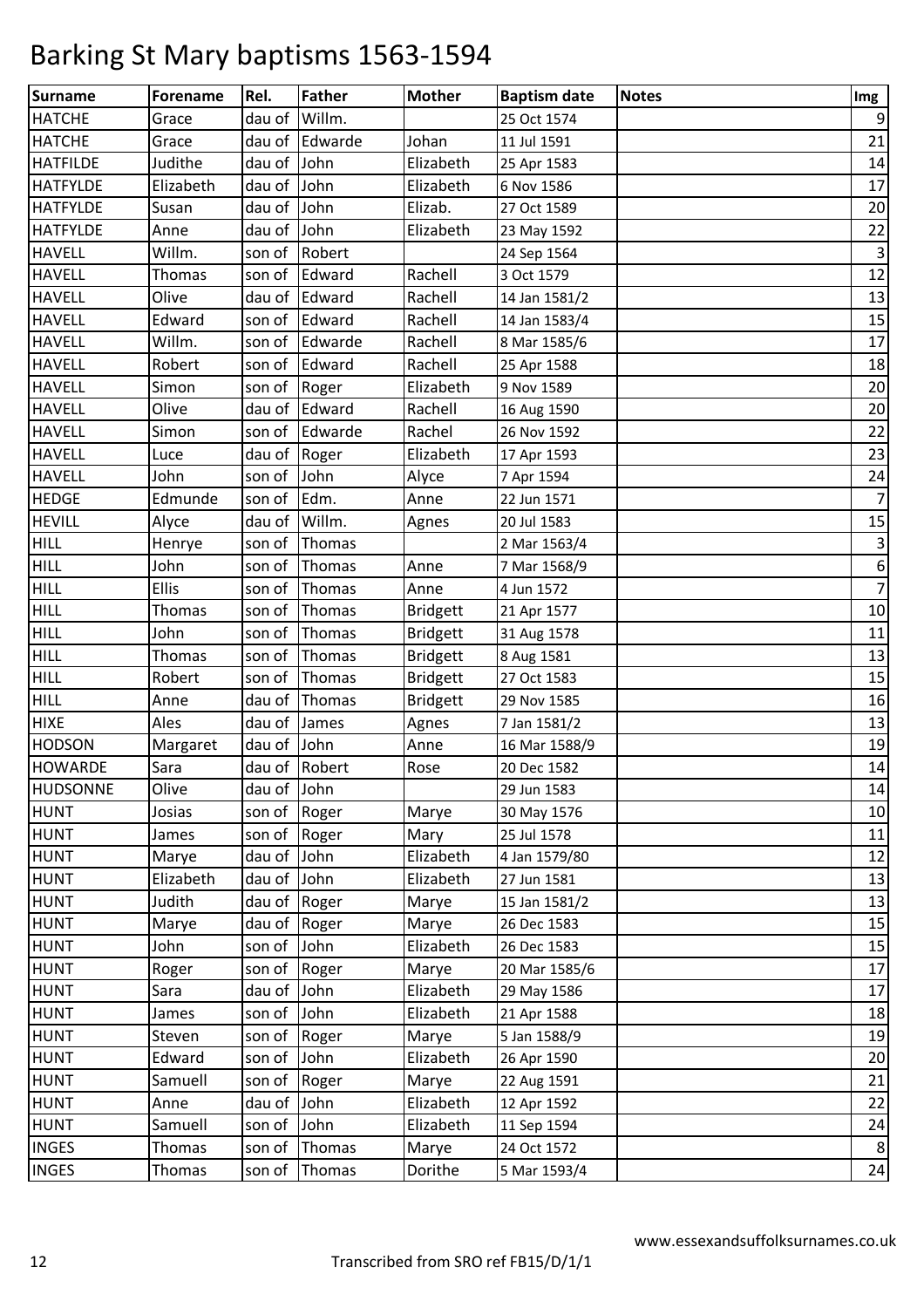| <b>Surname</b>   | <b>Forename</b> | Rel.   | <b>Father</b> | <b>Mother</b> | <b>Baptism date</b> | <b>Notes</b>                     | Img                       |
|------------------|-----------------|--------|---------------|---------------|---------------------|----------------------------------|---------------------------|
|                  |                 |        |               |               |                     | Forename quite faded and hard    |                           |
| <b>JACHAMAN</b>  | Casendra?       | dau of | Ambrose       | Rose          | 29 Apr 1576         | to read.                         | 10                        |
| <b>JACOB</b>     | Francis         | son of | Francis       | Roose         | 15 Mar 1563/4       |                                  | $\mathsf{3}$              |
| <b>JACOB</b>     | John            | son of | Francis       | Roose         | 15 Mar 1564/5       |                                  | $\mathsf 3$               |
| <b>JACOB</b>     | John            | son of | Francis       | Roose         | 28 Nov 1568         |                                  | $\boldsymbol{6}$          |
| <b>JACOB</b>     | Robert          | son of | James         | Johanne       | 16 Jan 1568/9       |                                  | 6                         |
| <b>JACOB</b>     | Robert          | son of | Francis       | Roose         | 9 Jul 1570          |                                  | $\boldsymbol{6}$          |
| <b>JACOB</b>     | Elizabeth       | dau of | Francis       | Roose         | 24 Dec 1571         |                                  | $\overline{7}$            |
| <b>JACOB</b>     | <b>Thomas</b>   | son of | Francis       | Roose         | 27 Mar 1574         |                                  | $\bf 8$                   |
| <b>JACOB</b>     | Thomas          | son of | John          |               | 12 May 1580         |                                  | 12                        |
| <b>JANINGES</b>  | Robert          | son of | Robert        | Eme           | 30 Oct 1578         |                                  | 11                        |
| <b>JANINGES</b>  | Elizabeth       | dau of | Edm.          |               | 15 Oct 1588         |                                  | 19                        |
| <b>JANINGES</b>  | Marye           | dau of | Edmunde       | Marye         | 17 Nov 1594         |                                  | 24                        |
|                  |                 |        |               |               |                     | Mostly in Latin: Thomae          |                           |
|                  |                 |        |               |               |                     | Janninges and Agneta Bugg        |                           |
|                  |                 |        |               |               |                     | (Thomas and Agnes). Base         |                           |
| <b>JANNINGES</b> | Margaret        | dau of | Thomae        |               | 22 Jan 1580/1       | borne.                           | 12                        |
| <b>JESOPE</b>    | Thomas          | son of | Anthonye      | Johan         | 28 May 1587         |                                  | 18                        |
| <b>JESOPE</b>    | Johan           | dau of | Anthonye      | Johan         | 21 Dec 1589         |                                  | 20                        |
| <b>JESOPE</b>    | Thomas          | son of | Anthonye      | Johan         | 15 Oct 1592         |                                  | 22                        |
| <b>KEGELL</b>    | Lettis          | dau of | Robert        | Margerye      | 20 Oct 1579         |                                  | 12                        |
| <b>KEGELL</b>    | John            | son of | Robert        | Margerye      | 18 Nov 1582         |                                  | 14                        |
| <b>KEGELL</b>    | Richard         | son of | Robert        | Margerye      | 17 Nov 1585         |                                  | 16                        |
| <b>KEGELL</b>    | Roger           | son of | Robert        | Margerye      | 16 Jun 1588         |                                  | 18                        |
| <b>KEGELL</b>    | John            | son of | Robert        | Margerye      | 6 Apr 1591          |                                  | 21                        |
| <b>KEGELL</b>    | Robert          | son of | Robert        | Margery       | 17 Mar 1593/4       |                                  | 24                        |
|                  |                 |        |               |               |                     | Father's forename shortened to   |                           |
|                  |                 |        |               |               |                     | "Xpofer", the Greek abbreviation |                           |
| <b>KEMPSTER</b>  | John            | son of | Christopher   |               | 6 Feb 1563/4        | of Christopher.                  | 3                         |
|                  |                 |        |               |               |                     | Father's forename shortened to   |                           |
|                  |                 |        |               |               |                     | "Xpofer", the Greek abbreviation |                           |
| <b>KEMPSTER</b>  | Elizabeth       | dau of | Christopher   |               | 5 Mar 1564/5        | of Christopher.                  | 3                         |
| <b>KEMPSTER</b>  | Johan           | dau of | Robert        |               | 2 Sep 1565          |                                  | $\pmb{4}$                 |
|                  |                 |        |               |               |                     | Father's forename shortened to   |                           |
|                  |                 |        |               |               |                     | "Xpofer", the Greek abbreviation |                           |
| <b>KEMPSTER</b>  | John            | son of | Christopher   | Christian     | 31 Mar 1566         | of Christopher.                  | 5                         |
|                  |                 |        |               |               |                     | Father's forename shortened to   |                           |
|                  |                 |        |               |               |                     | "Xpofer", the Greek abbreviation |                           |
| <b>KEMPSTER</b>  | Rose            | dau of | Christopher   | Christian     | 5 Sep 1568          | of Christopher.                  | 5                         |
| <b>KEMPSTER</b>  | Willm.          | son of | Robert        | Margaret      | 30 Jul 1570         |                                  | $\boldsymbol{6}$          |
|                  |                 |        |               |               |                     | Father's forename shortened to   |                           |
|                  |                 |        |               |               |                     | "Xpofer", the Greek abbreviation |                           |
| <b>KEMPSTER</b>  | Thomas          | son of | Christopher   |               | 6 Jun 1571          | of Christopher.                  | $\overline{7}$            |
|                  |                 |        |               |               |                     | Father's name shortened to       |                           |
|                  |                 |        |               |               |                     | Xpofer, the Greek abbreviation   |                           |
| <b>KEMPSTER</b>  | Anne            | dau of | Christopher   | Christian     | 18 Sep 1575         | of Christopher.                  | 9                         |
| <b>KINGE</b>     | Simon           | son of | Thomas        | Elizabeth     | 30 Jul 1570         |                                  | $\boldsymbol{6}$          |
| <b>KIRKE</b>     | Robert          | son of | Henrye        | Alice         | 4 Oct 1577          |                                  | 10                        |
| <b>KNAPP</b>     | Willm.          | son of | John          | Johanne       | 12 Dec 1563         |                                  | $\ensuremath{\mathsf{3}}$ |
|                  |                 |        |               |               |                     |                                  |                           |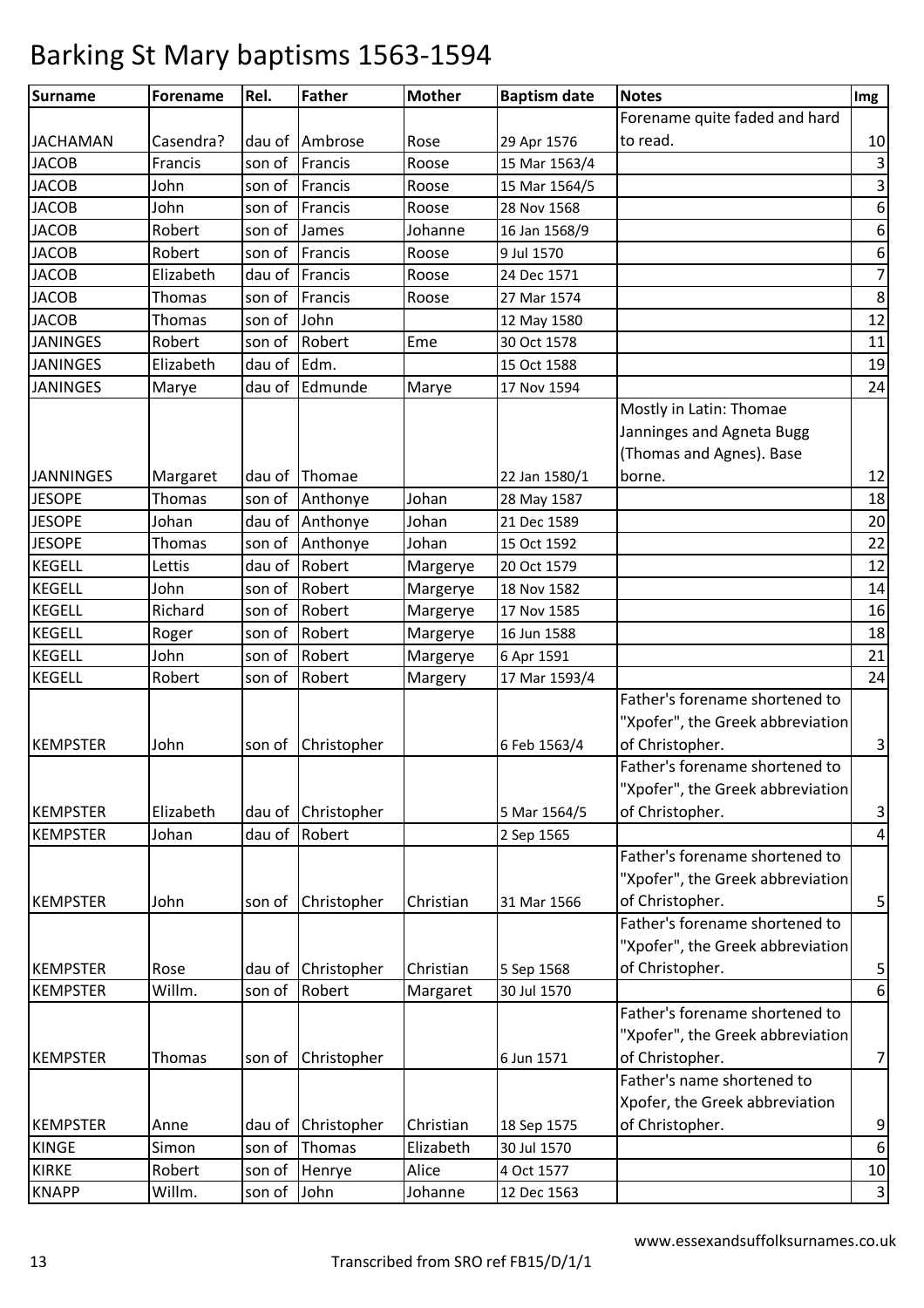| <b>Surname</b>  | Forename      | Rel.          | <b>Father</b>   | <b>Mother</b> | <b>Baptism date</b> | <b>Notes</b>               | Img            |
|-----------------|---------------|---------------|-----------------|---------------|---------------------|----------------------------|----------------|
| <b>KNAPP</b>    | Susan         | dau of John   |                 | Elizabeth     | 10 Aug 1579         |                            | 12             |
| <b>KNAPP</b>    | Sara          | dau of        | John            | Elizab.       | 25 Mar 1582         |                            | 13             |
| <b>KNAPP</b>    | Edmunde       | son of        | Edmund          | Marye         | 18 Jan 1582/3       |                            | 14             |
| <b>KNAPP</b>    | John          | son of        | John            | Elizabeth     | 31 Mar 1583         |                            | 14             |
| <b>KNAPP</b>    | Johanne       | dau of        | John            | Elizabeth     | 19 May 1584         |                            | 15             |
| <b>KNAPP</b>    | John          | son of        | Edmunde         | Marye         | 16 Feb 1584/5       |                            | 16             |
| <b>KNAPP</b>    | Martha        | dau of        | John            | Elizabeth     | 12 Apr 1585         |                            | 16             |
| <b>KNAPP</b>    | Judith        | dau of        | John            | Elizabeth     | 7 Jun 1586          |                            | 17             |
| <b>KNAPP</b>    | Willm.        | son of        | Edmunde         | Marye         | 5 Feb 1586/7        |                            | 17             |
| <b>KNAPP</b>    | Elizabeth     | dau of        | John            | Elizabeth     | 30 Nov 1587         |                            | 18             |
| <b>KNAPP</b>    | John          | son of        | Willm.          | Anne          | 15 Dec 1588         |                            | 19             |
| <b>KNAPP</b>    | Elizabeth     | dau of        | John            | Elizabeth     | 29 Dec 1588         |                            | 19             |
| <b>KNAPP</b>    | <b>Thomas</b> | son of        | Edmunde         | Marye         | 13 Apr 1589         |                            | 19             |
| <b>KNAPP</b>    | George        | son of        | Edmunde         | Marye         | 20 Mar 1591/2       |                            | 22             |
| <b>KNAPP</b>    | Marye         | dau of        | Willm.          | Anne          | 30 Apr 1592         |                            | 22             |
| <b>KNAPP</b>    | Johan         | dau of        | Willm.          | Anne          | 30 Sep 1593         |                            | 23             |
| <b>KNAPP</b>    | Thomas        | son of        | John            | Elizabeth     | 23 Oct 1593         |                            | 23             |
| <b>KNAPP</b>    | Robert        | son of        | Robert          | Elizabethe    | 21 Jul 1594         |                            | 24             |
| <b>KNAPP</b>    | Samuell       | son of        | Edmunde         | Marye         | 13 Oct 1594         |                            | 24             |
| <b>KNAPP</b>    | Anne          | dau of        | John            | Elizab.       | 7 Mar 1591/2        |                            | 22             |
| <b>KNAPPE</b>   | Robert        | son of        | Willm.          | Anne          | 23 Aug 1590         |                            | 20             |
| <b>KYRKE</b>    | Alice         | dau of        | Henry           |               | 2 Jan 1574/5        |                            | 9              |
| <b>KYRKE</b>    | Edmunde       | son of        | Henrye          | Alice         | 1 Oct 1581          |                            | 13             |
| LADIMAN         | John          | son of        | John            | Agnes         | 3 May 1573          |                            | 8              |
| <b>LAURENCE</b> | Fama          | dau of        |                 | Elizabeth     | 2 Jan 1585/6        | Base borne.                | $17\,$         |
| <b>LUCAS</b>    | Anne          | dau of        | Henry           |               | 1 May 1565          |                            | 4              |
| <b>LUCAS</b>    | Roger         | son of        | Edmunde         |               | 26 Aug 1565         |                            | $\pmb{4}$      |
| <b>LUCAS</b>    | Willm.        | son of        | Willm.          | Marye         | 25 Mar 1593         |                            | 23             |
| <b>LYES</b>     | Agnes         | dau of        | Richarde        |               | 24 Jun 1576         |                            | $10\,$         |
| LYVELL          | Robert        |               | son of Nicholas | Agnes         | 28 Feb 1590/1       |                            | 21             |
| <b>LYVELL</b>   | Margarett     |               | dau of Nicholas | Agnes         | 25 Aug 1594         |                            | 24             |
| MANNINGE        | Willm.        | son of        | Willm.          | Margarett     | 2 Jun 1568          |                            | 5              |
| <b>MANNINGE</b> | Agnes         | dau of Willm. |                 |               | 7 Feb 1573/4        |                            | $\bf 8$        |
| <b>MANNINGE</b> | Elizabeth     | dau of        | Willm.          | Margaret      | 7 Oct 1576          |                            | $10\,$         |
| <b>MANNINGE</b> | John          | son of        | John            | Agnes         | 12 Mar 1580/1       |                            | 13             |
|                 |               |               |                 |               |                     | Elizabeth & Marye, two     |                |
| <b>MANNINGE</b> | Elizabeth     | dau of John   |                 | Agnes         | 18 Aug 1583         | daughters of               | 15             |
|                 |               |               |                 |               |                     | Elizabeth & Marye, two     |                |
| <b>MANNINGE</b> | Marye         | dau of John   |                 | Agnes         | 18 Aug 1583         | daughters of               | 15             |
|                 |               |               |                 |               |                     | Sonne of Margeret Grene &  |                |
| <b>MARCHE</b>   | John          | son of Allene |                 |               | 18 Oct 1568         | Allene Marche. Base borne. | 5              |
| <b>MARCHE</b>   | Roger         | son of        | Alane           | Margarett     | 17 Sep 1570         |                            | 6              |
| <b>MARCHE</b>   | Margaret      | dau of Allene |                 | Margaret      | 9 Aug 1572          |                            | $\overline{7}$ |
| <b>MARCHE</b>   | Henry         | son of        | Allen           | Margaret      | 31 Aug 1578         |                            | 11             |
| <b>MARCHE</b>   | Richard       | son of        | Alane           | Margaret      | 2 Jun 1580          |                            | 12             |
| <b>MARCHE</b>   | Edwarde       | son of        | Allen           | Margarett     | 28 Apr 1585         |                            | 16             |
| <b>MARKES</b>   | Marye         | dau of        | Willm.          |               | 16 Sep 1582         |                            | 14             |
| <b>MARKES</b>   | Martha        | dau of        | Willm.          |               | 31 Jan 1584/5       |                            | 16             |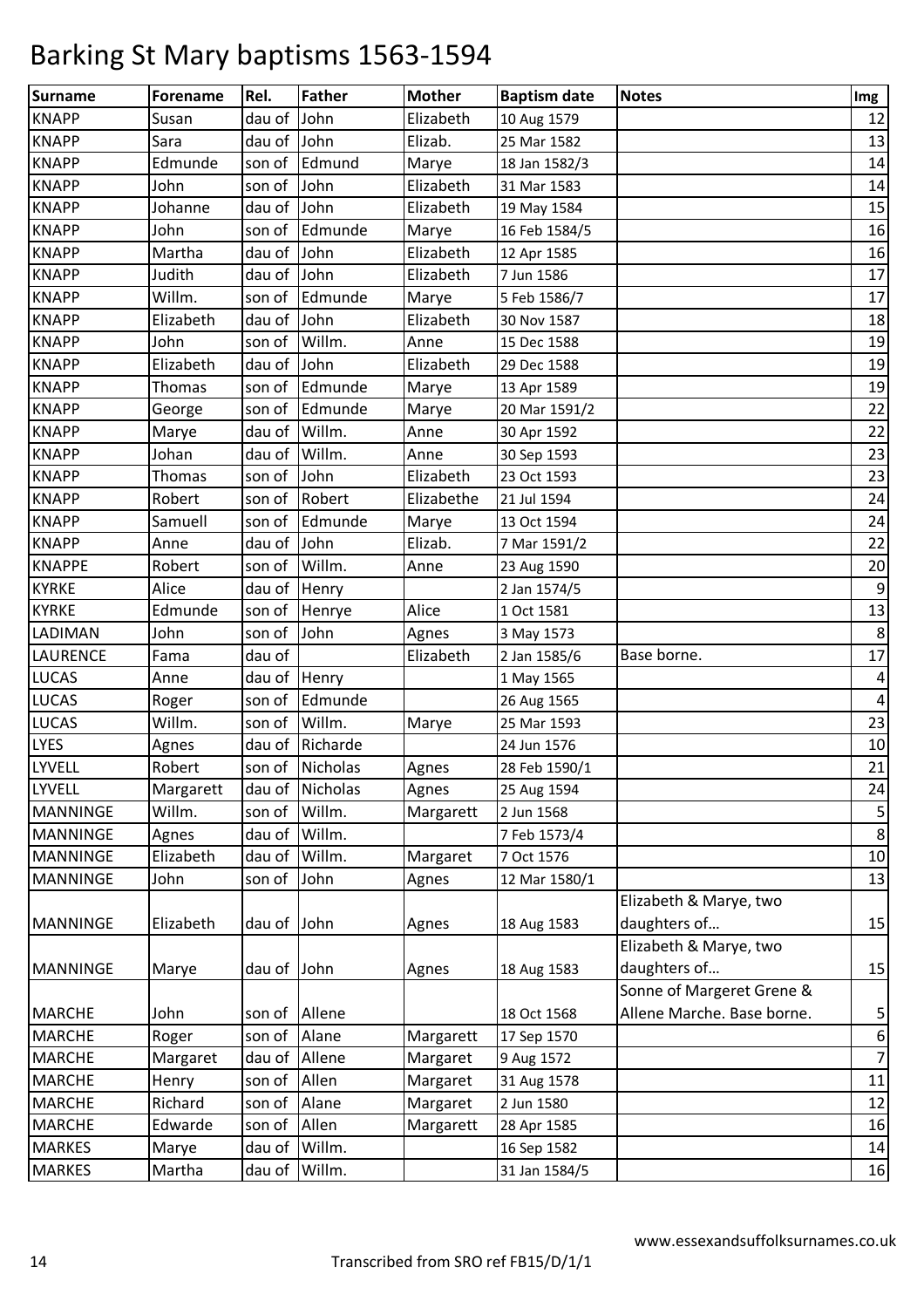| <b>Surname</b>  | <b>Forename</b> | Rel.          | <b>Father</b> | <b>Mother</b> | <b>Baptism date</b> | <b>Notes</b>                                                 | Img         |
|-----------------|-----------------|---------------|---------------|---------------|---------------------|--------------------------------------------------------------|-------------|
|                 |                 |               |               |               |                     | Parents' forenames not in the                                |             |
| <b>MERSHALL</b> | Rebeccha        |               |               |               | 9 Dec 1573          | entry.                                                       | 8           |
| <b>MISHINGE</b> | Priscilla       | dau of        | Willm.        | Judithe       | 7 Feb 1579/80       |                                                              | 12          |
| <b>MISSINGE</b> | Elizabeth       | dau of        | Willm.        | Judithe       | 3 Aug 1578          |                                                              | 11          |
| <b>MISSINGE</b> | Dorithe         | dau of        | Willm.        | Judithe       | 6 Jan 1580/1        |                                                              | 12          |
| <b>MISSINGE</b> | Sibill          | dau of        | Willm.        | Judithe       | 17 Mar 1582/3       |                                                              | 14          |
| <b>MISSINGE</b> | Judith          | dau of        | Willm.        | Judith        | 10 Jul 1586         |                                                              | 17          |
| <b>MOORE</b>    | Marye           | dau of        | Thomas        | Anne          | 7 May 1592          |                                                              | 22          |
| <b>MORGAN</b>   | John            | son of        | Willm.        |               | 19 Feb 1564/5       |                                                              | $\mathsf 3$ |
| <b>MORIS</b>    | Elizabethe      | dau of        | John          | Johanne       | 15 Sep 1587         |                                                              | 18          |
| <b>MORIS</b>    | Catherine       | dau of        | John          | Johan         | 9 Nov 1589          |                                                              | 20          |
| <b>MORTIMER</b> | Elizabeth       | dau of        | Richarde      | Marye         | 3 Mar 1589/90       |                                                              | 20          |
| <b>MORTIMER</b> | George          | son of        | Richard       | Marye         | 23 Jan 1591/2       |                                                              | 22          |
| <b>MORTIMER</b> | Sara            | dau of        | Richarde      | Marye         | 3 Mar 1593/4        |                                                              | 24          |
| <b>MOUSE</b>    | Anne            | dau of        | Thomas        | Chatherine    | 30 Mar 1577         |                                                              | 10          |
| <b>MOUSE</b>    | Edmunde         | son of        | Thomas        | Catherine     | 3 May 1579          |                                                              | 11          |
| <b>MOUSE</b>    | John            | son of        | Thomas        | Chatherine    | 20 Oct 1581         |                                                              | 13          |
|                 |                 |               |               |               |                     | Bap ante nuptias [Baptized<br>before marriage. Parents: John |             |
| <b>MOUSE</b>    | Willm.          | son of        | John          |               | 10 Jun 1584         | Mouse and Marte Spanne]                                      | 15          |
| <b>MOUSE</b>    | Marye           | dau of        | Thomas        | Catherine     | 26 Jan 1584/5       |                                                              | 16          |
| <b>MOUSE</b>    | Dina            | dau of        | Thomas        | Chatherine    | 7 Jul 1588          |                                                              | 18          |
| <b>MUDD</b>     | Thomas          | son of        | Thomas        | Martha        | 24 Jun 1579         |                                                              | 12          |
| <b>MUDD</b>     | Anne            | dau of        | Willm.        | Marye         | 14 Mar 1582/3       |                                                              | 14          |
| <b>MUDD</b>     | Elizabethe      | dau of        | Willm.        | Marye         | 14 Feb 1584/5       |                                                              | 16          |
| <b>MUDD</b>     | Martha          | dau of        | Thomas        | Agnes         | 25 Apr 1585         |                                                              | 16          |
| <b>MUDD</b>     | Susan           | dau of        | Thomas        | Agnes         | 4 Dec 1586          |                                                              | 17          |
| <b>MUDD</b>     | Willm.          | son of        | Willm.        | Marye         | 22 May 1587         |                                                              | 18          |
| <b>MUDD</b>     | Henrye          | son of        | Willm.        | Marye         | 2 Feb 1588/9        |                                                              | 19          |
| <b>MUDD</b>     | Thomas          |               | son of Thomas | Agnes         | 6 Jan 1589/90       |                                                              | 20          |
| <b>MUDD</b>     | Susan           | dau of Willm. |               | Marye         | 27 Feb 1591/2       |                                                              | 22          |
| <b>MUDD</b>     | Thomas          | son of        | Thomas        | Agnes         | 30 Apr 1592         |                                                              | 22          |
| <b>MUDD</b>     | Robert          | son of        | Thomas        | Agnes         | 12 Nov 1594         |                                                              | 24          |
| <b>MULLET</b>   | Marye           | dau of        | Willm.        | Margaret      | 16 Jan 1583/4       |                                                              | 15          |
| <b>MULLETT</b>  | Marye           | dau of        | Willm.        | Margarett     | 18 Nov 1582         |                                                              | 14          |
| <b>MULLETT</b>  | James           | son of        | Willm.        | Margaret      | 10 Jan 1584/5       |                                                              | 16          |
| <b>MULLETT</b>  | Willm.          | son of        | Willm.        | Dorithe       | 11 Jun 1592         |                                                              | 22          |
| <b>MULLETT</b>  | Susan           | dau of        | Willm.        | Dorithe       | 30 Dec 1593         |                                                              | 23          |
| <b>MYLES</b>    | Rose            | dau of        | Edwarde       | Margarett     | 25 Feb 1592/3       |                                                              | 23          |
| <b>NEAVE</b>    | Marye           | dau of John   |               | Elizabeth     | 1 Apr 1582          |                                                              | 14          |
| <b>NEAVE</b>    | John            | son of John   |               | Elizabeth     | 1 Feb 1583/4        |                                                              | 15          |
| <b>NEAVE</b>    | <b>Betteris</b> | dau of        | Thomas        |               | 16 Apr 1587         |                                                              | 18          |
| <b>NEAVE</b>    | Elizabethe      | dau of John   |               | Elizabeth     | 28 Nov 1587         |                                                              | 18          |
| <b>NEAVE</b>    | Josephe         | son of        | John          | Elizabeth     | 22 Feb 1589/90      |                                                              | 20          |
| <b>NEAVE</b>    | Thomas          | son of        | John          | Elizabeth     | 5 Jan 1594/5        |                                                              | 24          |
| <b>NELSON</b>   | Marye           | dau of John   |               | Johan         | 20 May 1576         |                                                              | 10          |
| <b>NELSON</b>   | Daniell         | son of John   |               | Johanne       | 31 Aug 1578         |                                                              | $11\,$      |
| <b>NELSON</b>   | Rose            | dau of John   |               |               | 15 Apr 1585         |                                                              | 16          |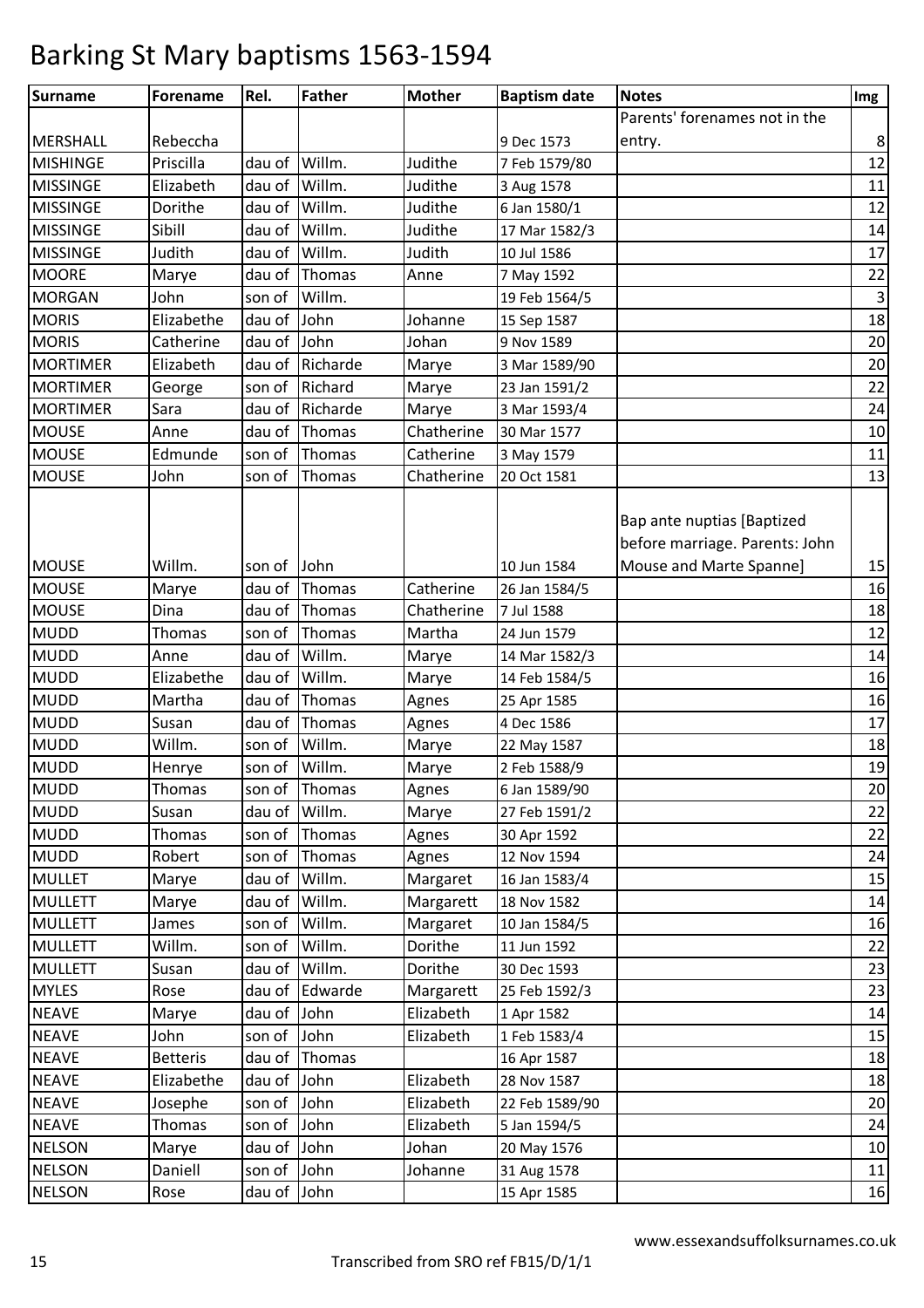| <b>Surname</b>  | <b>Forename</b> | Rel.         | <b>Father</b>  | <b>Mother</b> | <b>Baptism date</b> | <b>Notes</b>                   | Img                       |
|-----------------|-----------------|--------------|----------------|---------------|---------------------|--------------------------------|---------------------------|
| <b>NELSON</b>   | John            | son of       | John           | Marye         | 27 Apr 1589         |                                | 19                        |
| <b>NELSON</b>   | Simon           | son of       | Thomas         | Catherine     | 19 Mar 1591/2       |                                | 22                        |
| <b>NELSON</b>   | Rose            | dau of       | Thomas         | Catheryne     | 8 Dec 1594          |                                | 24                        |
| <b>NEVELL</b>   | Elizabeth       | dau of       | Roger          | Hellin        | 24 Jun 1579         |                                | 12                        |
| <b>NEVELL</b>   | Roger           | son of       | Roger          | Helyne        | 2 Oct 1581          |                                | 13                        |
| <b>NEWPORT</b>  | Judith          | dau of       | Thomas         | Margaret      | 12 Feb 1586/7       |                                | 17                        |
| <b>NEWTON</b>   | Richard         | son of       | Nicholas       |               | 10 Oct 1563         |                                | $\ensuremath{\mathsf{3}}$ |
| <b>NEWTON</b>   | Anne            | dau of       | Nicholas       | Anne          | 29 Jun 1568         |                                | 5                         |
| <b>NEWTON</b>   | John            | son of       | Nicholas       | Agnes         | 5 Dec 1570          |                                | $\overline{7}$            |
| <b>NEWTON</b>   | John            | son of       | Robert         | Faythe        | 21 Nov 1592         |                                | 22                        |
| <b>NEWTON</b>   | Richarde        | son of       | Robert         | Faithe        | 14 Oct 1593         |                                | 23                        |
| <b>NOBBES</b>   | Roger           | son of       | Thomas         | Christian     | 17 Oct 1568         |                                | 5                         |
| <b>NOBBES</b>   | Thomas          | son of       | Thomas         | Christian     | 25 Jun 1570         |                                | $\boldsymbol{6}$          |
| <b>NOBBES</b>   | Edwarde         | son of       | Thomas         | Christian     | 30 May 1574         |                                | 8                         |
| <b>NOBBES</b>   | Robert          | son of       | Thomas         | Christian     | 31 Jul 1575         |                                | $\boldsymbol{9}$          |
| <b>NOBBES</b>   | Edward          | son of       | Thomas         | Christian     | 30 Mar 1578         |                                | 11                        |
| <b>NOBBES</b>   | Martha          | dau of       | Thomas         | Christian     | 23 Dec 1580         |                                | 12                        |
| <b>NOBBES</b>   | Sara            | dau of       | Thomas         | Christian     | 25 Apr 1583         |                                | 14                        |
| <b>NODYE</b>    | Simon           | son of       | Simon          | Margaret      | 18 Jan 1582/3       |                                | 14                        |
|                 |                 |              |                |               |                     | Daughter of one Catherine      |                           |
|                 |                 |              |                |               |                     | Hardye who affirmed one        |                           |
|                 |                 |              |                |               |                     | Abraham Nollard to be father   |                           |
| <b>NOLLARD</b>  | Elizabeth       |              | dau of Abraham |               | 27 Jun 1583         | thereof.                       | 14                        |
|                 |                 |              |                |               |                     | Father's name shortened to     |                           |
|                 |                 |              |                |               |                     | Xpofer, the Greek abbreviation |                           |
| <b>NORMAN</b>   | Dorethe         | dau of       | Christopher    | Marye         | 18 Dec 1575         | of Christopher.                | 9                         |
|                 |                 |              |                |               |                     | Father's name shortened to     |                           |
|                 |                 |              |                |               |                     | Xpofer, the Greek abbreviation |                           |
| <b>NORMAN</b>   | Richard         | son of       | Christopher    | Mercye        | 30 Oct 1577         | of Christopher.                | $10\,$                    |
| <b>NULT</b>     | Elizabeth       | dau of John  |                |               | 23 Apr 1565         |                                | $\pmb{4}$                 |
| <b>NUNN</b>     | Anne            | dau of John  |                | Roose         | 7 Mar 1572/3        |                                | 8                         |
| <b>NUNN</b>     | Willm.          | son of       | John           | Rose          | 1 Jun 1578          |                                | 11                        |
| <b>NUNNE</b>    | James           | son of       |                | Rose          | 30 Nov 1593         | A childe of base.              | 23                        |
| <b>NUTT</b>     | Michaell        | son of       | Michaell       | Elizabeth     | 17 Apr 1587         |                                | 18                        |
| <b>NUTT</b>     | Anne            | dau of       | Michaell       | Elizabeth     | 22 Feb 1589/90      |                                | 20                        |
| <b>NUTT</b>     | Ambrose         | son of       | Michaell       | Elizabeth     | 30 Nov 1591         |                                | 22                        |
| <b>OCKLEY</b>   | Daniel          | son of       | Richard        | Johan         | 3 Apr 1564          |                                | 3                         |
| <b>OCKLEY</b>   | Marye           | dau of       | Richarde       | Johan         | 24 Jun 1565         |                                | $\overline{\mathbf{r}}$   |
| <b>OCKLEY</b>   | Richard         | son of       | Richarde       | Johann        | 24 Aug 1568         |                                | 5                         |
| <b>OCKLEY</b>   | Anne            | dau of       | Richard        | Johan         | 10 Dec 1570         |                                | $\boldsymbol{7}$          |
| <b>OSBURNE</b>  | Anne            |              | dau of Robert  |               | 16 Jan 1563/4       |                                | $\mathsf 3$               |
| <b>OSBURNE</b>  | Elizabeth       | dau of Roger |                | Agnes         | 14 Jun 1584         |                                | 15                        |
| <b>PACKARDE</b> | Mirable         |              | dau of Moyses  |               | 1 Jan 1576/7        |                                | $10\,$                    |
| <b>PACKERD</b>  | Agnes           |              | dau of Moses   |               | 10 Nov 1579         |                                | 12                        |
| <b>PALMER</b>   | Margerye        | dau of John  |                |               | 10 Mar 1565/6       |                                | 4                         |
| <b>PALMER</b>   | Richard         | son of John  |                | Margarett     | 13 Feb 1568/9       |                                | 6                         |
| <b>PALMER</b>   | Thomas          | son of       | John           | Margaret      | 9 Apr 1570          |                                | 6                         |
| <b>PALMER</b>   | Roger           | son of John  |                | Margarett     | 2 Sep 1571          |                                | $\overline{7}$            |
| <b>PALMER</b>   | Steven          | son of       | Thomas         |               | 12 Sep 1574         |                                | 9                         |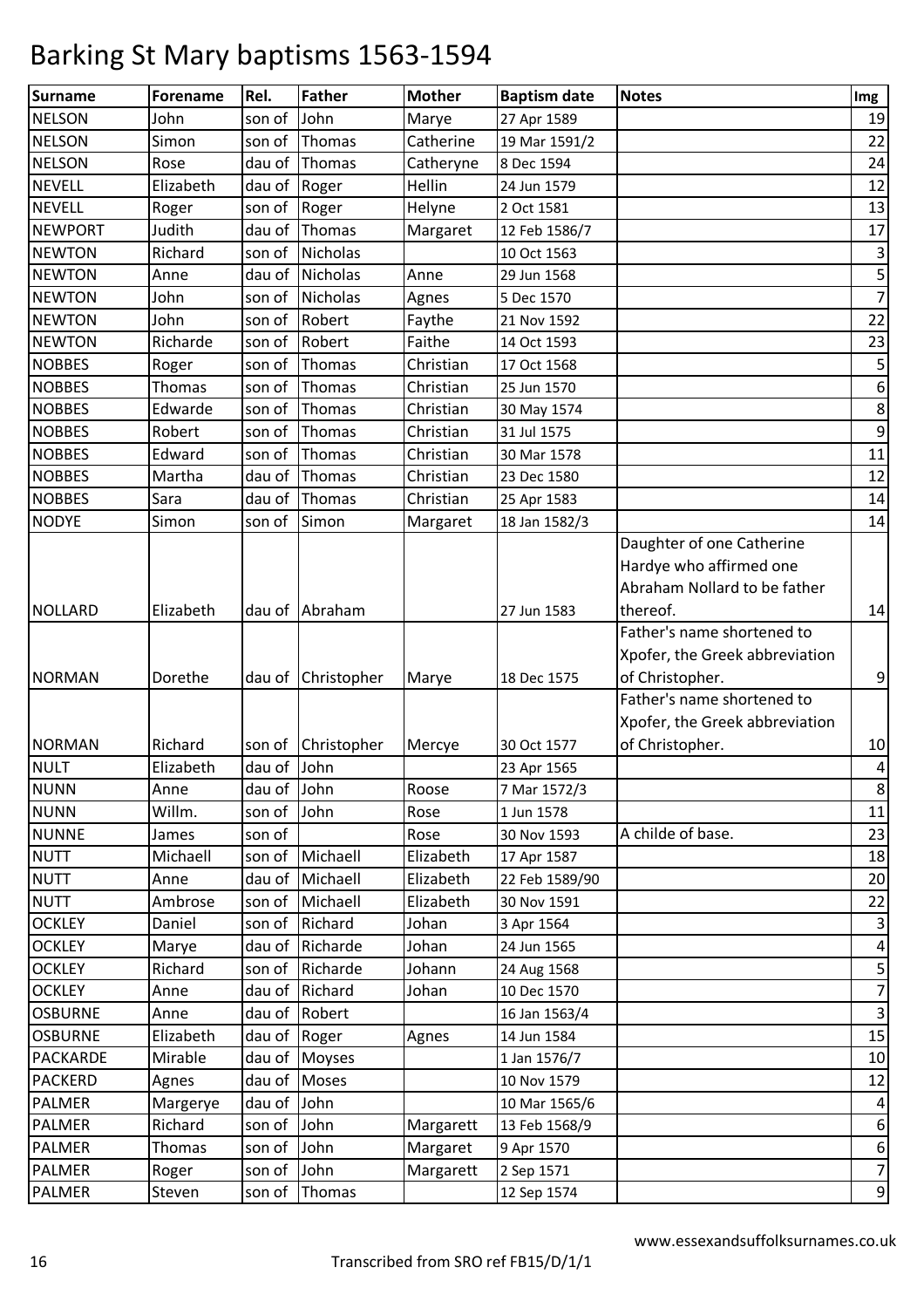| Surname          | <b>Forename</b> | Rel.         | <b>Father</b> | <b>Mother</b> | <b>Baptism date</b> | <b>Notes</b> | Img                       |
|------------------|-----------------|--------------|---------------|---------------|---------------------|--------------|---------------------------|
| <b>PALMER</b>    | Thomas          | son of       | John          | Margaret      | 17 May 1575         |              | $\boldsymbol{9}$          |
| <b>PALMER</b>    | Edmund          | son of       | Michaell      | Margarett     | 5 Apr 1584          |              | 15                        |
| <b>PALMER</b>    | Sara            | dau of       | Michaell      | Margarett     | 27 Sep 1586         |              | 17                        |
| <b>PALMER</b>    | Elizabeth       | dau of       | Michaell      | Margaret      | 12 Nov 1587         |              | 18                        |
| <b>PALMER</b>    | John            | son of       | Michaell      | Margarett     | 9 May 1591          |              | 21                        |
| <b>PALMER</b>    | Samuell         | son of       | Michaell      | Margaret      | 3 Sep 1592          |              | 22                        |
| <b>PANTON</b>    | John            | son of       | John          |               | 20 May 1568         |              | 5                         |
| <b>PARISHE</b>   | Roger           | son of       | Thomas        |               | 10 Feb 1564/5       |              | $\mathbf{3}$              |
| <b>PARKER</b>    | <b>Thomas</b>   | son of       | Thomas        | Agnes         | 19 Feb 1580/1       |              | 13                        |
| <b>PARKER</b>    | John            | son of       | Thomas        | Agnes         | 20 May 1583         |              | $14\,$                    |
| <b>PARKER</b>    | Edwarde         | son of       | John          | Johane        | 21 Jun 1584         |              | 15                        |
| <b>PARKER</b>    | Susan           | dau of       | Thomas        | Agnes         | 4 Apr 1586          |              | 17                        |
| <b>PARKER</b>    | Robert          | son of       | John          | Johan         | 12 Jun 1586         |              | 17                        |
| <b>PARKER</b>    | Simon           | son of       | John          | Johan         | 17 Nov 1588         |              | 19                        |
| <b>PARKER</b>    | Marye           | dau of       | Edmunde       |               | 20 Apr 1589         |              | 19                        |
| <b>PARKER</b>    | Elizabeth       | dau of       | Thomas        | Agnes         | 24 Aug 1589         |              | 20                        |
| <b>PAYNE</b>     | George          | son of       | John          |               | 22 Apr 1564         |              | $\ensuremath{\mathsf{3}}$ |
| PETTIT           | Henrye          | son of       | John          | Anne          | 1 Mar 1583/4        |              | 15                        |
| PICHARDE         | Susan           | dau of Roger |               | Marye         | 17 Aug 1589         |              | 20                        |
| <b>PICHARDE</b>  | Marye           | dau of       | Roger         | Marye         | 23 Apr 1592         |              | 22                        |
| PILGRIME         | Theodore        | son of       | John          | Margaret      | 12 Jul 1584         |              | 15                        |
| <b>PINCENT</b>   | Anne            | dau of       | Thomas        | Margery       | 24 Aug 1568         |              | 5                         |
| <b>PINSON</b>    | John            | son of       | James         | Margery       | 26 Feb 1570/1       |              | $\overline{7}$            |
| <b>PINSON</b>    | Margerye        | dau of       | James         | Margery       | 27 Aug 1581         |              | 13                        |
| <b>PIRSON</b>    | Alice           | dau of       | James         |               | 27 May 1565         |              | $\pmb{4}$                 |
| PLUMMER          | Marye           | dau of       | John          |               | 8 Apr 1565          |              | $\overline{\mathbf{r}}$   |
| <b>POOLE</b>     | Marye           | dau of       | Willm.        | Catheringe    | 21 Jul 1579         |              | 12                        |
| <b>POOLE</b>     | <b>Thomas</b>   | son of       | Willm.        | Catherine     | 31 Jul 1580         |              | 12                        |
| <b>POOLE</b>     | Grace           | dau of       | William       | Catherine     | 19 Jun 1583         |              | 14                        |
| <b>POSFORDE</b>  | Robert          |              | son of Robert |               | 28 Apr 1564         |              | $\mathbf{3}$              |
| <b>POSFORDE</b>  | John            |              | son of Robert |               | 2 Sep 1565          |              | $\overline{\mathbf{r}}$   |
| <b>POSFORDE</b>  | Robert          |              | son of Robert |               | 16 May 1568         |              | $\mathsf S$               |
| <b>POSFORDE</b>  | Robert          |              | son of Robert |               | 19 Sep 1574         |              | 9                         |
| <b>POSFORDE</b>  | Willm.          | son of       | Robert        | Agnes         | 18 Sep 1575         |              | $\boldsymbol{9}$          |
| <b>POSFORDE</b>  | John            | son of       | Thomas        | Elizabeth     | 4 Jun 1576          |              | 10                        |
| <b>POSFORDE</b>  | George          | son of       | John          | Elizabeth     | 5 Jul 1579          |              | 12                        |
| <b>POSFORDE</b>  | Susan           |              | dau of Robert | Agnes         | 25 Feb 1581/2       |              | 13                        |
| <b>POSFORDE</b>  | Susan           | dau of John  |               | Elizabeth     | 21 Apr 1584         |              | 15                        |
| <b>POTTER</b>    | Olive           | dau of       | Simon         | Alice         | 25 Mar 1565         |              | $\overline{a}$            |
| <b>PRATT</b>     | Alexander       | son of       | Alexander     | Catherin      | 4 Oct 1585          |              | 16                        |
| <b>PULFORD</b>   | Marye           | dau of       | Thomas        | Julian        | 28 Feb 1581/2       |              | 13                        |
| <b>PULFORDE</b>  | Edmunde         | son of       | Thomas        | Julian        | 1 Feb 1583/4        |              | 15                        |
| <b>PULFORDE</b>  | Thomas          | son of       | Thomas        | Julian        | 27 Feb 1585/6       |              | 17                        |
| <b>PULFORDE</b>  | Rose            | dau of       | Thomas        | Julian        | 22 Dec 1588         |              | 19                        |
| PULFORDE         | John            | son of John  |               | Julian        | 16 Sep 1593         |              | 23                        |
| <b>PUNCHARDE</b> | Thomas          | son of       | Thomas        | Alice         | 14 Mar 1591/2       |              | 22                        |
| <b>PUNCHARDE</b> | Elizabeth       | dau of       | Thomas        | Alice         | 9 Dec 1593          |              | 23                        |
| PY[P_]SEY        | Edmunde         | son of       | Robert        |               | 21 Nov 1563         |              | $\mathbf{3}$              |
| <b>PYE</b>       | Thomas          | son of       | Thomas        |               | 27 Feb 1563/4       |              | $\mathsf{3}$              |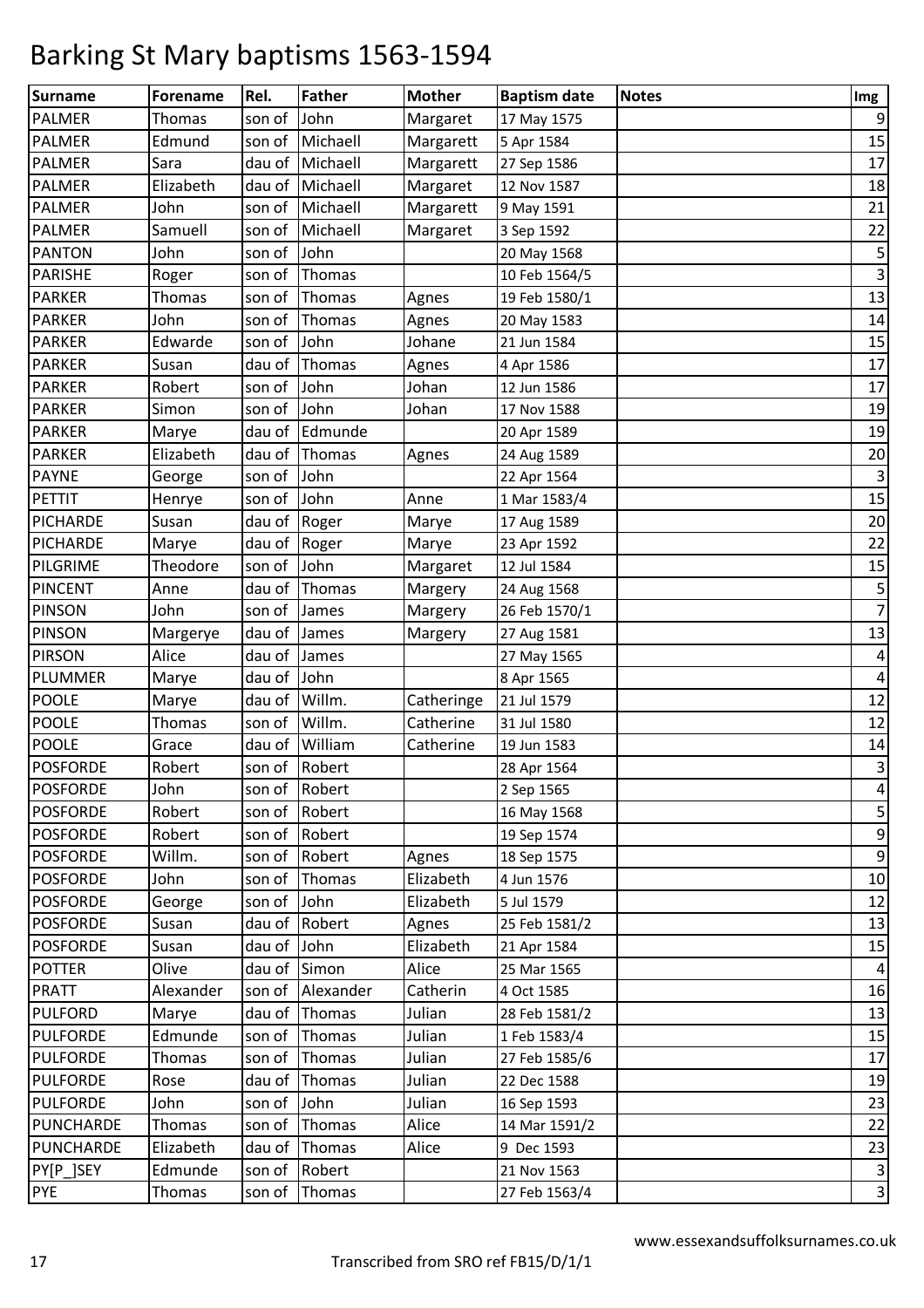| Surname                          | Forename        | Rel.         | Father             | <b>Mother</b> | <b>Baptism date</b> | <b>Notes</b>                                                                                                        | Img                     |
|----------------------------------|-----------------|--------------|--------------------|---------------|---------------------|---------------------------------------------------------------------------------------------------------------------|-------------------------|
| PYE                              | Willm.          | son of       | Thomas             |               | 27 Jan 1565/6       |                                                                                                                     | $\overline{\mathbf{r}}$ |
| <b>PYE</b>                       | Susan           | dau of       | Thomas             | Margarett     | 6 Mar 1568/9        |                                                                                                                     | $\boldsymbol{6}$        |
| <b>PYE</b>                       | Margerye        | dau of       | Thomas             | Margerye      | 29 Jun 1583         |                                                                                                                     | 14                      |
| <b>PYE</b>                       | Nathanaell      | son of       | Thomas             | Margerye      | 17 Apr 1586         |                                                                                                                     | 17                      |
| <b>PYE</b>                       | Johan           | dau of       | Thomas             | Margerye      | 10 Aug 1589         |                                                                                                                     | 20                      |
| RANDALL                          | Willm.          | son of       | Willm.             | Luce          | 19 Sep 1585         |                                                                                                                     | 16                      |
| <b>RANDALL</b>                   | Susan           | dau of       | Willm.             | Luce          | 17 Sep 1587         |                                                                                                                     | 18                      |
| RANDALL                          | Elizabeth       | dau of       | Willm.             | Luce          | 29 Nov 1590         |                                                                                                                     | 21                      |
| <b>RANDALL</b>                   | Willm.          | son of       | Willm.             | Luce          | 22 Apr 1593         |                                                                                                                     | 23                      |
| <b>READE</b>                     | Samuell         | son of       | John               | Marye         | 6 Mar 1585/6        |                                                                                                                     | 17                      |
| <b>READE</b>                     | Francis         | dau of       | John               | Marye         | 24 Dec 1587         |                                                                                                                     | 18                      |
| <b>READE</b>                     | Margaret        | dau of       | John               | Marye         | 7 Jun 1590          |                                                                                                                     | 20                      |
| <b>READE</b>                     | Sara            | dau of       | Robert             | Em            | 28 Jun 1590         |                                                                                                                     | 20                      |
| <b>RECROFTE</b>                  | Thamisin        | dau of       | Willm.             | Alice         | 16 Jun 1594         |                                                                                                                     | 24                      |
| <b>REDGRAVE</b>                  | Elyzabeth       | dau of       | Christopher        | Eliza.        | 24 Jan 1590/1       | The father's name is shortened<br>to Xpofer, the Greek<br>abbreviation of Christopher.<br>Abode: Thetford. Father's | 21                      |
| <b>REEVE</b>                     | Susan           |              | dau of Christopher |               | 13 Aug 1587         | forename shortened to Xpofer,<br>the Greek abbreviation of<br>Christopher.                                          | 18                      |
| <b>REVELL</b>                    | Alice           | dau of       | Roger              | Elizabeth     | 13 Apr 1566         |                                                                                                                     | 5                       |
| <b>REVELL</b>                    | Elizabeth       | dau of Roger |                    | Elizabeth     | 16 Jan 1568/9       |                                                                                                                     | $\boldsymbol{6}$        |
| <b>REVELL</b>                    | Willm.          | son of       | Roger              | Elizabeth     | 31 Jul 1574         |                                                                                                                     | $\bf 8$                 |
| <b>REVELL</b>                    | John            | son of       | Roger              | Elizabeth     | 27 Dec 1576         |                                                                                                                     | 10                      |
| <b>REVELL</b>                    | Susan           | dau of       | John               | Marye         | 1 May 1583          |                                                                                                                     | 14                      |
| <b>REVELL</b>                    | Anne            | dau of       | John               | Marye         | 23 Dec 1585         |                                                                                                                     | 16                      |
| REVELL                           | John            | son of       | John               | Marye         | 23 Dec 1588         |                                                                                                                     | 19                      |
| <b>RICE</b>                      | Samuell         |              | son of Samuell     | Marye         | 28 Nov 1591         |                                                                                                                     | 21                      |
| <b>RICE</b>                      | Marye           |              | dau of Samuell     | Marye         | 4 Mar 1592/3        |                                                                                                                     | 23                      |
| <b>RICE</b>                      | Richard         |              | son of Samuell     | Marye         | 6 Jan 1594/5        |                                                                                                                     | 24                      |
| <b>RICHARDSON</b>                | Francis         |              | son of Robert      | Mirable       | 14 Nov 1568         |                                                                                                                     | 6                       |
| <b>RICHARDSON</b>                | Willm.          | son of       | Bartholomewe       | Agnes         | 7 Sep 1589          |                                                                                                                     | 20                      |
| RINGBELL                         | Susan           | dau of       | Andrew             | Agnes         | 22 Mar 1583/4       |                                                                                                                     | 15                      |
| RINGBELL                         | Agnes           | dau of       | Andrew             | Agnes         | 27 Mar 1586         |                                                                                                                     | 17                      |
| <b>RIVETT</b><br><b>ROBERTES</b> | Samuell<br>Anne | dau of John  |                    |               | 27 May 1576         | A childe of basse. [No parents'<br>names in the register.]<br>Robertes alias Griffin                                | 10<br>17                |
|                                  |                 |              |                    | Anne          | 6 Mar 1585/6        | <b>Griffin als Robertes</b>                                                                                         |                         |
| <b>ROBERTES</b>                  | John            | son of John  |                    | Anne          | 29 Oct 1587         |                                                                                                                     | 18                      |
| <b>ROBERTES</b>                  | Samuell         | son of John  |                    | Anne          | 25 Oct 1589         | Griffin als Robertes                                                                                                | 20                      |
| <b>ROBERTES</b>                  | Sara            | dau of John  |                    | Anne          | 12 Sep 1591         | Robertes als Griffin                                                                                                | 21                      |
| <b>ROBERTES</b>                  | Owen            | son of       | John               | Anne          | 9 Dec 1593          | Robertes als Griffin                                                                                                | 23                      |
| <b>ROLFE</b>                     | Oliver          | son of       | Willm.             | Elizabeth     | 28 Nov 1587         |                                                                                                                     | 18                      |
| <b>ROLFE</b>                     | Gefferye        | son of       | Willm.             | Elizabeth     | 6 May 1593          |                                                                                                                     | 23                      |
| <b>ROOADES</b>                   | John            | son of       | John               |               | 31 Oct 1563         |                                                                                                                     | $\mathbf{3}$            |
| <b>ROOE</b>                      | Allice          | dau of Ric.  |                    | Katherine     | 19 Oct 1578         |                                                                                                                     | 11                      |
| <b>ROOE</b>                      | Sara            | dau of       | Willm.             | Margarett     | 18 Oct 1580         |                                                                                                                     | 12                      |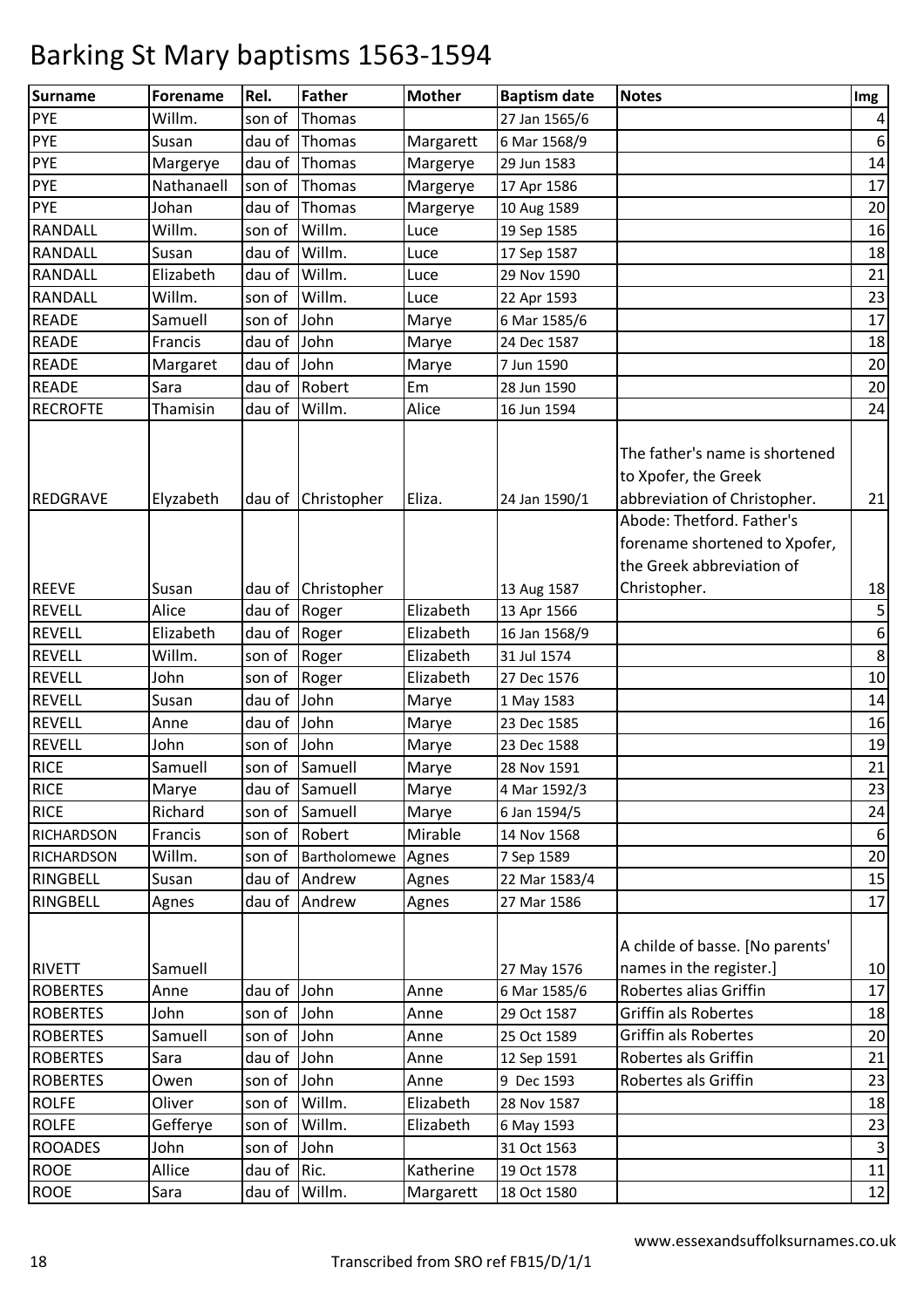| <b>ROOE</b><br>Willm.<br>son of<br>Peter<br>Margaret<br>29 Mar 1582<br><b>ROOE</b><br>Willm.<br>John<br>son of<br>Margarett<br>25 Apr 1584 | 14                      |
|--------------------------------------------------------------------------------------------------------------------------------------------|-------------------------|
|                                                                                                                                            |                         |
|                                                                                                                                            | 15                      |
| <b>ROOE</b><br>Willm.<br>Margarett<br>5 Feb 1585/6<br>son of<br>James                                                                      | 17                      |
| Willm.<br><b>ROOE</b><br>Willm.<br>son of<br>Margarett<br>2 Feb 1588/9                                                                     | 19                      |
| Daughter of Willm. Rooe the                                                                                                                |                         |
| <b>ROOE</b><br>Willm.<br>Margaret<br>dau of<br>20 Apr 1589<br>yonger.                                                                      | 19                      |
| <b>ROOE</b><br>Willm.<br>Osmunde<br>son of<br>13 Jun 1591<br>Margarett                                                                     | 21                      |
| <b>ROOE</b><br>Willm.<br><b>Thomas</b><br>son of<br>Margarett<br>26 Jan 1594/5                                                             | 24                      |
| <b>ROSE</b><br>son of<br>Edward<br>Marye<br>9 Nov 1578<br>Henrye                                                                           | 11                      |
| <b>ROWE</b><br>Richarde<br>Peter<br>son of<br>20 May 1565                                                                                  | $\pmb{4}$               |
| Johan<br><b>ROWLAND</b><br>Robert<br>Robert<br>son of<br>4 Dec 1580                                                                        | 12                      |
| Robert<br>Johan<br><b>ROWLAND</b><br>John<br>son of<br>2 Jun 1583                                                                          | 14                      |
| Entry quite faded, so the                                                                                                                  |                         |
| mother's forename and the day                                                                                                              |                         |
| of the month can't be                                                                                                                      |                         |
| *<br><b>ROWLANDE</b><br>Robert<br>deciphered.<br>Johan<br>dau of<br>Mar 1564/5                                                             | 3                       |
| <b>ROZIER</b><br>Johann<br>dau of<br>Edm.<br>Agnes<br>11 Mar 1564/5                                                                        | 3                       |
| <b>ROZIER</b><br>Edmunde<br>Simon<br>son of<br>Agnes<br>23 Feb 1567/8                                                                      | 5                       |
| Edmunde<br><b>ROZIER</b><br>Edmunde<br>son of<br>Agnes<br>8 Oct 1570                                                                       | $\boldsymbol{6}$        |
| Willm.<br>SALMON<br>son of<br>Anne<br>James<br>4 May 1578                                                                                  | 11                      |
| Willm.<br>SALMON<br>Phillip<br>son of<br>Anne<br>8 Apr 1580                                                                                | 12                      |
| Willm.<br>SALMON<br>Martha<br>dau of<br>Anne<br>11 Apr 1583                                                                                | $14\,$                  |
| SALMON<br>Robert<br>Robert<br>Phillipe<br>son of<br>13 Oct 1583                                                                            | 15                      |
| Willm.<br>SALMON<br>Robert<br>son of<br>Anne<br>29 Nov 1585                                                                                | 16                      |
| Willm.<br>SALMON<br>Grace<br>dau of<br>Anne<br>13 Aug 1588                                                                                 | 18                      |
| Willm.<br>SALMON<br>Nathanaell<br>son of<br>Anne<br>17 Nov 1590                                                                            | 21                      |
| SALMON<br>dau of<br>Samuell<br>Alice<br>Anne<br>4 Feb 1594/5                                                                               | 24                      |
| Willm.<br><b>SAWER</b><br>Susan<br>dau of<br>Margarett<br>7 Apr 1571                                                                       | $\overline{7}$          |
| Willm.<br><b>SAWER</b><br>Catherine<br>dau of<br>Margaret<br>30 Apr 1573                                                                   | $\bf 8$                 |
| <b>SCOOPES</b><br>Susan<br>Thomas<br>son of Roger<br>28 Mar 1591                                                                           | 21                      |
| <b>SENSTER</b><br>Elizabeth<br>dau of Thomas<br>13 Apr 1586                                                                                | 17                      |
| SHAW<br>Elizabeth<br>dau of<br>Roger<br>25 Mar 1565                                                                                        | $\overline{\mathbf{4}}$ |
| <b>SHYLDE</b><br>Elizabeth<br>Thomas<br>son of<br>Thomas<br>20 Dec 1590                                                                    | 21                      |
| <b>SIMONDES</b><br>John<br>Elizabeth<br>son of<br>Thomas<br>31 May 1576                                                                    | 10                      |
| <b>SMITH</b><br>Judith<br>John<br>Robert<br>son of<br>17 Feb 1574/5                                                                        | $\boldsymbol{9}$        |
| Robert<br><b>SMITH</b><br>Marye<br>dau of<br>Marye<br>28 Sep 1589                                                                          | 20                      |
| <b>SMITH</b><br>Edmunde<br>son of<br>Edmunde<br>Cecilye<br>20 Jan 1593/4                                                                   | 23                      |
| <b>SMITHE</b><br>Alice<br>dau of<br>John<br>15 May 1565                                                                                    | 4                       |
| <b>SMITHE</b><br>Em<br>dau of<br>Margaret<br>13 Feb 1568/9                                                                                 | $\boldsymbol{6}$        |
| <b>SMITHE</b><br>dau of<br>John<br>Margaret<br>Margaret<br>31 Aug 1572                                                                     | $\,8\,$                 |
| Willm.<br><b>SMITHE</b><br>dau of<br>Elizabeth<br>Susan<br>30 May 1574                                                                     | 8                       |
| <b>SMITHE</b><br>dau of<br>James<br>Marye<br>12 Mar 1575/6                                                                                 | $\boldsymbol{9}$        |
| <b>SMITHE</b><br>Judith<br>Edmunde<br>Robert<br>son of<br>27 Jan 1576/7                                                                    | 10                      |
| John<br><b>SMITHE</b><br>Elizabeth<br>dau of<br>25 Jun 1578<br>Susan                                                                       | 11                      |
| <b>SMITHE</b><br>Willm.<br>Sara<br>dau of<br>Elizabeth<br>30 Oct 1578                                                                      | 11                      |
| John<br><b>SMITHE</b><br>dau of<br>8 Mar 1578/9<br>Anne<br>Agnes                                                                           | 11                      |
| Robert<br><b>SMITHE</b><br>Judith<br>dau of<br>Judithe<br>24 Jun 1579                                                                      | 12                      |
| Willm.<br><b>SMITHE</b><br>Richard<br>Elizabeth<br>11 Dec 1580<br>son of                                                                   | 12                      |
| <b>SMITHE</b><br>John<br>John<br>Elizabeth<br>son of<br>28 Feb 1581/2                                                                      | 13                      |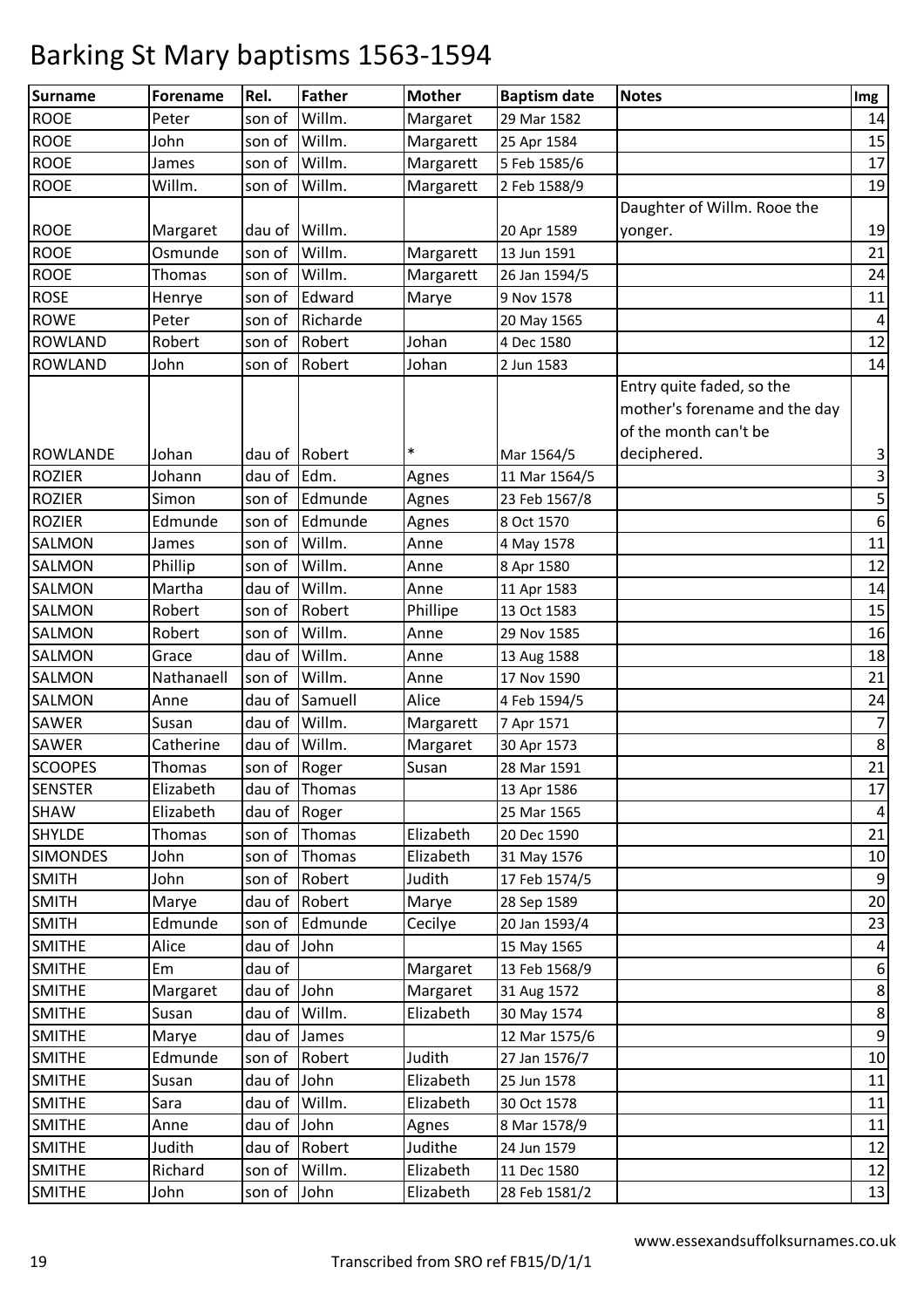| <b>Surname</b>   | <b>Forename</b> | Rel.         | <b>Father</b> | <b>Mother</b> | <b>Baptism date</b> | <b>Notes</b>                                                 | Img            |
|------------------|-----------------|--------------|---------------|---------------|---------------------|--------------------------------------------------------------|----------------|
| <b>SMITHE</b>    | Rebekah         | dau of John  |               | Eliza.        | 25 Mar 1582         |                                                              | 14             |
| <b>SMITHE</b>    | Johanne         | dau of       | Robert        | Judithe       | 22 Apr 1582         |                                                              | 14             |
| <b>SMITHE</b>    | Martha          | dau of       | Robert        | Marye         | 20 May 1583         |                                                              | 14             |
| <b>SMITHE</b>    | Elizabeth       | dau of       | Willm.        | Elizabeth     | 20 Aug 1584         |                                                              | 16             |
| <b>SMITHE</b>    | Rose            | dau of       | Robert        | Judith        | 6 Dec 1584          |                                                              | 16             |
| <b>SMITHE</b>    | Samuell         | son of       | Robert        | Marye         | 14 Feb 1584/5       |                                                              | 16             |
| <b>SMITHE</b>    | Willm.          | son of       | Willm.        | Elizabeth     | 27 Mar 1586         |                                                              | 17             |
| <b>SMITHE</b>    | Phillip         | son of       | Robert        | Marye         | 18 Dec 1586         |                                                              | 17             |
| <b>SMITHE</b>    | Robert          | son of       | Robert        | Judithe       | 4 Jun 1587          |                                                              | 18             |
| <b>SMITHE</b>    | Alice           | dau of       | John          | Rose          | 11 Jun 1587         |                                                              | 18             |
| <b>SMITHE</b>    | Paule           | son of       | Robert        | Marye         | 15 Oct 1588         |                                                              | 19             |
| <b>SMITHE</b>    | Margaret        | dau of       | John          | Rose          | 12 Jul 1590         |                                                              | 20             |
| <b>SMITHE</b>    | Robert          | son of       | Robert        | Judith        | 30 Aug 1590         |                                                              | 20             |
| <b>SMITHE</b>    | Sara            | dau of       | Robert        | Marye         | 18 Jun 1592         |                                                              | 22             |
| <b>SMITHE</b>    | Dina            | dau of       | Robert        | Judith        | 3 Sep 1592          |                                                              | 22             |
| <b>SMITHE</b>    | Marye           | dau of       | Robert        | Marye         | 12 Dec 1592         |                                                              | 22             |
| <b>SMITHE</b>    | Susan           | dau of       | James         | Susan         | 17 Dec 1592         |                                                              | 22             |
| <b>SMITHE</b>    | Marye           | dau of John  |               | Rose          | 9 Dec 1593          |                                                              | 23             |
| <b>SMITHE</b>    | Phillip         | son of       | Robert        | Marye         | 19 May 1594         |                                                              | 24             |
| <b>SMITHE</b>    | Margaret        | dau of       | Willm.        | Elizabeth     | 29 Dec 1594         |                                                              | 24             |
| <b>SMITHES</b>   | Edmunde         | son of       | John          | Agnes         | 25 Jun 1570         |                                                              | 6              |
| SOMERTON         | John            | son of       | Raphe         | Agnes         | 9 Aug 1583          |                                                              | 15             |
| SOMERTON         | Thomas          | son of       | Adam          |               | 10 Apr 1586         |                                                              | 17             |
| SOMERTON         | $\ast$          | dau of       | Adam          |               | 31 Jan 1587/8       | No forename in register.                                     | 18             |
| SOMERTON         | Samuell         | son of       | Raphe         | Agnes         | 21 Apr 1588         |                                                              | 18             |
| SOMERTON         | Anne            | dau of       | Adam          |               | 25 Mar 1590         |                                                              | 20             |
| <b>SOMERTON</b>  | Thomas          | son of       | Raphe         | Agnes         | 2 May 1591          |                                                              | 21             |
| SOUTHGATE        | Charles         | son of       | Robert        | Merable       | 10 Nov 1583         |                                                              | 15             |
| SOUTHGATE        | Samuell         | son of       | Robert        | Mirable       | 21 Mar 1584/5       |                                                              | 16             |
| SOUTHGATE        | Willm.          |              | son of Robert | Myrabell      | 6 Aug 1587          |                                                              | 18             |
| <b>SOUTHGATE</b> | Alice           |              | dau of Robert | Merable       | 29 Jun 1589         |                                                              | 20             |
| <b>SPAN</b>      | James           |              | son of George | Margarett     | 18 Feb 1565/6       |                                                              | 4              |
| <b>SPAN</b>      | Roger           |              | son of George | Margaret      | 25 Mar 1565         |                                                              | 4              |
| SPAN             | Catherine       | dau of       | George        | Margeret      | 3 Oct 1568          |                                                              | $\mathsf S$    |
| <b>SPAN</b>      | John            | son of       | George        | Margaret      | 29 Oct 1570         |                                                              | $\overline{7}$ |
|                  |                 |              |               |               |                     | Bap ante nuptias [Baptized<br>before marriage. Parents: John |                |
| <b>SPANNE</b>    | Willm.          | son of       |               | Marye         | 10 Jun 1584         | Mouse and Marte Spanne]                                      | 15             |
| <b>SPAROWE</b>   | Elizabeth       | dau of       | Robert        | Margaret      | 23 Apr 1576         |                                                              | 9              |
| <b>SPAROWE</b>   | Robert          | son of       | Robert        | Margaret      | 22 May 1582         |                                                              | 14             |
| SPAROWE          | Marye           | dau of       | Robert        | Margaret      | 14 Dec 1588         |                                                              | 19             |
| SPAROWE          | Grace           | dau of       | Thomas        | Grace         | 17 Aug 1589         |                                                              | 20             |
| SPARROW          | John            | son of       | Thomas        | Grace         | 3 Jan 1580/1        |                                                              | 12             |
| <b>SPELL</b>     | Margaret        | dau of       | Willm.        | Margaret      | 30 Nov 1570         |                                                              | $\overline{7}$ |
| <b>STANDLEY</b>  | Alice           | dau of       | Willm.        | Elizabeth     | 4 May 1589          |                                                              | 19             |
| <b>STANLEY</b>   | Sara            | dau of John  |               |               | 9 Oct 1564          |                                                              | 3              |
| <b>STEVENS</b>   | Elizabeth       | dau of Raphe |               | Elizab.       | 23 Aug 1590         |                                                              | 20             |
| <b>STEVENS</b>   | Elizabeth       | dau of Raphe |               | Elizab.       | 7 Dec 1591          |                                                              | 22             |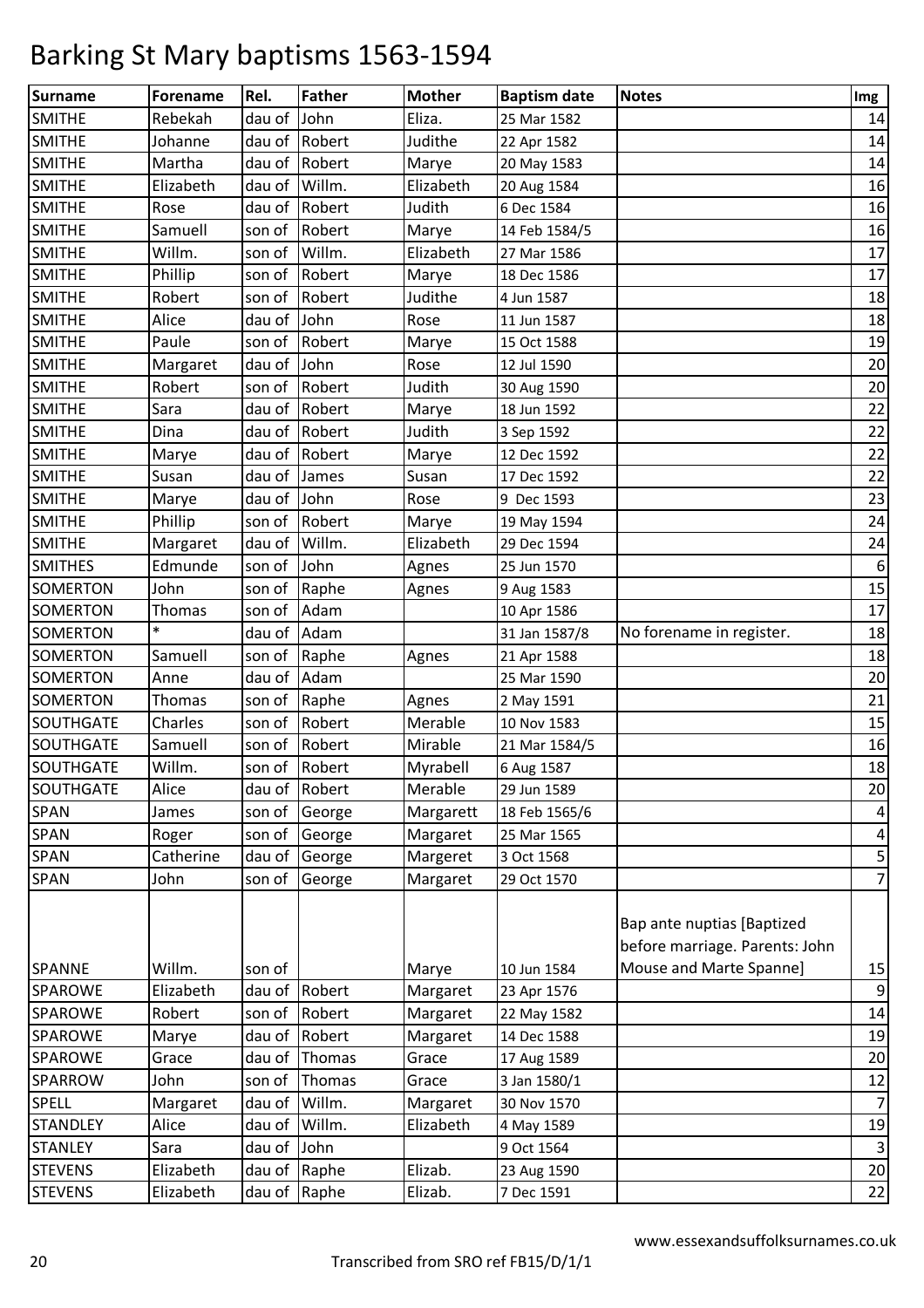| <b>Surname</b>   | <b>Forename</b> | Rel.        | <b>Father</b>  | <b>Mother</b> | <b>Baptism date</b> | <b>Notes</b>                                                   | Img                     |
|------------------|-----------------|-------------|----------------|---------------|---------------------|----------------------------------------------------------------|-------------------------|
| <b>STRUTT</b>    | Marye           | dau of      | Robert         | Susan         | 14 Mar 1591/2       |                                                                | 22                      |
| <b>STUDD</b>     | Henrye          | son of      | Robert         | Ales          | 29 Mar 1590         |                                                                | 20                      |
| <b>STUDD</b>     | Robert          | son of      | Robert         | Alice         | 20 Feb 1591/2       |                                                                | 22                      |
| <b>STURGOOSE</b> | Roger           | son of      | Willm.         |               | 3 Dec 1587          |                                                                | 18                      |
| <b>TARVER</b>    | John            | son of      | Edwarde        | Margaret      | 1 Apr 1594          |                                                                | 24                      |
| <b>TAYLER</b>    | Jane            | dau of      | Thomas         | Jane          | 21 Jan 1592/3       |                                                                | 22                      |
| <b>TAYLER</b>    | <b>Thomas</b>   | son of      | Thomas         | Janne         | 18 Aug 1594         |                                                                | 24                      |
|                  |                 |             |                |               |                     |                                                                |                         |
| <b>TRWE</b>      | Luce            |             | dau of Henrye  | Alice         | 6 Feb 1577/8        | Surname is presumably "True"                                   | 10                      |
| <b>TRWE</b>      | Susan           | dau of      | Henry          | Ales          | 3 Sep 1581          |                                                                | 13                      |
| <b>TRWE</b>      | Sara            | dau of      | Henry          | Alice         | 12 Sep 1583         |                                                                | 15                      |
| <b>TRWE</b>      | Alice           | dau of      | Henrye         | Alice         | 26 Jan 1584/5       | Surname presumably "True".                                     | 16                      |
| <b>TRWE</b>      | John            | son of      | Henrye         | Alyce         | 18 Dec 1586         | Surname must be abbreviated,<br>but no abbreviation mark used. | 17                      |
| <b>TRWE</b>      | Andrew          | son of      | Henrye         | Alice         | 23 Feb 1588/9       | Surname must be abbreviated,<br>but no abbreviation mark used. | 19                      |
| <b>TRWE</b>      | Josias          | son of      | Henrye         | Alice         | 1 Apr 1594          |                                                                | 24                      |
| <b>TURNER</b>    | Anne            | dau of      | John           | Wenithred     | 24 Oct 1572         |                                                                | $\bf 8$                 |
| <b>TURVER</b>    | Edward          | son of      | John           |               | 10 Oct 1563         |                                                                | $\overline{\mathbf{3}}$ |
|                  |                 |             |                |               |                     | Parents' forenames not in                                      |                         |
| <b>VINCENT</b>   | Richarde        | son of      | $\mathsf{I}^*$ | $\ast$        | 2 Feb 1590/1        | register.                                                      | 21                      |
| WARDALL          | Gregorye        | son of      | James          | Margaret      | 19 Aug 1582         |                                                                | $14\,$                  |
| <b>WARDE</b>     | Anne            | dau of      | Thomas         | Roose         | 28 Jun 1572         |                                                                | $\overline{7}$          |
| <b>WARDE</b>     | John            | son of      | Thomas         | Rose          | 27 Nov 1574         |                                                                | $\boldsymbol{9}$        |
|                  |                 |             |                |               |                     | Entered at end of 1577                                         |                         |
| <b>WARDE</b>     | Susan           |             | dau of Thomas  | Roose         | 24 Jun 1577         | baptisms.                                                      | 10                      |
| <b>WARDE</b>     | Sara            | dau of      | Thomas         | Roose         | 14 May 1579         |                                                                | 11                      |
| <b>WARDE</b>     | Robert          |             | son of Thomas  | Johanne       | 1 Dec 1583          |                                                                | 15                      |
| <b>WARDE</b>     | Willm.          |             | son of Thomas  | Marye         | 15 Jan 1586/7       |                                                                | 17                      |
| <b>WARDE</b>     | Marye           | dau of      | Thomas         | Marye         | 1 Apr 1588          |                                                                | 18                      |
| <b>WARDE</b>     | Samuell         | son of      | Thomas         | Marye         | 29 Sep 1590         |                                                                | 21                      |
| <b>WARDE</b>     | Edmunde         | son of      | Thomas         | Marye         | 24 Oct 1593         |                                                                | 23                      |
| <b>WARDE</b>     | <b>Thomas</b>   | son of      | Thomas         | Roose         | 27 Aug 1570         |                                                                | $\boldsymbol{6}$        |
| <b>WARDEN</b>    | Anne            | dau of      | Peter          | Margaret      | 29 Sep 1563         |                                                                | $\mathbf{3}$            |
| <b>WARDEN</b>    | Johan           | dau of      | Peter          | Margaret      | 27 Jan 1565/6       |                                                                | $\overline{\mathbf{r}}$ |
| <b>WARDEN</b>    | <b>Thomas</b>   | son of      | Peter          | Margaret      | 1 Aug 1568          |                                                                | 5                       |
| <b>WARDEN</b>    | Marye           | dau of      | Peter          | Margarett     | 13 Aug 1570         |                                                                | $\boldsymbol{6}$        |
| <b>WARDEN</b>    | Susan           | dau of      | Peter          | Margaret      | 27 Aug 1572         |                                                                | $\bf 8$                 |
| <b>WARDEN</b>    | John            | son of      | James          |               | 31 Oct 1572         |                                                                | $\bf 8$                 |
| <b>WARDEN</b>    | <b>Thomas</b>   | son of      | James          | Johan         | 31 May 1579         |                                                                | 11                      |
| WARDEN           | John            | son of      | John           | Martha        | 13 Oct 1594         |                                                                | 24                      |
| <b>WARREN</b>    | Alice           | dau of John |                | Grace         | 27 Apr 1589         |                                                                | 19                      |
| <b>WARREN</b>    | Henrye          | son of      | John           | Grace         | 27 Feb 1592/3       |                                                                | 23                      |
| <b>WARREN</b>    | Vincent         | son of      | John           | Grace         | 14 Mar 1594/5       |                                                                | 24                      |
| <b>WARRIN</b>    | John            | son of      | John           | Grace         | 9 Aug 1590          |                                                                | 20                      |
| WELLESE          | John            | son of      | John           |               | 10 Dec 1579         |                                                                | 12                      |
| <b>WELTON</b>    | John            | son of      | Nicholas       | Agnes         | 27 Jan 1573/4       |                                                                | $\bf 8$                 |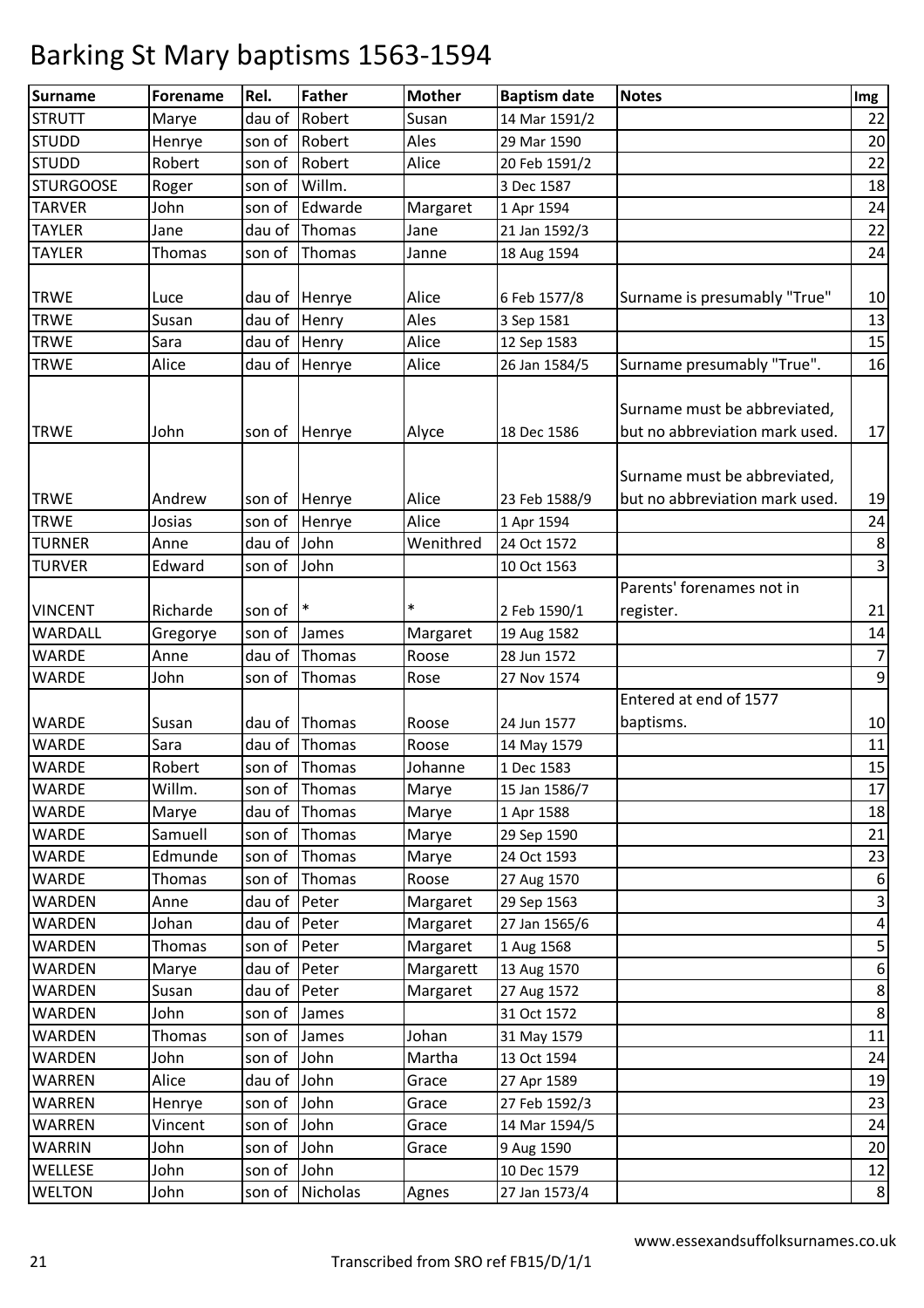| <b>Surname</b>        | <b>Forename</b> | Rel.        | <b>Father</b> | <b>Mother</b> | <b>Baptism date</b> | <b>Notes</b>               | Img                       |
|-----------------------|-----------------|-------------|---------------|---------------|---------------------|----------------------------|---------------------------|
| <b>WELTON</b>         | Willm.          | son of      | Nicolas       | Agnes         | 2 Oct 1575          |                            | 9                         |
| <b>WELTON</b>         | Susan           | dau of      | Robert        | Agnes         | 18 Apr 1585         |                            | 16                        |
| WHISTELCRAFTE         | Margaret        | dau of      | Henrye        | Alice         | 19 Feb 1586/7       |                            | 18                        |
| <b>WHISTELCROFTE</b>  | Anne            | dau of      | Henrye        | Margaret      | 4 Mar 1571/2        |                            | $\overline{7}$            |
|                       |                 |             |               |               |                     | Forename and gender not in |                           |
| <b>WHISTELCROFTE</b>  |                 |             | Henrye        | Alice         | 28 Dec 1589         | register.                  | 20                        |
| <b>WHISTELCROFTE</b>  | Dorithe         | dau of      | Henrye        | Alice         | 24 Jan 1590/1       |                            | 21                        |
| <b>WHISTELLCROFTE</b> | Jane            | dau of      | Henrye        | Alice         | 13 Nov 1580         |                            | 12                        |
| <b>WHISTELLCROFTE</b> | Anne            | dau of      | Henrye        | Ales          | 18 Mar 1581/2       |                            | 13                        |
| <b>WHISTELLCROFTE</b> | John            | son of      | Henrye        | Alice         | 19 May 1584         |                            | 15                        |
| <b>WHISTELLCROFTE</b> | Henrye          | son of      | Henrye        | Alice         | 25 Aug 1594         |                            | 24                        |
| <b>WHITMAN</b>        | Anne            | dau of      | Robert        | Elizabeth     | 12 Sep 1591         |                            | 21                        |
| <b>WHITMAN</b>        | Marye           | dau of      | Robert        | Elizab.       | 22 Jan 1593/4       |                            | 23                        |
| <b>WIGAN</b>          | Margarett       | dau of      | John          | Alice         | 24 Mar 1572/3       |                            | 8                         |
| <b>WIGAND</b>         | Sara            | dau of      | John          | Emme          | 6 Oct 1588          |                            | 19                        |
| <b>WIGANDE</b>        | Michaell        | son of      | John          |               | 7 Feb 1579/80       |                            | 12                        |
| <b>WIGANDE</b>        | Priscilla       | dau of      | John          | Emme          | 29 Sep 1584         |                            | 16                        |
| <b>WIGONE</b>         | Josias          | son of      | John          | Emme          | 17 Mar 1582/3       |                            | 14                        |
| <b>WODYE</b>          | Margaret        | dau of      | Peter         | Janne         | 14 Jan 1570/1       |                            | $\overline{7}$            |
| <b>WODYE</b>          | Margaret        | dau of      | Simon         | Margaret      | 5 Jan 1581/2        |                            | 13                        |
| WOLWARDE              | Steven          | son of      | Steven        | Chatherine    | 22 Jul 1593         |                            | 23                        |
| <b>WOOD</b>           | Thomas          | son of      | Thomas        | Helene        | 28 Oct 1576         |                            | 10                        |
| <b>WOOD</b>           | Margaret        | dau of      | Thomas        | Hellyn        | 27 May 1578         |                            | 11                        |
| <b>WOOD</b>           | Robert          | son of      | Thomas        | Heline        | 18 Jun 1581         |                            | 13                        |
| <b>WOOD</b>           | Willm.          | son of      | Thomas        | Helene        | 24 Feb 1582/3       |                            | 14                        |
| <b>WOOD</b>           | Frances         | son of      | Thomas        | Ellin         | 14 Jan 1584/5       |                            | 16                        |
| <b>WOOD</b>           | Marye           | dau of      | Francis       | Margaret      | 5 Sep 1591          |                            | 21                        |
| <b>WOOD</b>           | Elizabeth       | dau of      | Willm.        | Marye         | 21 Mar 1594/5       |                            | 24                        |
| <b>WOODE</b>          | Willm.          | son of      | Thomas        |               | 12 May 1568         | Woode alias Butcher        | 5                         |
| <b>WOODE</b>          | John            | son of      | Thomas        | Hellin        | 14 Jun 1579         |                            | 11                        |
| <b>WOODE</b>          | Francis         |             | son of Thomas | Heline        | 17 Apr 1587         |                            | 18                        |
| <b>WOODE</b>          | Grace           | dau of      | Thomas        | Helyne        | 23 Mar 1588/9       |                            | 19                        |
| <b>WOODE</b>          | Thomas          | son of      | Francis       | Margaret      | 13 Apr 1589         |                            | 19                        |
| <b>WOODE</b>          | Richard         | son of      | Willm.        | Marye         | 6 Feb 1592/3        | Woode als Butcher          | 22                        |
| <b>WOODE</b>          | Margerye        | dau of      | Thomas        | Helyne        | 3 Nov 1594          |                            | 24                        |
| <b>WOODY</b>          | Margarye        | dau of      | Peter         | Janne         | 29 Aug 1568         |                            | 5                         |
| <b>WOODY</b>          | Margaret        |             | dau of Robert | Margarett     | 21 Jan 1570/1       |                            | $\overline{7}$            |
| <b>WOODY</b>          | Margaret        | dau of      | Simond        | Margaret      | 27 Apr 1589         |                            | 19                        |
| <b>WOODY</b>          | Peter           | son of      |               | Margerye      | 24 Jun 1593         | A child of base.           | 23                        |
| <b>WOODY</b>          | Willm.          | son of      | Robert        | Margaret      | 15 Apr 1565         |                            | 4                         |
| <b>WOODYE</b>         | James           | son of      | Robert        | Margaret      | 26 Jul 1563         |                            | $\ensuremath{\mathsf{3}}$ |
| <b>WOODYE</b>         | Thomas          | son of      | Robert        | Margaret      | 7 Mar 1567/8        |                            | 5                         |
| <b>WOODYE</b>         | Elizabeth       | dau of      | Robert        | Margaret      | 17 Jul 1575         |                            | 9                         |
| <b>WOODYE</b>         | Anne            | dau of      | Robert        | Margaret      | 27 Jul 1578         |                            | 11                        |
| <b>WOODYE</b>         | Elizabethe      | dau of      | Simon         | Margarett     | 17 Apr 1586         |                            | 17                        |
| <b>WOODYE</b>         | Marye           | dau of      | Simon         | Margaret      | 16 Jan 1591/2       |                            | 22                        |
| WOOLWARDE             | Alice           | dau of      | Steven        | Chatherine    | 24 Jan 1590/1       |                            | 21                        |
| <b>WRIGHT</b>         | Alyce           | dau of      | John          |               | 26 Dec 1567         |                            | $\mathsf S$               |
| <b>WRIGHT</b>         | John            | son of John |               |               | 8 Jan 1569/70       |                            | 6                         |